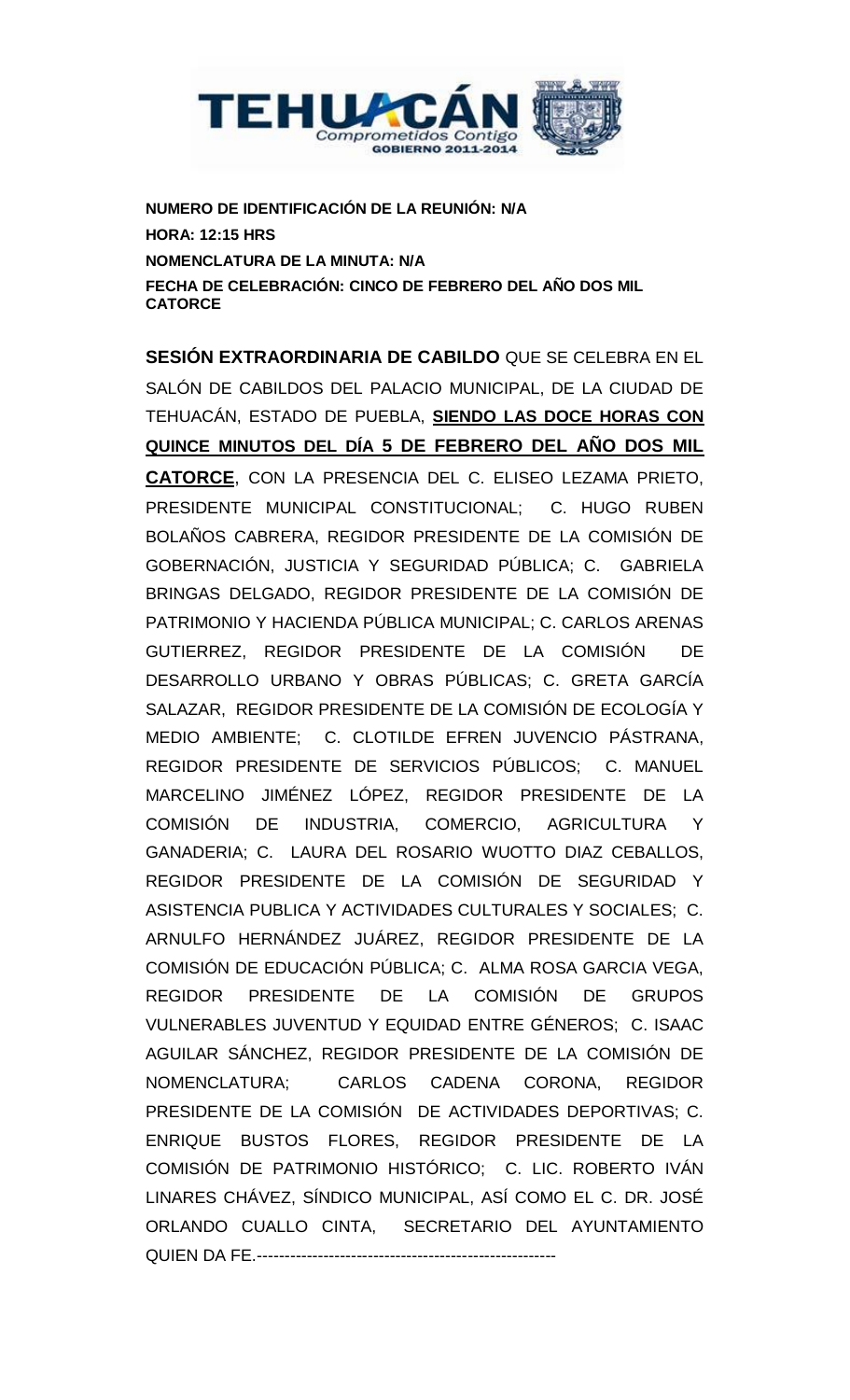SE INFORMA QUE NO SE ENCUENTRA PRESENTE EN ESTA SESIÓN DE CABILDO EL REGIDOR: ISAAC AGUILAR SÁNCHEZ.

UNA VEZ QUE SE HA PASADO LISTA DE ASISTENCIA SE INFORMA LO SIGUIENTE:

SEÑOR PRESIDENTE LE COMUNICO QUE SE ENCUENTRAN 13 DE LOS MIEMBROS DEL CABILDO, POR LO ANTERIOR SE DECLARA EL QUÓRUM LEGAL PARA CONTINUAR CON LA PRESENTE SESIÓN DE CABILDO.

#### **1.- APERTURA DE LA SESIÓN**

#### **2.- LISTA DE ASISTENCIA**

#### **3.- DECLARATORIA DEL QUÓRUM**

#### **4.- COMISION DE DESARROLLO URBANO Y OBRAS PÚBLICAS**

- ANÁLISIS, DISCUSIÓN Y EN SU CASO APROBACIÓN DE LAS MODIFICACIONES REALIZADAS AL PROGRAMA DE DESARROLLO URBANO DEL MUNICIPIO DE TEHUACAN, COMO CONSECUENCIAS DE LAS OBSERVACIONES QUE LA SECRETARIA DE DESARROLLO RURAL, SUSTENTABILIDAD Y ORDENAMIENTO TERRITORIAL REALIZO AL DICHO PROGRAMA.
- ANÁLISIS, DISCUSIÓN Y EN SU CASO APROBACIÓN DEL DICTAMEN QUE CONTIENE LA **AUTORIZACIÓN DE CAMBIO DE DENSIDAD ZONA IRREGULAR (H2I) A UNA DENSIDAD DE VIVIENDA HABITACIONAL ALTA ESPECIAL (H4) Y 90 VIV/HA, ASÍ COMO LA ERECCIÓN Y LOTIFICACION DEL FRACCIONAMIENTO HABITACIONAL DE TIPO INTERÉS SOCIAL, DENOMINADO FRACCIONAMIENTO "RESIDENCIAL SAN LORENZO II", PROPIEDAD DE FOMENTO INMOBILIARIO DE TEHUACÁN SOCIEDAD ANÓNIMA DE CAPITAL VARIABLE**
- ANÁLISIS, DISCUSIÓN Y EN SU CASO APROBACIÓN DEL DICTAMEN QUE CONTIENE LA **AUTORIZACIÓN DE CAMBIO DE DENSIDAD (H2i) ZONA IRREGULAR A UNA DENSIDAD DE VIVIENDA HABITACIONAL ALTA ESPECIAL (H4) Y 90 VIV/HA, ASI COMO LA LOTIFICACION DEL FRACCIONAMIENTO HABITACIONAL EN REGIMEN DE PROPIEDAD EN CONDOMINIO DE TIPO INTERES SOCIAL, DENOMINADO FRACCIONAMIENTO "RINCON DE SAN PATRICIO", PROPIEDAD DE CASAS HERRERO S.A. DE C.V.**
- **ANÁLISIS, DISCUSIÓN Y EN SU CASO APROBACIÓN DEL** DICTAMEN QUE VERSA SOBRE LA **AUTORIZACIÓN DE CAMBIO DE DENSIDAD HABITACIONAL ALTA (H3) Y 50 VIV/HA A UNA DENSIDAD DE VIVIENDA HABITACIONAL ALTA ESPECIAL (H4) Y 90 VIV/HA, ASI COMO LA ERECCIÓN Y LOTIFICACION DEL FRACCIONAMIENTO HABITACIONAL DE TIPO INTERES SOCIAL, DENOMINADO FRACCIONAMIENTO "HACIENDA SAN MANUEL", PROPIEDAD DE CONSTRUCTORA DE VIVIENDA TEHUACAN S.A. DE C.V.**

CLAUSURA.

**COMISION DE DESARROLLO URBANO Y OBRAS PÚBLICAS.- ANÁLISIS, DISCUSIÓN Y EN SU CASO APROBACIÓN DE LAS MODIFICACIONES REALIZADAS AL PROGRAMA DE DESARROLLO URBANO DEL MUNICIPIO DE TEHUACAN, COMO CONSECUENCIAS DE LAS OBSERVACIONES QUE LA SECRETARÍA DE DESARROLLO RURAL, SUSTENTABILIDAD Y ORDENAMIENTO TERRITORIAL REALIZO AL DICHO PROGRAMA.** 

SEÑOR REGIDOR TIENE USTED EL USO DE LA PALABRA.

EL C. CARLOS ARENAS GUTIÉRREZ, PROCEDE A DAR LECTURA AL DICTAMEN CORRESPONDIENTE, MISMO QUE A LA LETRA DICE: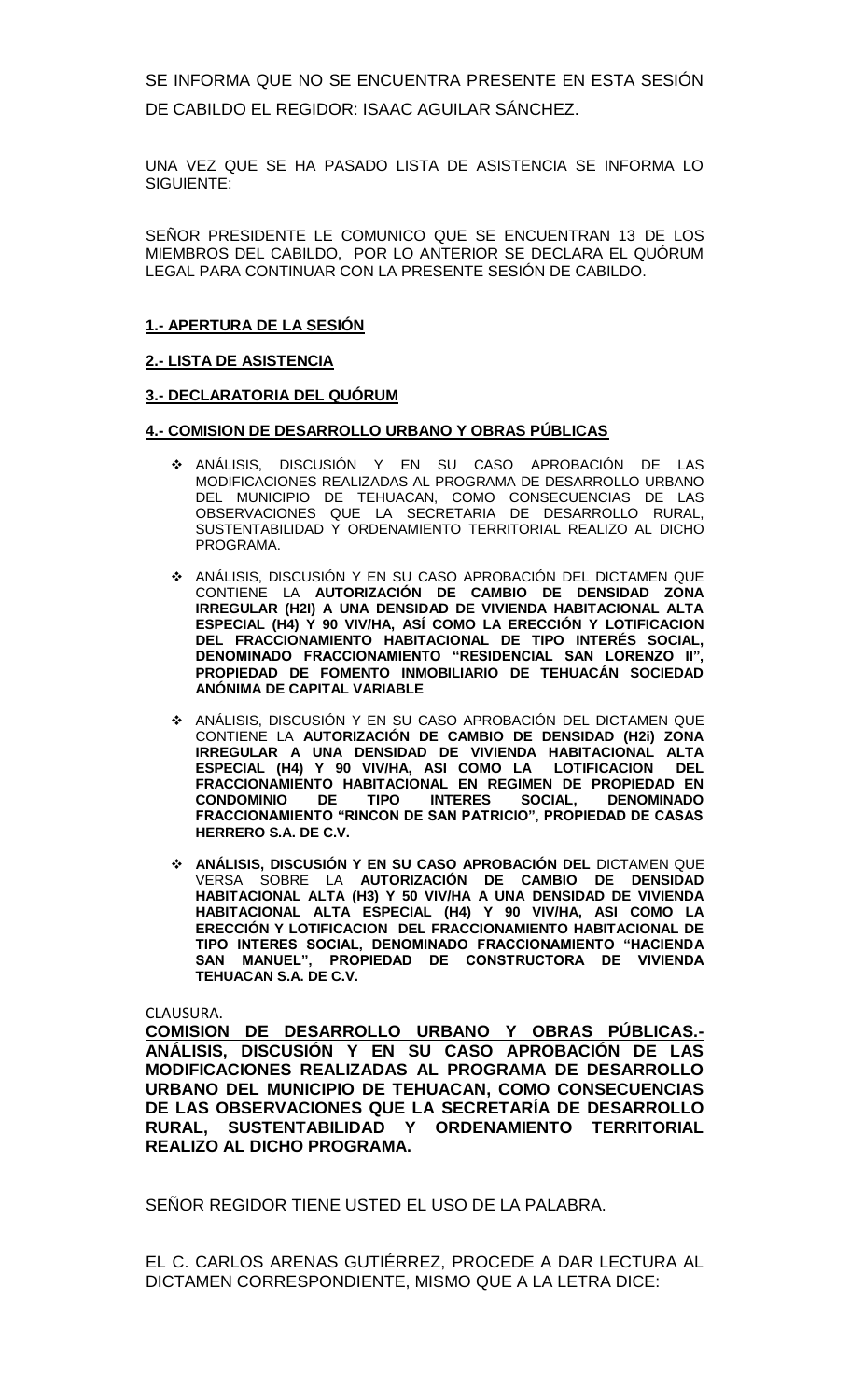# **"… HONORABLE CUERPO EDILICIO DEL AYUNTAMIENTO DE TEHUACÁN, PUEBLA.**

LOS SUSCRITOS **CARLOS ARENAS GUTIÉRREZ** REGIDOR PRESIDENTE, **GRETA GARCIA SALAZAR** Y **GABRIELA BRINGAS DELGADO**, REGIDORES MIEMBROS DE LA **COMISIÓN DE DESARROLLO URBANO Y OBRAS PÚBLICAS;** EN USO DE LAS FACULTADES QUE SE NOS CONFIEREN EN TÉRMINOS DE LO QUE DISPONEN LOS ARTÍCULOS **92** FRACCIONES **I, IV; 94; 96** FRACCIÓN **III** Y **98** DE LA LEY ORGÁNICA MUNICIPAL; Y TOMANDO EN CONSIDERACIÓN LOS ARGUMENTOS DE HECHO Y DE DERECHO QUE EN EL PRESENTE SE VIERTEN, SOMETEMOS A SU APROBACIÓN EL PRESENTE DICTAMEN QUE VERSA SOBRE LA AUTORIZACIÓN DE **MODIFICACIONES AL PROYECTO DEL PROGRAMA MUNICIPAL DE DESARROLLO URBANO SUSTENTABLE DE TEHUACÁN, PUEBLA; SEGÚN CAMBIOS QUE SE EMITEN MEDIANTE OFICIO IDENTIFICADO CON NUMERO DE FOLIO 077/2014 SIGNADO POR LA DIRECCION DE DESARROLLO URBANO Y SUELO ADSCRITA A LA SECRETARIA DE DESARROLLO RURAL SUSTENTABILIDAD Y ORDENAMIENTO TERRITORIAL DEL GOBIERNO DEL ESTADO DE PUEBLA;** CON BASE EN LOS SIGUIENTES:

#### **A N T E C E D E N T E S**

1.- QUE CON FECHA 17 DE ENERO DE 2014, SE INGRESA ANTE LA SECRETARIA DE DESARROLLO RURAL SUSTENTABILIDAD Y ORDENAMIENTO TERRITORIAL DEL GOBIERNO DEL ESTADO DE PUEBLA; EL PROYECTO DEL PROGRAMA MUNICIPAL DE DESARROLLO URBANO SUSTENTABLE DE TEHUACÁN, PUEBLA; A EFECTO DE SOLICITAR EL RESPECTIVO **DCITAMEN DE CONGRUENCIA,** ELLO MEDIANTE OFICIO IDENTIFICADO CON EL NUMERO DE FOLIO PRESIDENCIA 005/2014, EN SEGUIMIENTO A LA MATRIZ DE OBSERVACIONES Y COMENTARIOS QUE MEDIANTE OFICIO NUMERO 014/2014 SE INDICARON POR LA DIRECCIÓN DE DESARROLLO URBANO Y SUELO DE ESA INSTANCIA DEL GOBIERNO DEL ESTADO DE PUEBLA, BAJO LA CONSULTORIA CONTRATADA PARA LA REALIZACIÓN DEL MISMO, PPI PROYECTOS Y PLANEACIÓN INTEGRAL S.A DE C.V.

2.- QUE CON FECHA 31 DE ENERO DE 2014 SE EMITEN MODIFICACIONES AL PROYECTO DEL PROGRAMA MUNICIPAL DE DESARROLLO URBANO SUSTENTABLE DE TEHUACÁN, PUEBLA; BAJO OFICIO IDENTIFICADO CON NUMERO DE FOLIO 077/2014 SIGNADO POR LA MTRA. ASSENET LAVALLE ARENAS DIRECTORA DE DESARROLLO URBANO Y SUELO ADSCRITA A LA SECRETARIA DE DESARROLLO RURAL SUSTENTABILIDAD Y ORDENAMIENTO TERRITORIAL DEL GOBIERNO DEL ESTADO DE PUEBLA, MISMO QUE TEXTUALMENTE SEÑALA:

"CON FUNDAMENTO EN EL ART 12 FRACCIÓN IV DE LA LEY DE DESARROLLO URBANO SUSTENTABLE DEL ESTADO DE PUEBLA, QUE A LA LETRA DICE: "CORRESPONDE AL EJECUTIVO DEL ESTADO APOYAR Y ASESORAR A LOS MUNICIPIOS QUE LO SOLICITEN EN LA ELABORACIÓN DE SUS PROGRAMAS DE DESARROLLO URBANO SUSTENTABLE; DICTAMINAR, PREVIO A SU EXPEDICIÓN, LA CONGRUENCIA DE DICHOS PROGRAMAS CON EL PROGRAMA ESTATAL DE DESARROLLO URBANO SUSTENTABLE Y VIGILAR SU CUMPLIMIENTO" Y FRACCIÓN XXVI: "PROPORCIONAR ASESORÍAS Y APOYO TÉCNICO EN MATERIA DE DESARROLLO URBANO SUSTENTABLE Y ORDENAMIENTO TERRITORIAL DE LOS ASENTAMIENTOS HUMANOS A LOS SECTORES SOCIAL Y PRIVADO ASÍ COMO A LAS AUTORIDADES MUNICIPALES QUE SE LOS SOLICITEN".

**ANEXO AL PRESENTE REMITO A USTED 2 DISCOS COMPACTOS CONTENIENDO DIVERSA INFORMACIÓN RESPECTO AL PROGRAMA MUNICIPAL DE DESARROLLO URBANO SUSTENTABLE DE TEHUACÁN, PUERLA**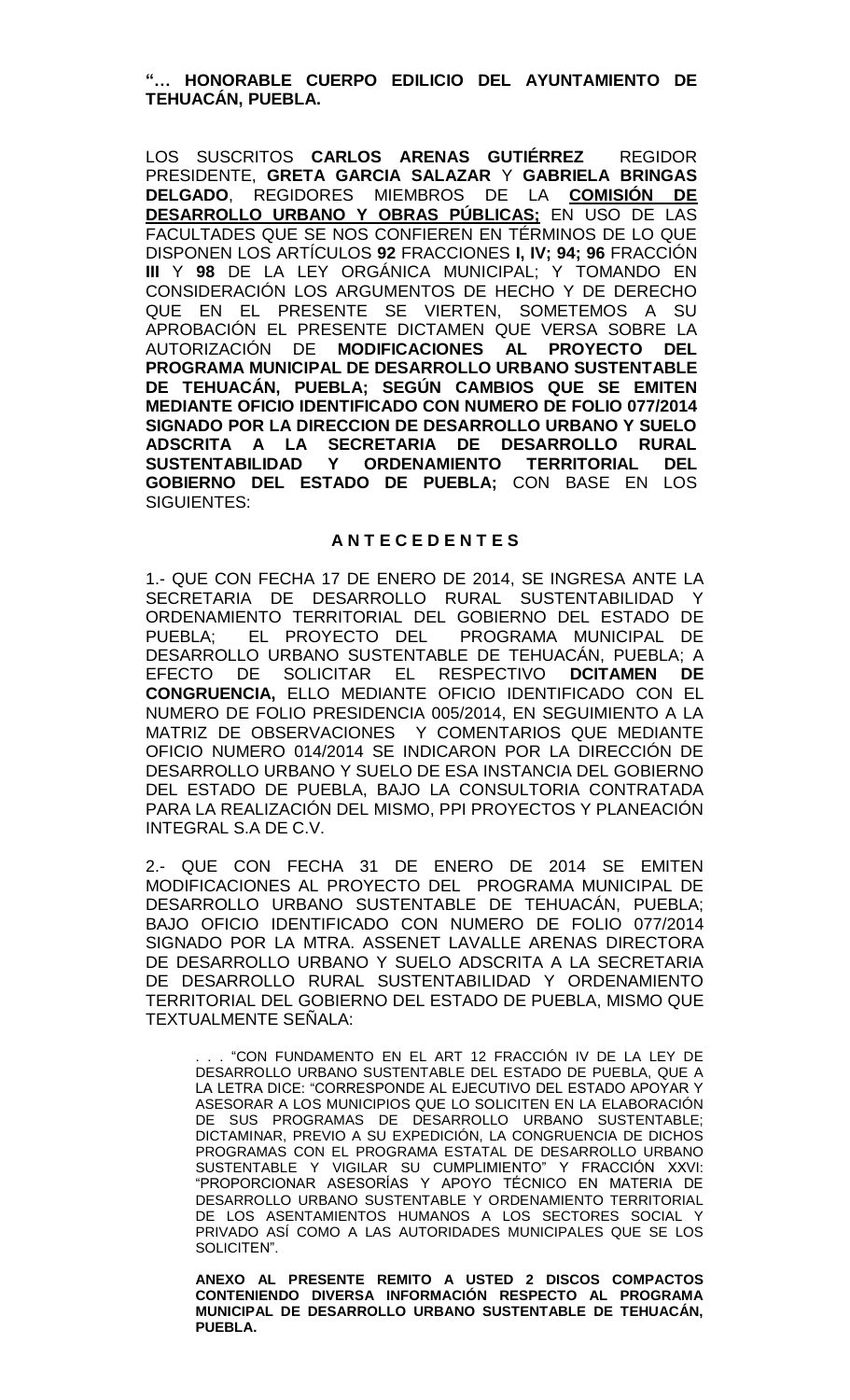# **C O N S I D E R A N D O**

I.- QUE EL PÁRRAFO PRIMERO DE LA FRACCIÓN II DEL ARTÍCULO 115 DE LA CONSTITUCIÓN POLÍTICA DE LOS ESTADOS UNIDOS MEXICANOS, DETERMINA QUE LOS AYUNTAMIENTOS TENDRÁN FACULTADES PARA APROBAR, DE ACUERDO CON LAS LEYES EN MATERIA MUNICIPAL QUE DEBERÁN EXPEDIR LAS LEGISLATURAS DE LOS ESTADOS, LOS BANDOS DE POLICÍA Y GOBIERNO, LOS REGLAMENTOS, CIRCULARES Y DISPOSICIONES ADMINISTRATIVAS DE OBSERVANCIA GENERAL DENTRO DE SUS RESPECTIVAS JURISDICCIONES, QUE ORGANICEN LA ADMINISTRACIÓN PÚBLICA MUNICIPAL, REGULEN LAS MATERIAS, PROCEDIMIENTOS, FUNCIONES Y SERVICIOS PÚBLICOS DE SU COMPETENCIA Y ASEGUREN LA PARTICIPACIÓN CIUDADANA Y VECINAL; MISMA DISPOSICIÓN QUE ES TRASLADADA A LA FRACCIÓN III DEL ARTICULO 105 DE LA CONSTITUCIÓN POLÍTICA DEL ESTADO LIBRE Y SOBERANO DE PUEBLA.

II.- QUE ES OBLIGACIÓN DE ESTE HONORABLE AYUNTAMIENTO EN TÉRMINOS DE LO QUE DISPONEN LOS DIVERSOS 102, 103 Y 105 DE LA CONSTITUCIÓN POLÍTICA DEL ESTADO LIBRE Y SOBERANO DE PUEBLA CUMPLIR Y HACER CUMPLIR LA CONSTITUCIÓN, LEYES Y REGLAMENTOS SECUNDARIOS QUE EMANEN DEL PACTO FEDERAL.

III.- QUE EN TÉRMINOS DE LOS ARTÍCULOS 115 FRACCIÓN V INCISO A), D) Y F) DE LA CONSTITUCIÓN POLÍTICA DE LOS ESTADOS UNIDOS MEXICANOS, LOS MUNICIPIOS ESTÁN FACULTADOS, ENTRE OTRAS MATERIAS, PARA FORMULAR, APROBAR Y ADMINISTRAR LA ZONIFICACIÓN Y PLANES DE DESARROLLO URBANO MUNICIPAL, CONTROLAR Y VIGILAR LA UTILIZACIÓN DEL SUELO, EN EL ÁMBITO DE LA COMPETENCIA DE SUS JURISDICCIONES TERRITORIALES; ASÍ COMO, EL IMPERATIVO NORMATIVO JURÍDICO 105 FRACCIÓN IV INCISO A), D) Y F) DE LA CONSTITUCIÓN POLÍTICA DEL ESTADO DE PUEBLA Y DE ACUERDO A LA LEY DE DESARROLLO URBANO SUSTENTABLE DEL ESTADO LIBRE Y SOBERANO DE PUEBLA.

IV.- QUE **EN CUMPLIMIENTO** AL **ARTICULO 12 FRACCION IV** DE LA LEY DE DESARROLLO URBANO SUSTENTABLE DEL ESTADO DE PUEBLA, QUE A LA LETRA DICE: "CORRESPONDE AL EJECUTIVO DEL ESTADO APOYAR Y ASESORAR A LOS MUNICIPIOS QUE LO SOLICITEN EN LA ELABORACIÓN DE SUS PROGRAMAS DE DESARROLLO URBANO SUSTENTABLE; DICTAMINAR, PREVIO A SU EXPEDICIÓN, LA CONGRUENCIA DE DICHOS PROGRAMAS CON EL PROGRAMA ESTATAL DE DESARROLLO URBANO SUSTENTABLE Y VIGILAR SU CUMPLIMIENTO" Y **FRACCIÓN XXVI**: "PROPORCIONAR ASESORÍAS Y APOYO TÉCNICO EN MATERIA DE DESARROLLO URBANO SUSTENTABLE Y ORDENAMIENTO TERRITORIAL DE LOS ASENTAMIENTOS HUMANOS A LOS SECTORES SOCIAL Y PRIVADO ASÍ COMO A LAS AUTORIDADES MUNICIPALES QUE SE LOS SOLICITEN"; **Y ATENDIENDO A LA INFORMACION QUE SE DESPRENDE DE LOS DATOS QUE SE ANEXARON AL OFICIO 077/2014 EN MENCION CONTENIDA EN DOS DISCOS COMPACTOS CON LOS DATOS RESULTANTES DEL ASESORAMIENTO Y COMPLETO APOYO TECNICO DE LA DIRECCION DE DESARROLLO URBANO Y SUELO** ADSCRITA A **LA SECRETARIA DE DESARROLLO RURAL, SUSTENTABILIDAD Y ORDENAMIENTO TERRITORIAL DEL ESTADO DE PUEBLA (SDRSOT),** ES PROCEDENTE APROBAR DICHA INFORMACION A TRAVES DE ESTE HONORABLE CUERPO EDILICIO DEL AYUNTAMIENTO.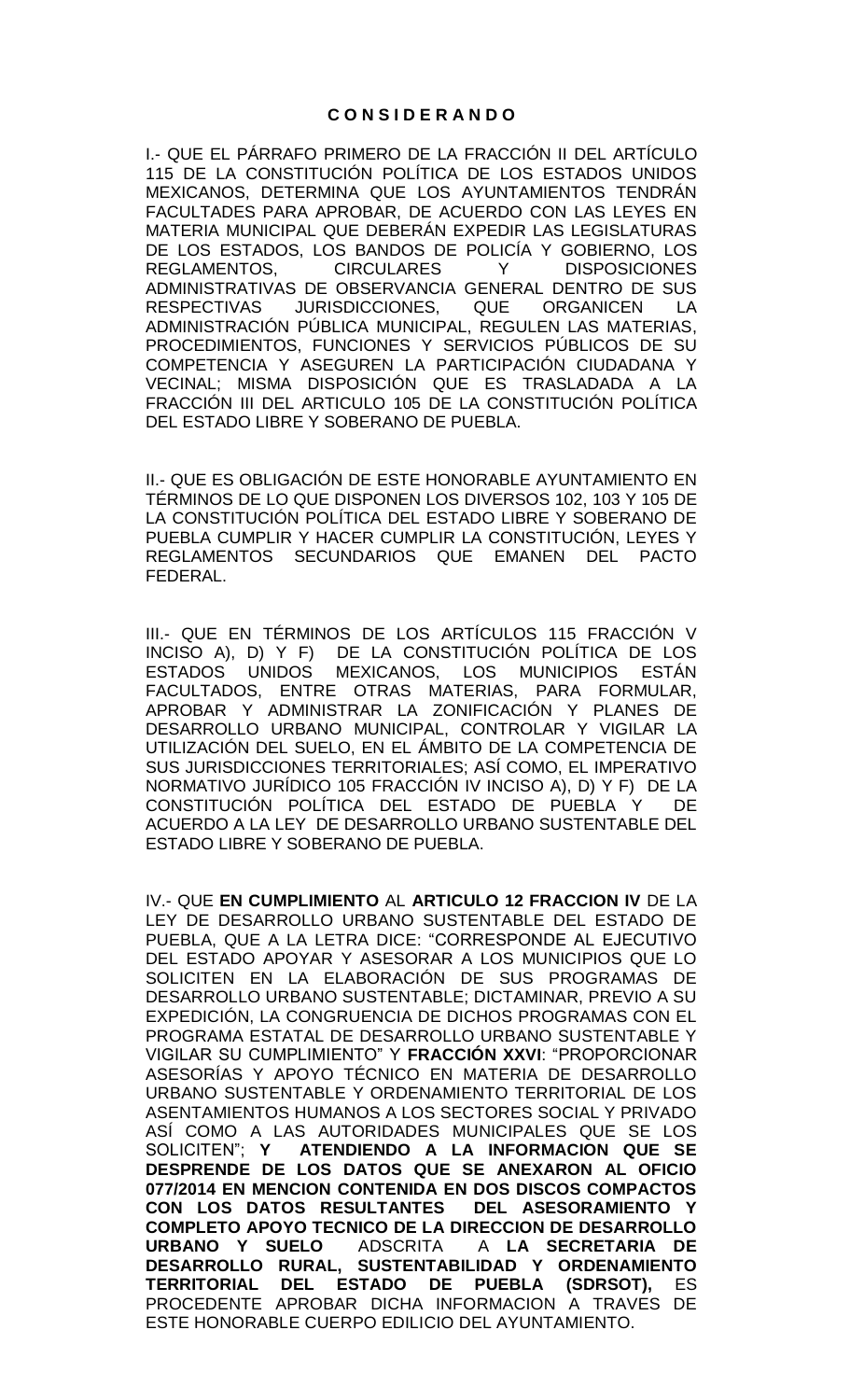V.- QUE TODA VEZ QUE SE HA DADO CUMPLIMIENTO A LAS DIVERSAS DISPOSICIONES LEGALES QUE EN MATERIA DE DESARROLLO URBANO RIGEN EN EL MUNICIPIO EN TRATANDOSE DE PLANEACION URBANA, ACORDE EN LO PRESCRITO POR EL ARTICULO 41 DE LA LEY DE DESARROLLO URBANO SUSTENTABLE DEL ESTADO DE PUEBLA; UNA VEZ APROBADO TODO LO EXPUESTO CON ANTELACION, ES DE REQUERIR A SU VEZ **SE AUTORICE SOLICITAR NUEVAMENTE EL RELATIVO DICTAMEN DE CONGRUENCIA AL PROYECTO DEL PROGRAMA MUNICIPAL DE DESARROLLO URBANO SUSTENTABLE, ANTE LA SECRETARIA DE DESARROLLO RURAL SUSTENTABILIDAD Y ORDENAMIENTO TERRITORIAL DEL GOBIERNO DEL ESTADO DE PUEBLA**, A EFECTO DE DAR CONTINUIDAD EN ESTE PROCESO DE PLANEACION URBANA.

POR LO EXPUESTO EN LOS PUNTOS QUE ANTECEDEN Y EN USO DE LAS FACULTADES CONFERIDAS, SE PONE A CONSIDERACIÓN DE ESTE HONORABLE CABILDO EL SIGUIENTE:

# **D I C T A M E N**

**PRIMERO.- SE APRUEBE LA INFORMACION HECHA LLEGAR POR LA**  SECRETARIA DE DESARROLLO RURAL SUSTENTABILIDAD **ORDENAMIENTO TERRITORIAL, MEDIANTE OFICIO IDENTIFICADO CON NUMERO DE FOLIO 077/2014 SIGNADO POR LA MTRA. ASSENET LAVALLE ARENAS DIRECTORA DE DESARROLLO URBANO Y SUELO ADSCRITA A ESA INSTANCIA DEL GOBIERNO DEL ESTADO DE PUEBLA, MISMO EN EL QUE SE SEÑALAN MODIFICACIONES ACORDES A LOS DATOS QUE SE ANEXARON AL CITADO OFICIO Y CUYO CONTENIDO SE UBICA EN DOS DISCOS COMPACTOS CON LOS DATOS PRECISOS Y RESULTANTES DEL ASESORAMIENTO Y COMPLETO APOYO TECNICO RECIBIDO DE LA SDRSOT.** 

**SEGUNDO.- EN EL CONTEXTO DE TODO LO QUE HA QUEDADO MENCIONADO CON ANTELACION, SE REQUIERE APROBAR SE SOLICITE EL DICTAMEN DE CONGRUENCIA RESPECTIVO ANTE LA SECRETARIA DE DESARROLLO RURAL SUSTENTABILIDAD Y ORDENAMIENTO TERRITORIAL DEL GOBIERNO DEL ESTADO DE PUEBLA, A EFECTO DE DAR CONTINUIDAD EN ESTE PROCESO Y CON ELLO DAR CUMPLIMIENTO A LO DISPUESTO POR LA LEY DE DESARROLLO URBANO SUSTENTABLE DEL ESTADO DE PUEBLA.- A T E N T A M E N T E.- TEHUACÁN, PUEBLA; A CINCO DE FEBRERO DEL AÑO DOS MIL CATORCE.- "COMISIÓN DE DESARROLLO URBANO Y OBRAS PÚBLICAS".- CARLOS ARENAS GUTIÉRREZ.- REGIDOR PRESIDENTE.- GRETA GARCÍA SALAZAR.- REGIDOR MIEMBRO.- GABRIELA BRINGAS DELGADO.- REGIDOR MIEMBRO.- FIRMAS ILEGIBLES".**

SEÑOR PRESIDENTE MUNICIPAL, REGIDORES Y SINDICO MUNICIPAL, EN VOTACIÓN SE LES CONSULTA SI SE APRUEBA LA PROPUESTA PRESENTADA EN CUESTIÓN, LOS QUE ESTÉN POR LA AFIRMATIVA SÍRVANSE MANIFESTARLO LEVANTANDO LA MANO.

HABIÉNDOSE ANALIZADO AMPLIAMENTE EL CONTENIDO DEL DICTAMEN DE REFERENCIA, POR MAYORÍA CON 11 VOTOS A FAVOR Y 2 ABSTENCIONES, POR PARTE DE LOS REGIDORES ALMA ROSA GARCÍA VEGA Y ENRIQUE BUSTOS FLORES; INTEGRANTES DEL HONORABLE CABILDO, SE DETERMINA EL SIGUIENTE: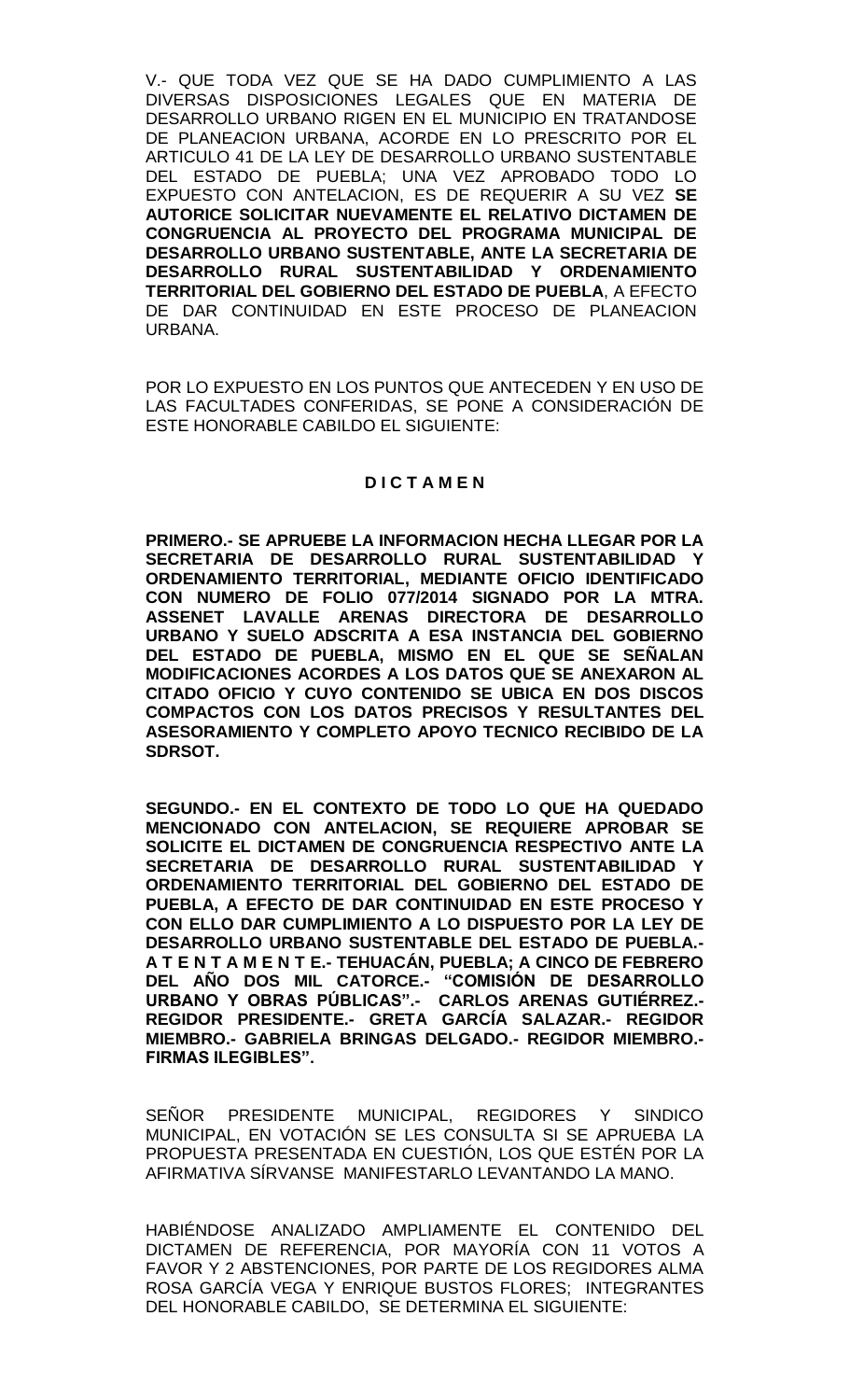**PRIMERO.- SE APRUEBA LA INFORMACION HECHA LLEGAR POR LA SECRETARÍA DE DESARROLLO RURAL SUSTENTABILIDAD Y ORDENAMIENTO TERRITORIAL, MEDIANTE OFICIO IDENTIFICADO CON NUMERO DE FOLIO 077/2014 SIGNADO POR LA MTRA. ASSENET LAVALLE ARENAS DIRECTORA DE DESARROLLO URBANO Y SUELO ADSCRITA A ESA INSTANCIA DEL GOBIERNO DEL ESTADO DE PUEBLA, MISMO EN EL QUE SE SEÑALAN MODIFICACIONES ACORDES A LOS DATOS QUE SE ANEXARON AL CITADO OFICIO Y CUYO CONTENIDO SE UBICA EN DOS DISCOS COMPACTOS CON LOS DATOS PRECISOS Y RESULTANTES DEL ASESORAMIENTO Y COMPLETO APOYO TECNICO RECIBIDO DE LA SDRSOT.** 

**SEGUNDO.- EN EL CONTEXTO DE TODO LO QUE HA QUEDADO MENCIONADO CON ANTELACION, SE REQUIERE APROBAR SE SOLICITE EL DICTAMEN DE CONGRUENCIA RESPECTIVO ANTE LA SECRETARIA DE DESARROLLO RURAL SUSTENTABILIDAD Y ORDENAMIENTO TERRITORIAL DEL GOBIERNO DEL ESTADO DE PUEBLA, A EFECTO DE DAR CONTINUIDAD EN ESTE PROCESO Y CON ELLO DAR CUMPLIMIENTO A LO DISPUESTO POR LA LEY DE DESARROLLO URBANO SUSTENTABLE DEL ESTADO DE PUEBLA.**

LO ANTERIOR CON FUNDAMENTO EN LOS DISPOSITIVOS LEGALES INVOCADOS EN EL DICTAMEN DE REFERENCIA.

**COMISIÓN DE DESARROLLO URBANO Y OBRAS PÚBLICAS.-** ANÁLISIS, DISCUSIÓN Y EN SU CASO APROBACIÓN DEL DICTAMEN QUE CONTIENE LA **AUTORIZACIÓN DE CAMBIO DE DENSIDAD ZONA IRREGULAR (H2I) A UNA DENSIDAD DE VIVIENDA HABITACIONAL ALTA ESPECIAL (H4) Y 90 VIV/HA, ASÍ COMO LA ERECCIÓN Y LOTIFICACION DEL FRACCIONAMIENTO HABITACIONAL DE TIPO INTERÉS SOCIAL, DENOMINADO FRACCIONAMIENTO "RESIDENCIAL SAN LORENZO II", PROPIEDAD DE FOMENTO INMOBILIARIO DE TEHUACÁN SOCIEDAD ANÓNIMA DE CAPITAL VARIABLE.**

SEÑOR REGIDOR TIENE USTED EL USO DE LA PALABRA.

EL C. CARLOS ARENAS GUTIÉRREZ, PROCEDE A DAR LECTURA AL DICTAMEN CORRESPONDIENTE, MISMO QUE A LA LETRA DICE:

### **"… HONORABLE CUERPO EDILICIO DEL AYUNTAMIENTO DE TEHUACÁN, PUEBLA.**

LOS SUSCRITOS **CARLOS ARENAS GUTIÉRREZ** REGIDOR PRESIDENTE, **GRETA GARCIA SALAZAR** Y **GABRIELA BRINGAS DELGADO**, REGIDORES MIEMBROS DE LA **COMISIÓN DE DESARROLLO URBANO Y OBRAS PÚBLICAS;** EN USO DE LAS FACULTADES QUE SE NOS CONFIEREN EN TÉRMINOS DE LO QUE DISPONEN LOS ARTÍCULOS **92** FRACCIONES **I, IV; 94; 96** FRACCIÓN **III** Y **98** DE LA LEY ORGÁNICA MUNICIPAL; Y TOMANDO EN CONSIDERACIÓN LOS ARGUMENTOS QUE EN EL PRESENTE SE VIERTEN, SOMETEMOS A LA CONSIDERACIÓN DE USTEDES EL PRESENTE DICTAMEN QUE VERSA SOBRE LA **AUTORIZACIÓN DE CAMBIO DE DENSIDAD (H2i) ZONA IRREGULAR A UNA DENSIDAD DE VIVIENDA HABITACIONAL ALTA ESPECIAL (H4) Y 90 VIV/HA, ASI COMO LA ERECCIÓN Y LOTIFICACION DEL FRACCIONAMIENTO HABITACIONAL**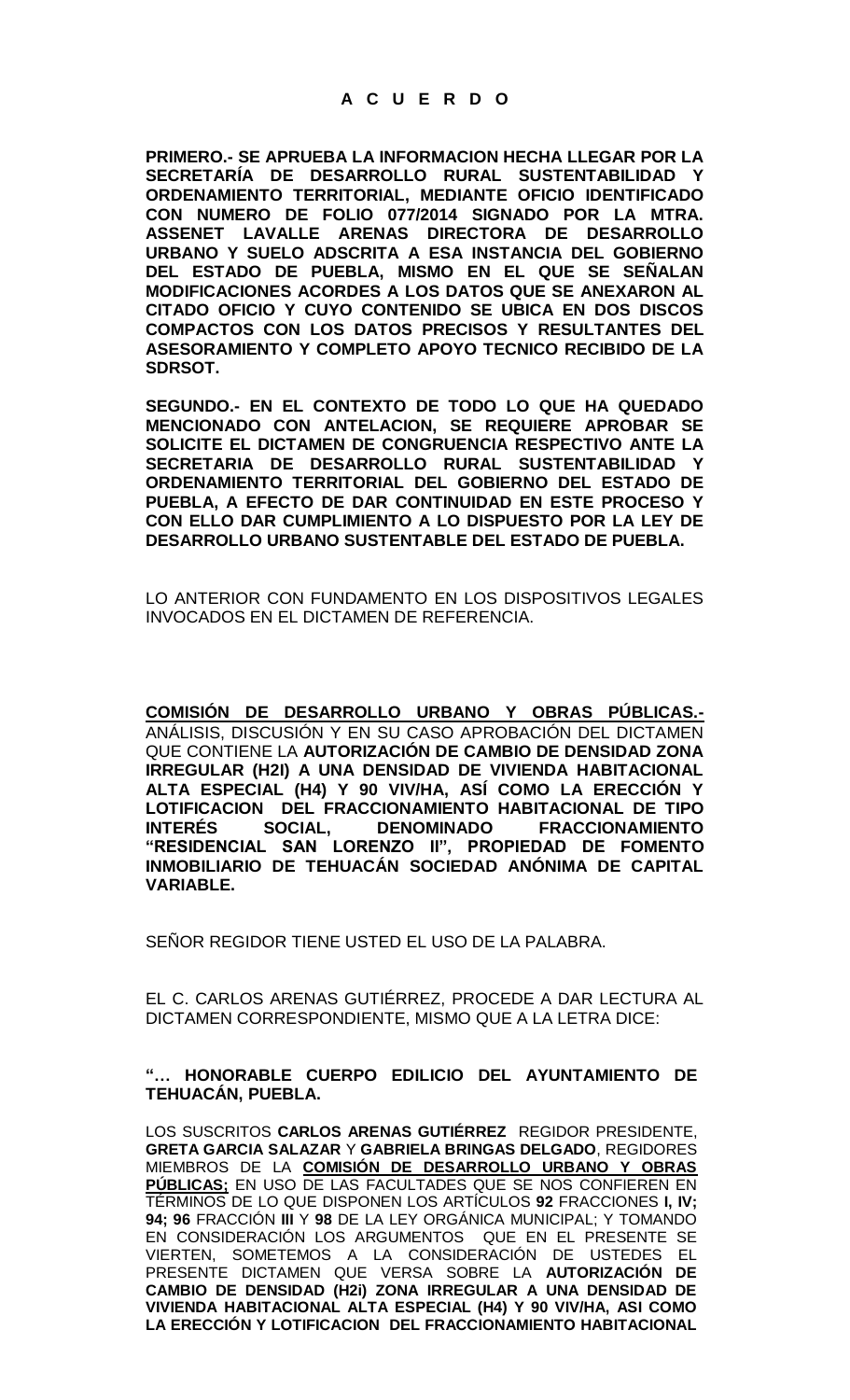**DE TIPO INTERES SOCIAL, DENOMINADO FRACCIONAMIENTO "RESIDENCIAL SAN LORENZO II", PROPIEDAD DE FOMENTO INMOBILIARIO DE TEHUACAN SOCIEDAD ANONIMA DE CAPITAL VARIABLE** CON BASE EN LOS SIGUIENTES:

### **A N T E C E D E N T E S**

**PRIMERO.-** QUE CON FECHA DIEZ DE NOVIEMBRE DE DOS MIL ONCE SE REDACTA ANTE EL TITULAR DE LA NOTARIA NUMERO SIETE DE ESTE DISTRITO JUDICIAL, EL LIC. JOSE LUIS SALGADO VAZQUEZ; LA ESCRITURA DE COMPRA - VENTA, VOLUMEN 145, INSTRUMENTO 7645, QUE CELEBRAN DE UNA PARTE COMO VENDEDORES LOS SEÑORES LICENCIADO EN ADMINISTRACION DE EMPRESAS ALFONSO CELIS ROMERO Y MIGUEL ANGEL CELIS ROMERO, DE LA OTRA PARTE COMO COMPRADORA LA PERSONA MORAL DENOMINADA "FOMENTO INMOBILIARIO DE TEHUACAN" SOCIEDAD ANONIMA DE CAPITAL VARIABLE, RESPECTO DE UNA FRACCION DEL INMUEBLE IDENTIFICADO COMO TERRRENO UBICADO EN EL POBLADO DE SAN LORENZO TEOTIPILCO, PERTENECIENTE AL MUNICIPIO DE TEHUACAN PUEBLA, CON LAS SIGUIENTES MEDIDAS Y COLINDANCIAS:

**AL NORTE.-** EN DOSCIENTOS TRES METROS, SETENTA Y SIETE CENTIMETROS, CON FRACCION RESTANTE.

**AL ORIENTE.-** EN CUATRO LINEAS INICIANDOSE DE NORTE A SUR LA PRIMERA EN QUINCE METROS NOVENTA Y OCHO CENTIMETROS; LA SEGUNDA EN TREINTA Y DOS METROS, OCHENTA Y TRES CENTIMETROS, LA TERCERA EN TREINTA Y SIETE METROS, CINCO CENTIMETROS; Y LA CUARTA EN TREINTA Y CINCO METROS, NUEVE CENTIMETROS, COLINDANDO ESTAS LINEAS CON PROPIEDAD PRIVADA.

**AL SUR.-** EN CIENTO CUARENTA Y SIETE METROS, NOVENTA Y CUATRO CENTIMETROS, COLINDA CON PROPIEDAD DE LA PERSONA MORAL DENOMINADA FOMENTO INMOBILIARIO DE TEHUACAN, SOCIEDAD ANONIMA DE CAPITAL VARIABLE.

**AL SUROESTE.-** EN TRES LINEAS INICIANDOSE DE SURESTE A NOROESTE LA PRIMERA EN VEINTICUATRO METROS, UN CENTIMETRO; LA SEGUNDA EN NUEVE METROS, SETENTA Y SIETE CENTIMETROS; Y LA TERCERA EN CUARENTA Y OCHO METROS, SESENTA Y UN CENTIMETROS; COLINDANDO TODAS LAS LINEAS CON CALLE VICENTE GUERRERO.

CON UNA SUPERFICIE DE **UNA HECTÁREA, SETENTA Y UN ÁREAS, OCHENTA Y OCHO PUNTO VEINTICINCO CENTIÁREAS Y/O DIECISIETE MIL CIENTO OCHENTA Y OCHO PUNTO VEINTICINCO METROS CUADRADOS.** 

**SEGUNDO.-** QUE A LOS UN DIAS DEL MES DE DICIEMBRE DE DOS MIL ONCE SE REDACTA ANTE EL TITULAR DE LA NOTARIA NUMERO SIETE DE ESTE DISTRITO JUDICIAL, EL LIC. JOSE LUIS SALGADO VAZQUEZ; LA ESCRITURA DE COMPRA - VENTA, VOLUMEN 146, INSTRUMENTO 7736, QUE CELEBRAN DE UNA PARTE COMO VENDEDORES LOS SEÑORES LICENCIADO EN ADMINISTRACION DE EMPRESAS ALFONSO CELIS ROMERO Y MIGUEL ANGEL CELIS ROMERO, DE LA OTRA PARTE COMO COMPRADORA LA PERSONA MORAL DENOMINADA "FOMENTO INMOBILIARIO DE TEHUACAN" SOCIEDAD ANONIMA DE CAPITAL VARIABLE, RESPECTO DE UNA FRACCION DEL INMUEBLE IDENTIFICADO COMO TERRRENO UBICADO EN EL POBLADO DE SAN LORENZO TEOTIPILCO, PERTENECIENTE AL MUNICIPIO DE TEHUACAN PUEBLA, CON LAS SIGUIENTES MEDIDAS Y COLINDANCIAS:

**AL NORTE.-** EN DOSCIENTOS CUARENTA Y CINCO METROS, QUINCE CENTIMETROS, CON FRACCION RESTANTE.

**AL ORIENTE.-** EN CINCO LINEAS INICIANDOSE DE NORTE A SUR LA PRIMERA EN VEINTIOCHO METROS CUREANTA CENTIMETROS; LA SEGUNDA EN CUATRO METROS, SESENTA Y SIETE CENTIMETROS, LA TERCERA EN VEINTIOCHO METROS, VEINTE CENTIMETROS; LA CUARTA EN DOS METROS, NOVENTA Y TRES CENTIMETROS Y LA QUINTA EN CINCUENTA Y DOS METROS, CUARENTA Y CUATRO CENTIMETROS COLINDANDO ESTAS LINEAS CON PROPIEDAD PRIVADA.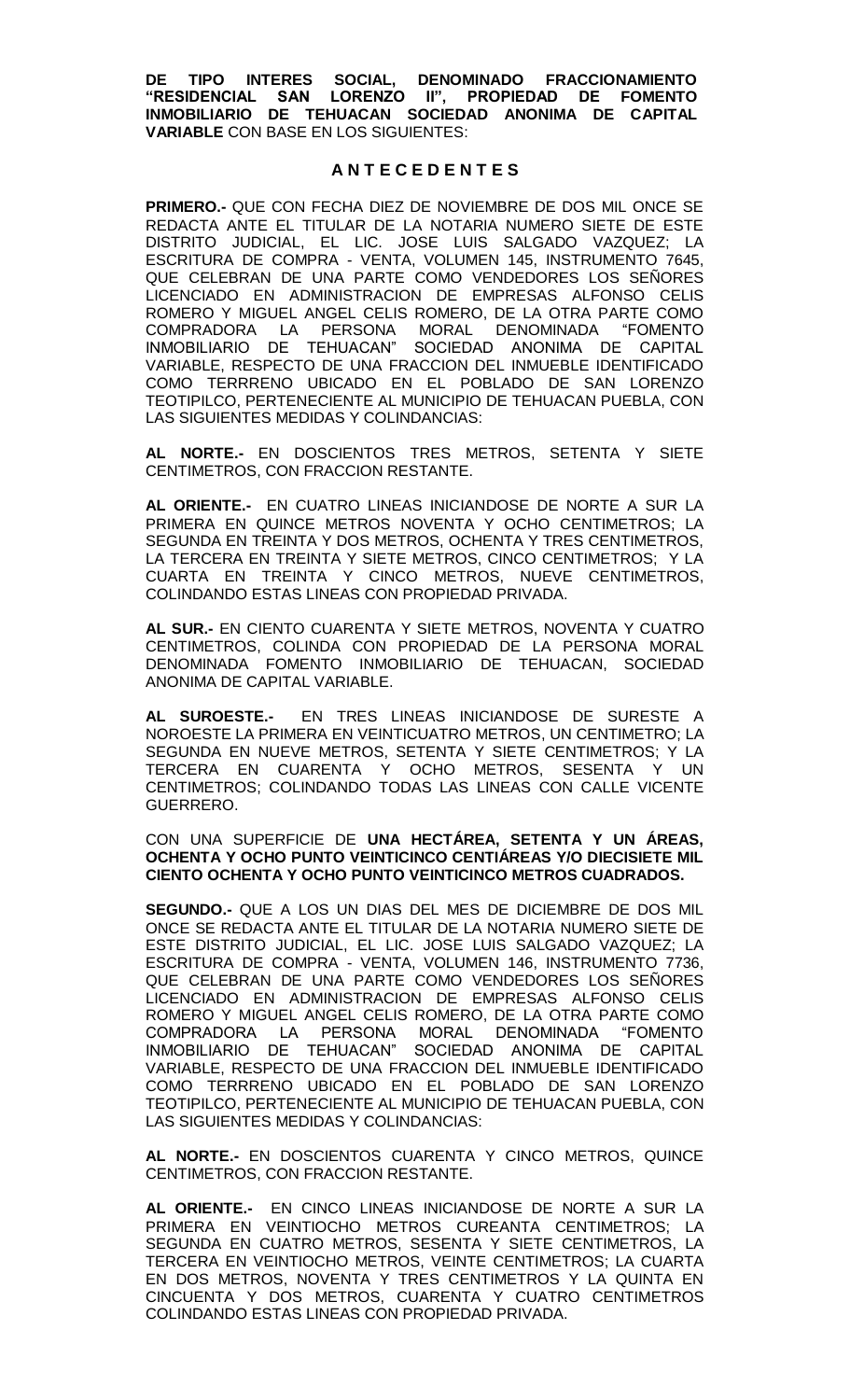**AL SUR.-** EN DOSCIENTOS TRES METROS, SETENTA Y SIETE CENTIMETROS, COLINDA CON PROPIEDAD DE LA PERSONA MORAL DENOMINADA FOMENTO INMOBILIARIO DE TEHUACAN, SOCIEDAD ANONIMA DE CAPITAL VARIABLE.

**AL SUROESTE.-** EN CINCO LINEAS INICIANDOSE DE SURESTE A NOROESTE LA PRIMERA EN TREINTA SIETE METROS, CUATRO CENTIMETRO; LA SEGUNDA EN VEINTINUEVE METROS, TRES CENTIMETROS AMBAS COLINDAN CON CALLE VICENTE GUERRERO; LA TERCERA QUIEBRA AL ORIENTE EN DIEZ METROS, CUARENTA Y TRES CENTIMETROS; LA CUARTA QUIEBRA AL NORTE EN QUINCE METROS, TREINTA Y CINCO CENTIMETROS; Y LA QUINTA QUIEBRA AL PONIENTE EN DIEZ METROS, NUEVE CENTIMETROS; ESTAS TRES LINEAS COLINDAN CON POZO TEHUANTEPEC.

#### **CON UNA SUPERFICIE DE DOS HECTÁREAS, DIECISIETE ÁREAS, VEINTISIETE PUNTO DIECISIETE CENTIÁREAS Y/O VEINTIUN MIL SETECIENTOS VEINTISIETE PUNTO DIECISIETE METROS CUADRADOS.**

**TERCERO.-** CON FECHA SEIS DE MAYO DEL DOS MIL TRECE, EL ORGANISMO OPERADOR DE LOS SERVICIOS DE AGUA POTABLE Y ALCANTARILLADO DEL MUNICIPIO DE TEHUACAN, OTORGO MEDIANTE EL OFICIO: OO-GBP/1600 VVS Y DEPTOS/COL TEHUANTEPEC7ABRIL/2013, LA CONSTANCIA DE FACTIBILIDAD, EN LA QUE DAN A CONOCER QUE EL ORGANISMO OPERADOR CUENTA CON LA INFRA ESTRUCTURA DE AGUA POTABLE Y DRENAJE SANITARIO, TENIENDO QUE REALIZAR LAS APLICACIONES NECESARIAS PARA EL PREDIO UBICADOS EN CALLE VERACRUZ No.5000 DEL POBLADO DE SAN LORENZO TEOTIPILCO.

**CUARTO.-** CON FECHA VEINTISÉIS DE JUNIO DEL AÑO DOS MIL TRECE, EL ORGANISMO OPERADOR DE SERVICIOS DE LIMPIA DE TEHUACAN, OTORGO LA FACTIBILIDAD DEL SERVICIO RECOLECTOR DE SUS RESIDUOS SÓLIDOS URBANOS PARA EL PREDIO UBICADOS EN CALLE VERACRUZ No.5000 DEL POBLADO DE SAN LORENZO TEOTIPILCO

**QUINTO.-** CON FECHA VEINTICUATRO DE JULIO DEL AÑO DOS MIL TRECE, EL COMITÉ TÉCNICO DE AGUAS SUBTERRÁNEAS DEL ACUÍFERO DEL VALLE DE TEHUACÁN A.C. EMITIÓ EL OFICIO NÚMERO COTAS-045-MD /2013 EN EL CUAL DETERMINA SU OPINIÓN TÉCNICA DE CANAL A CIELO ABIERTO Y GALERIA FILTRANTE DENTRO DEL PREDIO UBICADO EN LA CALLE VERACRUZ No.5000 DEL POBLADO DE SAN LORENZO TEOTIPILCO, PROPIEDAD DE FOMENTO INMOBILIARIO DE TEHUACAN S.A. DE C.V.

**SEXTO.-**. CON FECHA DIECISÉIS DE AGOSTO DEL DOS MIL TRECE, LA DIRECCIÓN DE MEDIO AMBIENTE Y ECOLOGÍA, OTORGÓ MEDIANTE EÑ OFICIO: CPEA:533/2013 LA FACTIBILIDAD AMBIENTAL RESPECTO AL PREDIO UBICADO EN CALLE VERACRUZ No.5000 DEL POBLADO DE SAN LORENZO TEOTIPILCO, DETERMINANDO QUE EN EL PREDIO EN EL QUE SE PRETENDE DESARROLLAR EL FRACCIONAMIENTO DENOMINADO RESIDENCIAL SAN LORENZO ll ES AMBIENTALMENTE FACTIBLE, QUEDANDO CONDICIONADO A CUMPLIR CON LOS PUNTOS MENCIONADOS EN EL PRESENTE OFICIO CPEA – 140/2013

**SEPTIMO.-**. CON FECHA VEINTE DE AGOSTO DEL AÑO DOS MIL TRECE, LA COMISIÓN FEDERAL DE ELECTRICIDAD, OTORGÓ LA FACTIBILIDAD DE LOS SERVICIOS PARA SUMINISTRAR LOS SERVICIOS AL PREDIO UBICADO EN LA CALLE VERACRUZ No.5000 DEL POBLADO DE SAN LORENZO TEOTIPILCO, PROPIEDAD DE FOMENTO INMOBILIARIO DE TEHUACAN S.A. DE C.V.

**OCTAVO.-**. QUE CON FECHA SIETE DE NOVIEMBRE DE DOS MIL TRECE SE EXPIDE CONSTANCIAS DE SEGREGACION Y FUSION DE LOS INMUEBLES RELACIONADOS CON LOS ANTECEDENTES PRIMERO Y SEGUNDO, Y CUYAS CARACTERISTICAS SE TIENE AQUÍ POR REPRODUCIDAS LITERALMENTE; A FOMENTO INMOBILIARIO DE TEHUACAN S.A DE C.V., A SOLICITUD DEL TITULAR DE LA NOTARIA NUMERO SIETE DE ESTE DISTRITO JUDICIAL, EL LIC. JOSE LUIS SALGADO VAZQUEZ QUE A CONTINUACION SE DESCRIBEN:

I.- CONSTANCIA DE NUMERO OFICIAL NUMERO DE FOLIO 2838, CONSTANCIA DE ALINEAMIENTO NUMERO DE FOLIO 2966 EN LA QUE SE INDICA UNA SUPERFICIE TOTAL DE 21,727.16 m², SUPERFICIE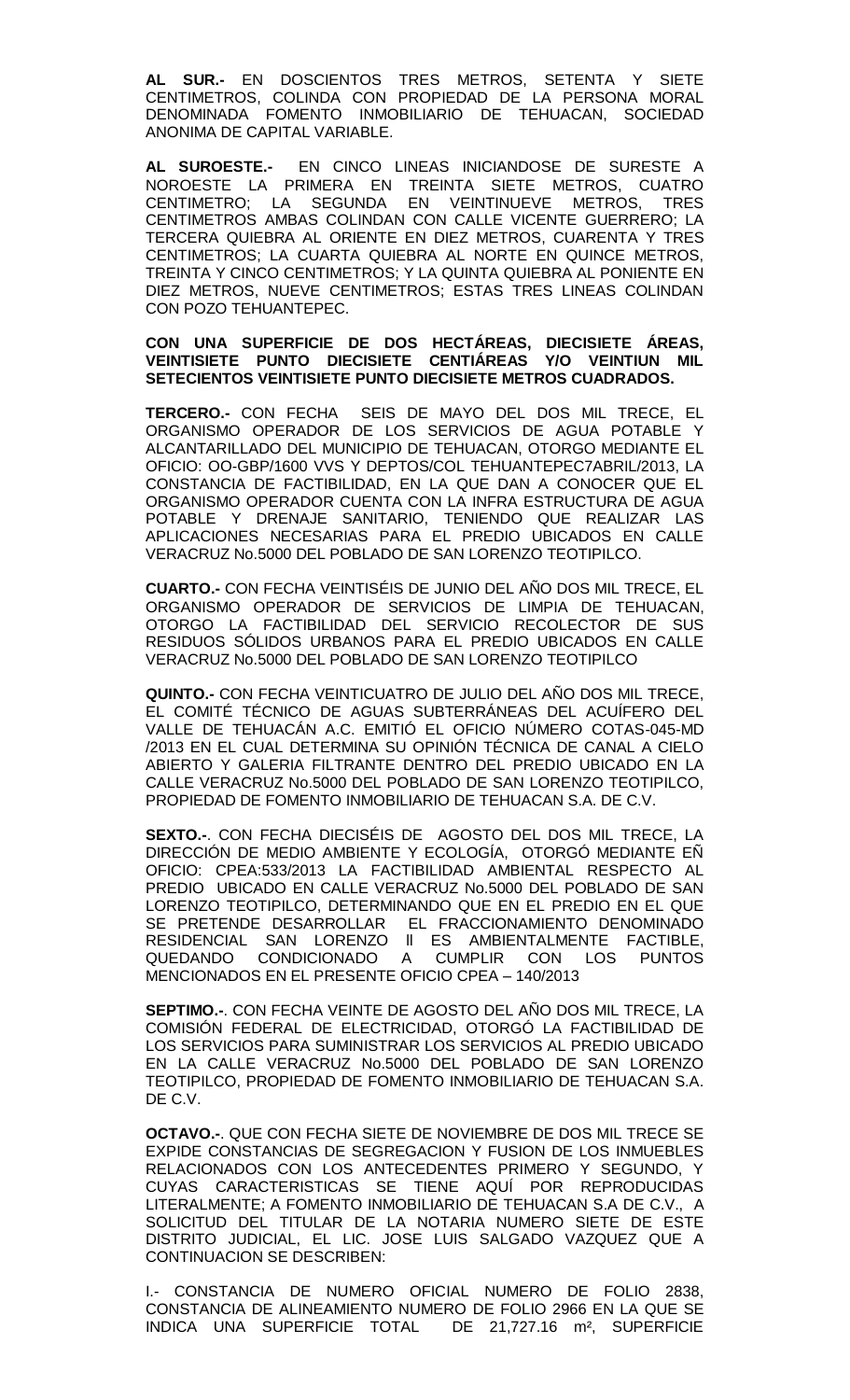RESTRINGIDA DE 1,246.77 m², UNA SUPERFICIE RESTANTE DE 20,480.39 m² Y UN FRENTE A VIA PUBLICA DE 319.27 m. PARA EL PREDIO UBICADO EN CALLE JOSEFA ORTIZ DE DOMINGUEZ No. 1124 DEL POBLADO DE SAN LORENZO TEOTIPILCO.

II.- CONSTANCIA DE SEGREGACION (EXCLUSIVAMENTE PARA FUSIONARSE) NUMERO 198 Y DE ALINEAMIENTO NUMERO DE FOLIO 2967 EN LA QUE SE INDICA UNA SUPERFICIE TOTAL DE 20,480.39 m², UNA SUPERFICIE A SEGREGAR DE 2,984.93 m², UNA SUPERFICIE RESTRINGIDA DE 98.68 m², UNA SUPERFICIE RESTANTE DE SEGREGACIÓN DE 2,886.25 m², UNA SUPERFICIE RESTANTE DE 17,594.14 m² Y UN FRENTE A VIA PUBLICA DE 2.60 m.

III.- CONSTANCIA DE NUMERO OFICIAL NUMERO DE FOLIO 2829, CONSTANCIA DE FUSION NUMERO 40; DE ALINEAMIENTO NUMERO DE FOLIO 2968 EN LA QUE SE INDICA UNA SUPERFICIE A FUSIONAR DE 18,336.45 m² Y UN FRENTE A VIA PUBLICA DE 213.68 m. PARA EL PREDIO UBICADO EN CALLE VERACRUZ No.5000 DEL POBLADO DE SAN LORENZO TEOTIPILCO.

## **C O N S I D E R A N D O**

I.- QUE EL PÁRRAFO PRIMERO DE LA FRACCIÓN II DEL ARTÍCULO 115 DE LA CONSTITUCIÓN POLÍTICA DE LOS ESTADOS UNIDOS MEXICANOS, DETERMINA QUE LOS AYUNTAMIENTOS TENDRÁN FACULTADES PARA APROBAR, DE ACUERDO CON LAS LEYES EN MATERIA MUNICIPAL QUE DEBERÁN EXPEDIR LAS LEGISLATURAS DE LOS ESTADOS, LOS BANDOS DE POLICÍA Y GOBIERNO, LOS REGLAMENTOS, CIRCULARES DISPOSICIONES ADMINISTRATIVAS DE OBSERVANCIA GENERAL DENTRO DE SUS RESPECTIVAS JURISDICCIONES, QUE ORGANICEN LA ADMINISTRACIÓN PÚBLICA MUNICIPAL, REGULEN LAS MATERIAS, PROCEDIMIENTOS, FUNCIONES Y SERVICIOS PÚBLICOS DE SU COMPETENCIA Y ASEGUREN LA PARTICIPACIÓN CIUDADANA Y VECINAL; MISMA DISPOSICIÓN QUE ES TRASLADADA A LA FRACCIÓN III DEL ARTICULO 105 DE LA CONSTITUCIÓN POLÍTICA DEL ESTADO LIBRE Y SOBERANO DE PUEBLA.

II.- QUE ES OBLIGACIÓN DE ESTE HONORABLE AYUNTAMIENTO EN TÉRMINOS DE LO QUE DISPONEN LOS DIVERSOS 102, 103 Y 105 DE LA CONSTITUCIÓN POLÍTICA DEL ESTADO LIBRE Y SOBERANO DE PUEBLA CUMPLIR Y HACER CUMPLIR LA CONSTITUCIÓN, LEYES Y REGLAMENTOS SECUNDARIOS QUE EMANEN DEL PACTO FEDERAL.

III.- QUE EN TÉRMINOS DE LOS ARTÍCULOS 115 FRACCIÓN V INCISO A), D) Y F) DE LA CONSTITUCIÓN POLÍTICA DE LOS ESTADOS UNIDOS MEXICANOS, LOS MUNICIPIOS ESTÁN FACULTADOS, ENTRE OTRAS MATERIAS, PARA FORMULAR, APROBAR Y ADMINISTRAR LA ZONIFICACIÓN Y PLANES DE DESARROLLO URBANO MUNICIPAL, CONTROLAR Y VIGILAR LA UTILIZACIÓN DEL SUELO, EN EL ÁMBITO DE LA COMPETENCIA DE SUS JURISDICCIONES TERRITORIALES; ASÍ COMO, EL IMPERATIVO NORMATIVO JURÍDICO 105 FRACCIÓN IV INCISO A), D) Y F) DE LA CONSTITUCIÓN POLÍTICA DEL ESTADO DE PUEBLA Y DE ACUERDO A LA LEY DE DESARROLLO URBANO SUSTENTABLE DEL ESTADO LIBRE Y SOBERANO DE PUEBLA EL ARTICULO 9 FRACCIONES IV, V Y VI, ARTICULO 13 FRACCIÓN VI, CORRESPONDE AL AYUNTAMIENTO EN SU RESPECTIVA JURISDICCIÓN EXPEDIR LAS AUTORIZACIONES DE LICENCIAS, CONSTANCIAS DE USO DE SUELO Y DE COMPATIBILIDAD URBANÍSTICA PARA CONSTRUCCIONES, FRACCIONAMIENTOS, SUBDIVISIONES, FUSIONES, RELOTIFICACIONES Y CONDOMINIOS.

IV.- EL ARTÍCULO 9º EN SUS FRACCIONES I, III, V, X Y XV Y EL ÚLTIMO PÁRRAFO DE LA LEY GENERAL DE ASENTAMIENTOS HUMANOS, LE CORRESPONDE AL MUNICIPIO EN EL ÁMBITO DE SU JURISDICCIÓN, ADMINISTRAR LOS PLANES O PROGRAMAS DE DESARROLLO URBANO, DE CENTROS DE POBLACIÓN, ASÍ COMO EXPEDIR LAS AUTORIZACIONES, LICENCIAS O PERMISOS DE USO DE SUELO Y CONSTRUCCIÓN, FRACCIONAMIENTOS SUBDIVISIONES, FUSIONES, RELOTIFICACIONES Y CONDOMINIOS; EJERCIENDO SUS ATRIBUCIONES EN MATERIA DE DESARROLLO URBANO A TRAVÉS DE LOS CABILDOS DE LOS AYUNTAMIENTOS O CON EL CONTROL Y EVALUACIÓN DE ÉSTOS, DE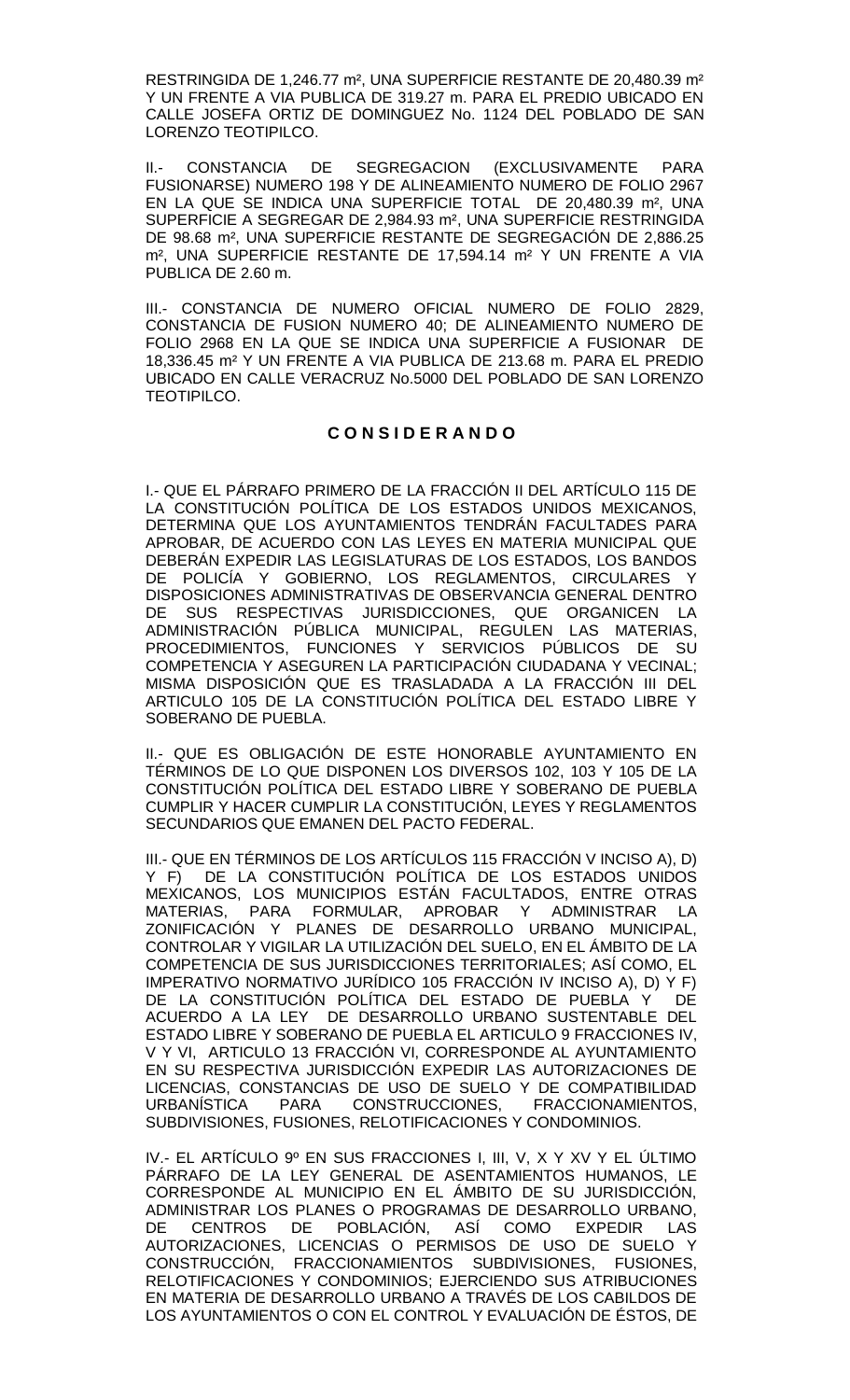IGUAL FORMA LO DISPONE EL NUMERAL 78 FRACCIONES XXXIX, XLI Y XLIII DE LA LEY ORGÁNICA MUNICIPAL, COMO FACULTAD DE LOS AYUNTAMIENTOS, EL ADMINISTRAR SUS PROGRAMAS DE DESARROLLO URBANO, ASÍ COMO EL CONTROLAR Y REGULAR EL SUELO DENTRO DE SU JURISDICCIÓN TERRITORIAL, DESDE LUEGO RESPETANDO EL MARCO JURÍDICO ANTES CITADO, COMPRENDIENDO ACCIONES TENDIENTES A LA CONSERVACIÓN, MEJORAMIENTO Y CRECIMIENTO DE LOS CENTROS DE POBLACIÓN DEL MUNICIPIO, SIN DESCUIDAR DESDE LUEGO EL MANTENIMIENTO DEL EQUILIBRIO ECOLÓGICO Y ADECUÁNDOSE A LOS PRINCIPIOS DE UN DESARROLLO EQUILIBRADO Y SUSTENTABLE.

V.- EL ARTÍCULO 22 DE LA LEY DE FRACCIONAMIENTOS Y ACCIONES URBANÍSTICAS DEL ESTADO LIBRE Y SOBERANO DE PUEBLA, DISPONE QUE PARA AUTORIZAR DIVISIONES, SUBDIVISIONES, FUSIONES, SEGREGACIONES, LOTIFICACIONES Y RELOTIFICACIONES, CUALQUIERA QUE SEA SU EXTENSIÓN, LA AUTORIDAD COMPETENTE DEBERÁ CONSIDERAR LA LEY DE PROTECCIÓN AL AMBIENTE NATURAL Y DESARROLLO SUSTENTABLE, LA DE DESARROLLO SUSTENTABLE DEL ESTADO DE PUEBLA Y EL PROGRAMA DE DESARROLLO URBANO DEL CENTRO DE POBLACIÓN DE QUE SE TRATE PARA ESTABLECER LOS LINEAMIENTOS A QUE DEBERÁN SUJETARSE ESTIMANDO LA DIMENSIÓN RESULTANTE DEL PREDIO, EL USO AL QUE SE DESTINARAN Y LOS SERVICIOS ESPECÍFICOS EXISTENTES.

VI.- QUE RESPECTO AL PREDIO UBICADO EN CALLE VERACRUZ NUMERO 5000 DE LA POBLACIÓN DE SAN LORENZO TEOTIPILCO. DE ESTA CIUDAD, PROPIEDAD DE FOMENTO INMOBILIARIO DE TEHUACANS.A. DE C.V. Y DE ACUERDO AL PROGRAMA DE DESARROLLO URBANO DE LA CIUDAD DE TEHUACÁN, ACTUALIZACIÓN 2011, SE ENCUENTRA EN UNA ZONIFICACIÓN PRIMARIA ÁREA URBANA ACTUAL, ZONIFICACIÓN SECUNDARIA (H2i), ES DECIR ZONA IRREGULAR.

**VII.-** DE ACUERDO AL ARTÍCULO 15 DE LA LEY DE FRACCIONAMIENTOS Y ACCIONES URBANÍSTICAS DEL ESTADO LIBRE Y SOBERANO DE PUEBLA, LOS FRACCIONAMIENTOS DEBERÁN REALIZARSE EN TERRENOS QUE SE ENCUENTREN DENTRO DE LAS ÁREAS DE CONSOLIDACIÓN DE CRECIMIENTO DEL CENTRO DE POBLACIÓN DE QUE SE TRATE O EN TERRENOS PRÓXIMOS A OTROS FRACCIONAMIENTOS QUE YA ESTÉN DOTADOS DE TODOS LOS SERVICIOS PÚBLICOS MUNICIPALES; ASIMISMO LOS PREDIOS EN CUESTIÓN SE ENCUENTRAN PRÓXIMOS A OTROS FRACCIONAMIENTOS, MEJORANDO LA CONSERVACIÓN DEL CRECIMIENTO URBANO.

LOS PREDIOS SE HAN IDENTIFICADO COMO UN ESCENARIO IDEAL PARA LA DENSIFICACIÓN, YA QUE AL OCUPAR LA MAYORÍA DEL SUELO, SE TIENE UN GRAN POTENCIAL DE APROVECHAMIENTO, PUESTO QUE LOS RECORRIDOS A LOS CENTROS URBANOS Y EQUIPAMIENTOS SE REDUCEN, AL OTORGAR .UNA DENSIDAD DE POBLACIÓN ALTA ESPECIAL, SE PERMITIRÁ GENERAR UN ENTORNO FAVORABLE PARA EL DESARROLLO DE NUEVAS ACTIVIDADES RECREATIVAS, EDUCATIVAS, CULTURALES Y SITIOS ABIERTOS CON EQUIPAMIENTO.

ESTE CAMBIO DE DENSIDAD PERMITIRÁ QUE EN LOS PREDIOS SE DESARROLLEN ESPACIOS PÚBLICOS DE CALIDAD CON CALLES<br>ATRACTIVAS QUE PERMITIRÁN QUE SE LIGUEN VIVIENDAS. ATRACTIVAS QUE PERMITIRÁN QUE SE LIGUEN EQUIPAMIENTO, ÁREAS VERDES QUE PROMUEVAN LA SEGURIDAD Y ESPACIOS CON CARACTERÍSTICAS ARQUITECTÓNICAS URBANAS DE LA COMUNIDAD PREEXISTENTE.

AL ADMINISTRARSE LOS ESPACIOS CON EL EQUIPAMIENTO ADECUADO, LA VIDA COMUNITARIA ES MAS DECOROSA YA QUE GENERA LA INTERACCIÓN SOCIAL, SATISFACE EL ABASTO DE BIENES Y SERVICIOS, DA IDENTIDAD Y FORTALECE LA CALIDAD DE VIDA, FOMENTA LA CONECTIVIDAD FÍSICA, VISUAL Y EMOCIONAL MEDIANTE LA INTEGRACIÓN DE BARRIOS, COLONIAS Y FRACCIONAMIENTOS. ES POR ELLO QUE, SABEDORES DE LA SITUACIÓN REAL QUE PREVALECE EN EL MUNICIPIO RESPECTO AL CRECIMIENTO Y A LA ORIENTACIÓN QUE DE FORMA NATURAL TIENE LA ZONA URBANA DE NUESTRA CIUDAD, SE PROCEDE A REVISAR LA VIABILIDAD O INVIABILIDAD DE TAL PLANTEAMIENTO; ENCONTRÁNDONOS CON FACTORES Y SITUACIONES DIFERENTES A LO ESTABLECIDO POR EL PROGRAMA RECTOR DE DESARROLLO URBANO DE LA CIUDAD DE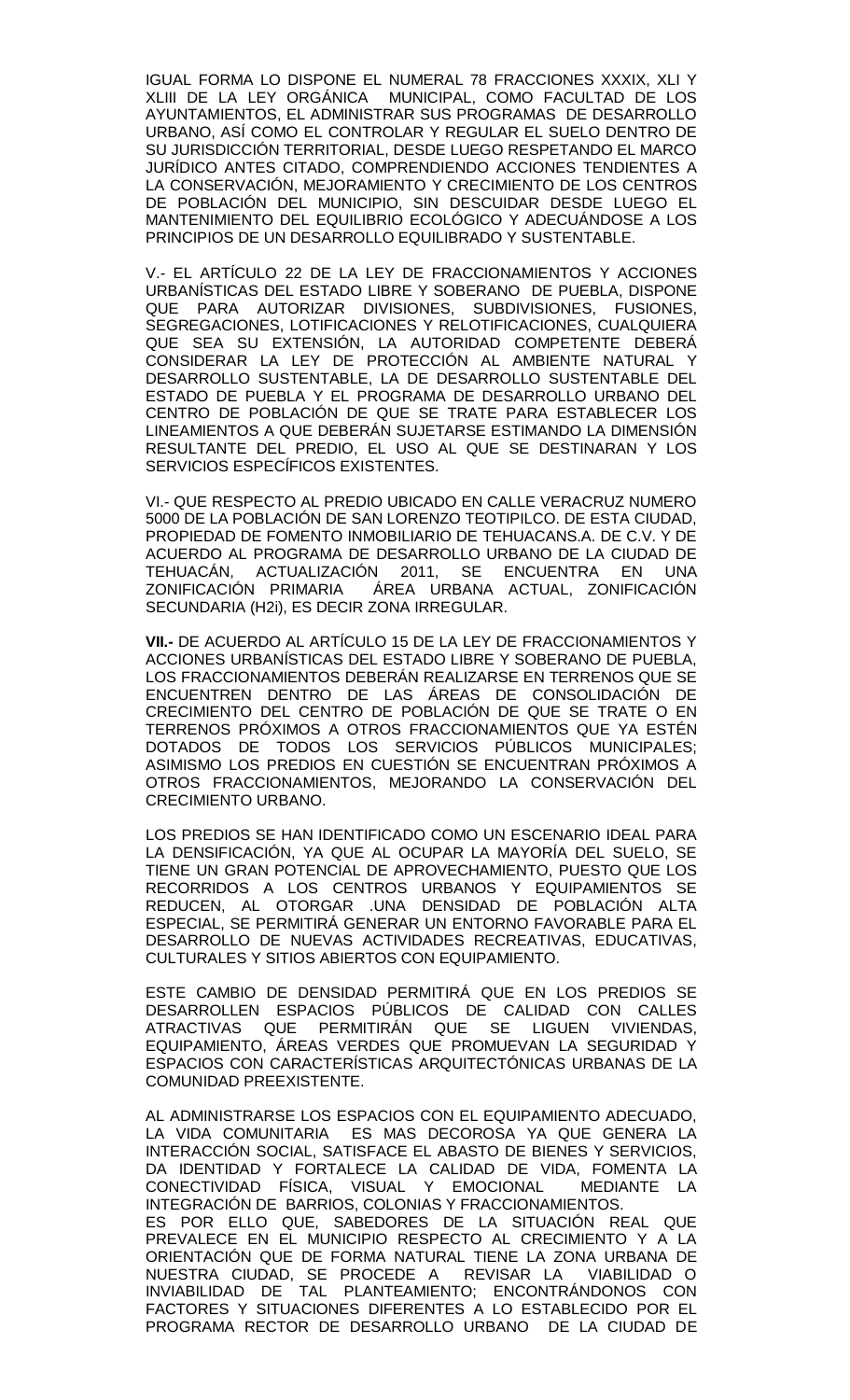TEHUACÁN, ACTUALIZACIÓN 2011, YA QUE LAS CARACTERÍSTICAS FÍSICO URBANAS QUE PRESENTAN LAS ÁREAS CIRCUNDANTES A LA ZONA AFECTA A LA CAUSA, SE ENCUENTRA IMPACTADA CON UN APROVECHAMIENTO PRIORITARIAMENTE URBANO Y HABITACIONAL DE ACUERDO A LA PRESENCIA DEL SURGIMIENTO DE FRACCIONAMIENTOS, REFLEJÁNDOSE CON ELLO EL CRECIMIENTO DEL MUNICIPIO DE TEHUACÁN.

ADEMÁS RESULTA NECESARIO SEÑALAR QUE EN FUNCIÓN DE LAS ACTIVIDADES URBANAS QUE ACTUALMENTE IMPERAN EN EL MUNICIPIO DE TEHUACÁN, ES SUMAMENTE URGENTE, VIABLE Y NECESARIO SE HAGAN LAS ADECUACIONES RESPECTIVAS PARA EL CAMBIO DE DENSIDAD QUE PERMITA REGULAR Y ORDENAR CONGRUENTEMENTE EL GRADO DE CONCENTRACIÓN DE VIVIENDAS Y HABITANTES QUE PUEDAN SER PERMISIBLES DE ACUERDO AL ENTORNO REAL PREVALECIENTE EN ESA DELIMITACIÓN GEOGRÁFICA DEL MUNICIPIO DE TEHUACÁN, PUEBLA.

IGUALMENTE ES IMPORTANTE MENCIONAR QUE EN VERSIONES ANTERIORES AL PROGRAMA DE DESARROLLO URBANO VIGENTE, ESPECIFICANDO EN EL PROGRAMA PARCIAL DE PROTECCIÓN ECOLÓGICA Y URBANA DE LOS DISTRITOS UNIVERSIDAD Y SEMINARIO, DE LA CIUDAD DE TEHUACÁN PUEBLA, ACTUALIZACIÓN 2002, SE CONTEMPLO COMO UNA RESERVA PARA CRECIMIENTO A CORTO PLAZO CON UNA ZONIFICACIÓN H2, ES DECIR HABITACIONAL MEDIA; RECALCANDO EL HECHO DE QUE UNA SUPERFICIE PUEDE CAMBIAR DE IRREGULAR A REGULAR, PERO NUNCA EN SENTIDO CONTRARIO.

QUE DADAS LAS CARACTERÍSTICAS DE DENSIFICACIÓN EXISTENTES EN LA ZONA SIENDO ÉSTAS DEL TIPO H2, H3 Y H4 HABITACIONALES MEDIA, ALTA Y ALTA ESPECIAL RESPECTIVAMENTE; LA DENSIFICACIÓN REQUERIDA RESULTA ACEPTABLE AUNADO A LO ANTERIOR EL PROPÓSITO QUE TIENE ESTE HONORABLE AYUNTAMIENTO DE FOMENTAR LA CONSTRUCCIÓN DE VIVIENDAS DE INTERÉS SOCIAL, MEDIA Y POPULAR; POR LO QUE DE RESULTAR PROCEDENTE LO SOLICITADO SE DEBERÁ CUMPLIR CON LAS CONDICIONANTES CONTENIDAS EN EL PROGRAMA RECTOR DE DESARROLLO URBANO<br>CORRESPONDIENDO A UNA ZONIFICACIÓN HABITACIONAL ALTA CORRESPONDIENDO A UNA ZONIFICACIÓN ESPECIAL (H4), CON UNA DENSIDAD MÁXIMA DE 450 HAB/HAS; DENSIDAD MÁXIMA DE 90 VIV/HA; LOTES MÍNIMOS DE 120 M2; FRENTE MÍNIMO DE 6.00M, CON UN COEFICIENTE DE OCUPACIÓN DE SUELO (COS) 0.8 MÁXIMO Y COEFICIENTE DE UTILIZACIÓN DE SUELO (CUS) 3.20 MÁXIMO.

QUE DE APROBARSE LAS MODIFICACIONES Y EL CAMBIO DE DENSIDAD H2i A H4 DEL FRACCIONAMIENTO DENOMINADO, "**RESIDENCIAL SAN LORENZO II"**, UBICADO EN CALLE VERACRUZ NUMERO 5000 DE LA POBLACIÓN DE SAN LORENZO TEOTIPILCO. DE ESTA CIUDAD; PROPIEDAD DE FOMENTO INMOBILIARIO DE TEHUACAN S.A. DE C.V.; SE ESTABLECERÁ LA DENSIDAD DEL PROYECTO COMO A CONTINUACIÓN SE DESCRIBE:

90 VIV/HA\*3.891542 HAS= 350 VIV. PARA EL TOTAL DEL PREDIO.

POR LO QUE PARA ESTE PREDIO DE 3.891542 HAS. EN TOTAL SE PODRÁN AUTORIZAR UN MÁXIMO DE 350 VIVIENDAS, SIENDO FACTIBLE LA APROBACIÓN DE 350 VIVIENDAS REQUERIDAS POR EL FRACCIONADOR.

**VIII.-** QUE EN EL CASO ESPECÍFICO DE ESTUDIO, NOS ENCONTRAMOS EN PRESENCIA DE UN FRACCIONAMIENTO DEL TIPO DE **INTERÉS SOCIAL**, EN VIRTUD DE QUE REÚNE LAS CARACTERÍSTICAS CONTEMPLADAS EN EL ARTICULO 15 FRACCIÓN III DE LA LEY DE FRACCIONAMIENTOS Y ACCIONES URBANÍSTICAS DEL ESTADO DE PUEBLA; ES PROCEDENTE CONSIDERAR EL FRACCIONAMIENTO DE LA MANERA EN QUE A CONTINUACIÓN SE DESCRIBE: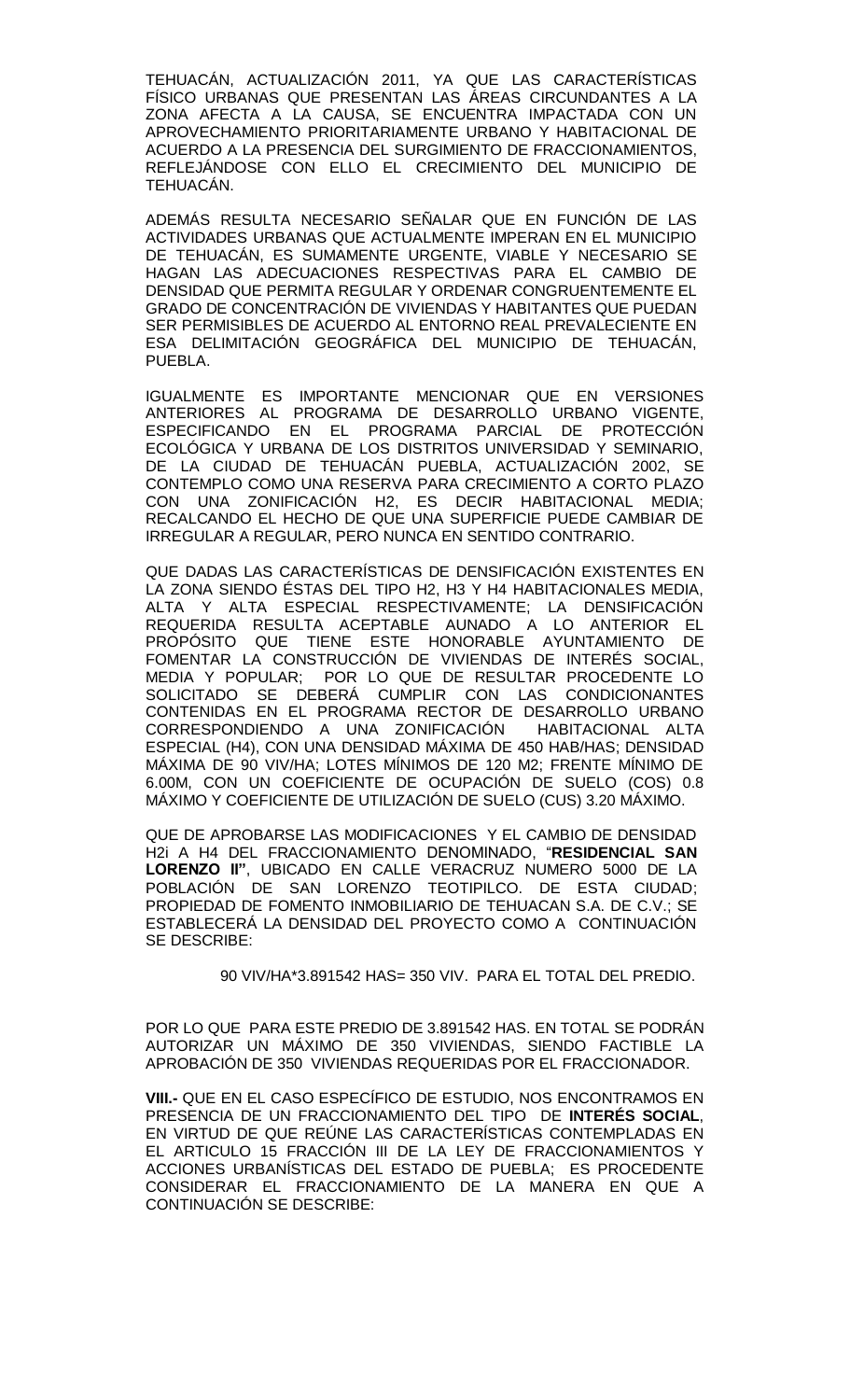## **ANALISIS DE AREAS**

| AREA TOTAL DEL TERRENO (ATERR)                           | $38,915.42$ m <sup>2</sup> | 100 % (Атеrr)       |
|----------------------------------------------------------|----------------------------|---------------------|
| AREA TOTAL DE VIALIDADES (AVIAL)                         | $11,796.52$ m <sup>2</sup> | 30.31 % (ATERR)     |
| AREA NETA TOTAL (ANET)                                   | $27,118.90$ m <sup>2</sup> | 69.69 % (ATERR)     |
| <b>ANALISIS DEL AREA NETA</b><br><b>COMPUESTA POR:</b>   | 27,118.90 m <sup>2</sup>   | 100 % (ANET)        |
| <b>AREA HABITACIONAL</b>                                 | $20,104.98$ m <sup>2</sup> | 74.14 % (Амет)      |
| AREA VERDE **<br><b>AREA COMERCIAL</b>                   | $5,339.02$ m <sup>2</sup>  | 19.69 % (ANET)      |
|                                                          | $1,674.90$ m <sup>2</sup>  | 6.18 $% (A_{NET})$  |
| <b>** ESTA DIVIDIDA</b><br>19<br>EN<br><b>FRACCIONES</b> |                            |                     |
| <b>REVISION DEL AREA VERDE</b>                           |                            |                     |
| (ATERR) - (AVIAL) X 0,20                                 | 5,423.78 m <sup>2</sup>    | 20.00 % $(A_{NET})$ |
| AREA PROPUESTA POR EL FRACCIONADOR                       | 5,339.02 m <sup>2</sup>    | 19.69 % (ANET)      |
| AREA DE DONACION FALTANTE 84.76 m2                       |                            |                     |

#### **ANALISIS DE DENSIDAD**

**H4 90 VIV/HA**

| <b>NUMERO DE LOTES</b>              | 58  |  |
|-------------------------------------|-----|--|
| VIVIENDAS DE PROYECTO (89.9 VIV/HA) | 350 |  |
| VIVIENDAS QUE SE PUEDEN CONSTRUIR   | 350 |  |

**IX.-** QUE TAL Y COMO SE DESPRENDE DEL CUADRO DE ANÁLISIS ANTERIOR, FOMENTO INMOBILIARIO DE TEHUACAN S.A. DE C.V. NO CUMPLE CON EL ARTICULO 67 FRACCION I DE LA LEY DE FRACCIONAMIENTOS Y ACCIONES URBANÍSTICAS DEL ESTADO DE PUEBLA DE DONAR A TITULO GRATUITO AL AYUNTAMIENTO EL 20% DEL AREA NETA DEL FRACCIONAMIENTO FALTANDOLE UN AREA DE 84.76 M2; ASI COMO TAMBIEN LOS 5,339.02 M2 NO SON EN UNA SOLA FRACCION SINO QUE ESTAN SUBDIVIDIDOS EN 19 FRACCIONES EN LAS ESQUINAS DE LAS MANZANAS LO QUE NO CUMPLE CON LOS REQUERIMIENTOS NECESARIOS PARA REALIZAR OBRAS DE EQUIPAMIENTO URBANO YA QUE NO LA HACEN SUSCEPTIBLE DE APROVECHAMIENTO, POR LO QUE PROPONE REFORESTAR LAS AREAS VERDES Y EQUIPAR CON 8 APARATOS DE EJERCICIO, 25 JUEGOS INFANTILES, 26 BANCAS Y 1 PARADOR URBANO LAS AREAS VERDES QUE DEJA COMO DONACION AL MUNICIPIO, ASI MISMO TOMANDO EN CUENTA LAS PROPUESTAS AL PROYECTO ARQUITECTONICO DE LAS VIVIENDAS Y LAS OBRAS DE INFRAESTRUCTURA ADICIONALES PARA AUMENTAR LA DENSIDAD DE VIVIENDA POR EL TIPO DE DESARROLLO QUE SE PRETENDE Y DE ACUERDO A LO DISPUESTO POR EL PROGRAMA DE DESARROLLO URBANO EN VIGENCIA; SE PUEDEN CONSTRUIR LAS 350 VIVIENDAS REQUERIDAS POR EL FRACCIONADOR, SITUACIÓN POR LO CUAL ES PERTINENTE SOLICITAR A ESTE HONORABLE CABILDO SE AUTORICE LA LOTIFICACIÓN DEL FRACCIONAMIENTO HABITACIONAL DENOMINADO "**RESIDENCIAL SAN LORENZO II"**, UBICADO EN CALLE VERACRUZ NUMERO 5000 DE LA POBLACIÓN DE SAN LORENZO TEOTIPILCO. DE ESTA CIUDAD; EN EL ENTENDIDO DE QUE A EFECTO DE ESTAR EN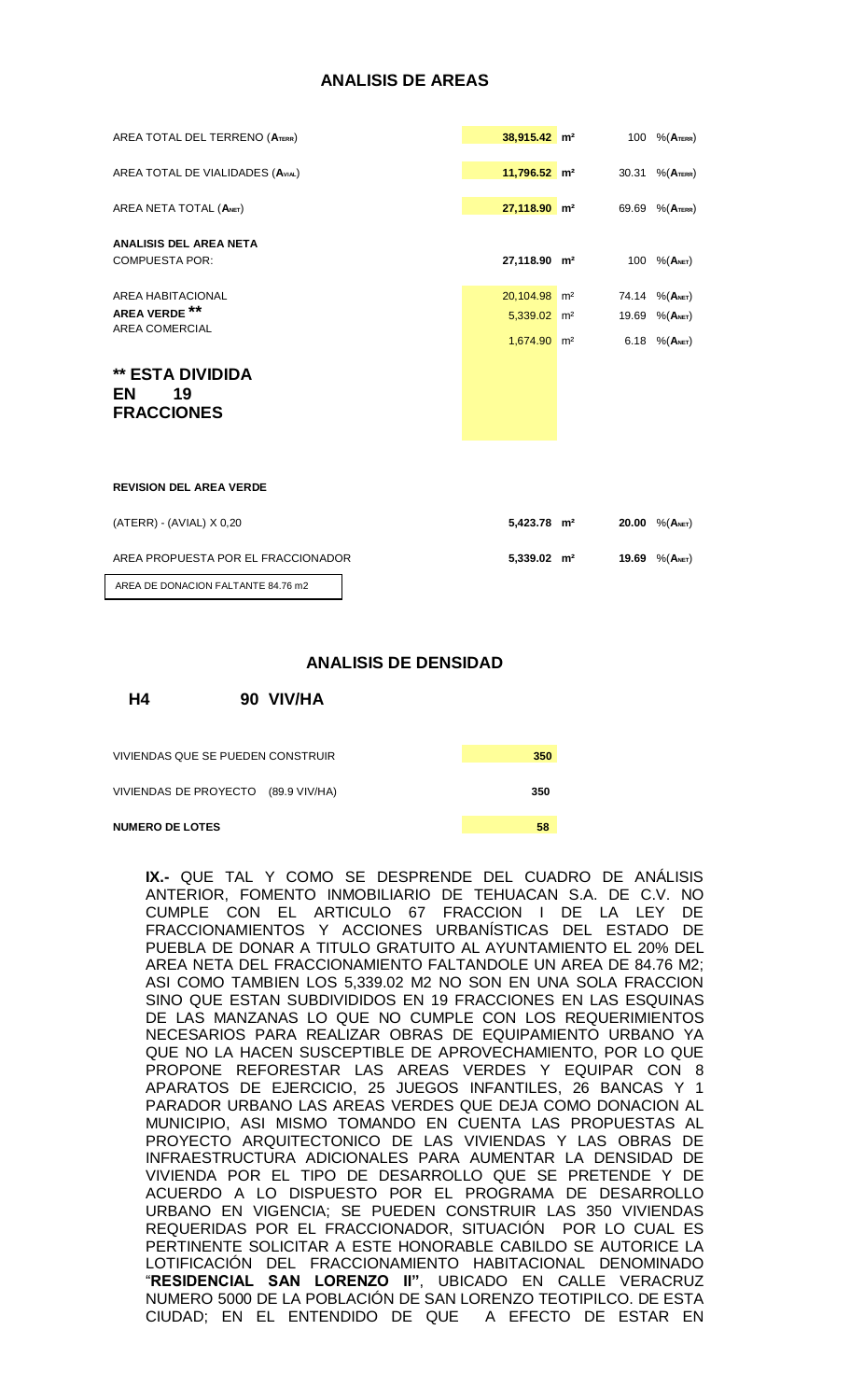POSIBILIDAD DE OTORGAR LAS CONSTANCIAS SOLICITADAS ADEMÁS DE CUMPLIR CON LOS DIVERSOS REQUISITOS Y CONDICIONANTES QUE PARA EL CASO DISPONEN LOS ORDENAMIENTOS LEGALES APLICABLES EN LA MATERIA, SE DEBERÁ CUBRIR EN UNA SOLA EXHIBICIÓN ANTE LA TESORERÍA MUNICIPAL EL PAGO DE DERECHOS CONDUCENTES; Y QUE ES A SABER EL SIGUIENTE:

# **DERECHOS POR LOTIFICACION**

|       | <b>ARTICUL</b>                          | <b>CONCEPTO</b>                                                                         | <b>UNIDAD</b>  | <b>CANTIDAD</b> | P.U(S)      | <b>TOTAL</b> |
|-------|-----------------------------------------|-----------------------------------------------------------------------------------------|----------------|-----------------|-------------|--------------|
|       |                                         |                                                                                         |                |                 |             |              |
| $1 -$ | <b>ART. 13</b><br>FRACC. VIII a)        | LOTIFICACIÓN,<br><b>RELOTIFICACION</b><br><b>Y FUSION</b>                               | M <sup>2</sup> | 38,915.42       | \$3.10      | \$120,637.80 |
| $2 -$ | <b>ART. 13</b><br><b>FRACC. VIII c)</b> | <b>SOBRE CADA</b><br><b>LOTE QUE</b><br><b>RESULTE</b>                                  | <b>LOTE</b>    | 58.00           | \$<br>93.60 | \$5,428.80   |
| $3 -$ | <b>ART. 13</b><br><b>FRACC. VIII d)</b> | <b>POR REVISION Y</b><br><b>APROBACION DE</b><br><b>OBRAS DE</b><br><b>URBANIZACION</b> | M <sup>2</sup> | 11,796.52       | \$1.60      | \$18,874.43  |

# **TOTAL DE DERECHOS POR LOTIFICACÓN: \$144,941.03**

# **DERECHOS POR CAMBIO DE DENSIDAD DE VIVIENDA**

| <b>ARTICULO</b>                       | <b>CONCEPTO</b>                                            | <b>UNIDAD</b> | <b>CANTIDAD</b> | P.U,(\$) | <b>TOTAL</b> |
|---------------------------------------|------------------------------------------------------------|---------------|-----------------|----------|--------------|
| ART. 13<br>$1 -$ FRACC.<br><b>XXV</b> | <b>POR CAMBIO DE USO DE</b><br><b>DENSIDAD DE VIVIENDA</b> | M2            | 38,915.42       | \$7,30   | \$284,082.56 |

#### **TOTAL DE DERECHOS \$284,082.56**

DEDUCIÉNDOSE ASÍ UN TOTAL POR LA LOTIFICACIÓN DEL FRACCIONAMIENTO HABITACIONAL DENOMINADO "**RESIDENCIAL SAN LORENZO II"**, UBICADO EN CALLE VERACRUZ NUMERO 5000 DE LA POBLACIÓN DE SAN LORENZO TEOTIPILCO. DE ESTA CIUDAD, PROPIEDAD DE FOMENTO INMOBILIARIO DE TEHUACAN S.A. DE C.V. OBTENIDO Y SUSTENTADO EN LA LEY DE INGRESOS DEL MUNICIPIO DE TEHUACÁN, PARA EL EJERCICIO FISCAL 2013; LA SIGUIENTE CANTIDAD:

#### **TOTAL DE DERECHOS POR LOTIFICACIÓN Y CAMBIO DE DENSIDAD DE VIVIENDA \$429,023.59**

**X.-** EL DESARROLLO DEBERÁ CUMPLIR CON TODOS Y CADA UNO DE LOS REQUISITOS QUE PARA EL CASO DISPONE EL NUMERAL 48 DE LA LEY DE FRACCIONAMIENTOS Y ACCIONES URBANÍSTICAS PARA EL ESTADO DE PUEBLA, EL QUE SEÑALA COMO REQUISITO PRIMORDIAL PARA DAR TRAMITE A LAS SOLICITUDES RESPECTIVAS, LA AUTORIZACIÓN DE LOS ORGANISMOS QUE CONTROLAN LOS DIFERENTES SERVICIOS PÚBLICOS, DEBIENDO PRESENTAR A LAS DIRECCIONES DE DESARROLLO URBANO Y LA DIRECCIÓN DE MEDIO AMBIENTE Y ECOLOGÍA MUNICIPAL, COPIA DE LA RESOLUCIÓN QUE RECAIGA AL MANIFIESTO DE IMPACTO AMBIENTAL EN SU CORRESPONDIENTE MODALIDAD, AVALADO POR LA SECRETARÍA DE DESARROLLO RURAL SUSTENTABILIDAD Y ORDENAMIENTO TERRITORIAL DEL GOBIERNO DEL ESTADO DE PUEBLA; CON EL DICTAMEN FAVORABLE DE PROTECCION CIVIL, ASIMISMO DEBERÁ DAR CUMPLIMIENTO A LAS DIVERSAS NORMAS Y ESPECIFICACIONES QUE SE EMITAN POR LAS AUTORIDADES Y ÓRGANOS AUXILIARES COMPETENTES TRATÁNDOSE DE AUTORIZACIONES DE TODO TIPO DE FRACCIONAMIENTOS Y/O ACCIONES URBANAS; EN EL ENTENDIDO DE QUE NO SE PODRÁ DAR INICIO CON LA CONSTRUCCIÓN, NO OBSTANTE CONTAR CON LA LICENCIA RESPECTIVA, HASTA EN TANTO NO DE CUMPLIMIENTO A LO ANTES PRECISADO; DEBERÁ PRESENTAR MEMORIA DESCRIPTIVA DEL PROYECTO QUE CONTENGA LA CLASIFICACIÓN DEL FRACCIONAMIENTO, CALENDARIZACIÓN DE OBRA, PLANOS DE URBANIZACIÓN, DE UBICACIÓN, TOPOGRÁFICO, ÁREA RESTRINGIDA, DISTRIBUCIÓN DE MANZANAS, LOTIFICACIÓN, POR VIVIENDA, SEMBRADO, PROPUESTA DE NOMENCLATURA, RED DE DRENAJE, RED HIDRÁULICA,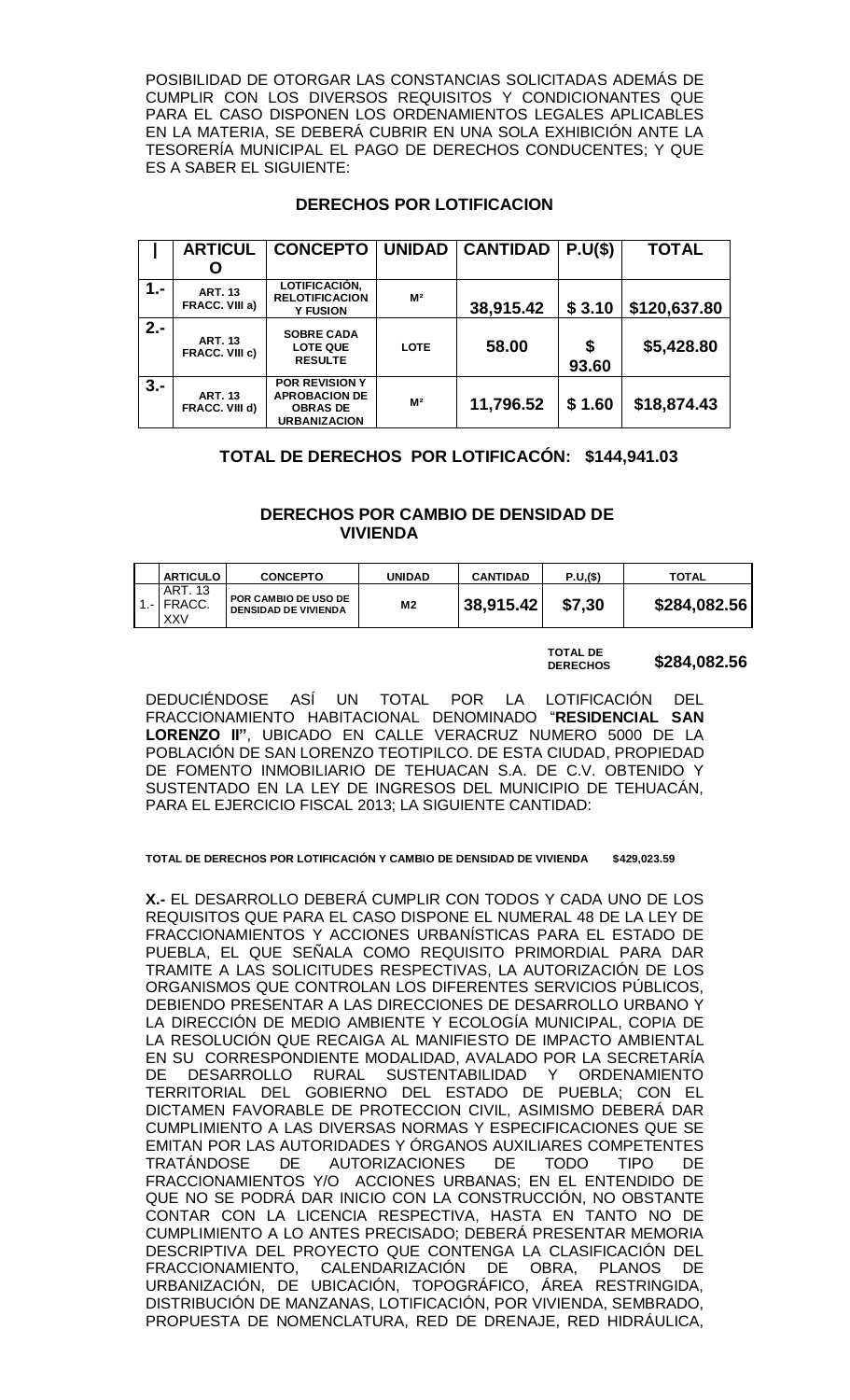RED DE ENERGÍA ELÉCTRICA Y ALUMBRADO PÚBLICO; ASÍ COMO PARA LA LICENCIA DE CONSTRUCCIÓN DE SU PROTOTIPO DE VIVIENDA; DEBERÁ INGRESAR LOS PLANOS Y DOCUMENTOS REQUERIDOS POR EL REGLAMENTO DE CONSTRUCCIONES PARA EL MUNICIPIO DE TEHUACAN; MEMORIA DE CALCULO DE LA RED HIDRÁULICA Y DRENAJE, PRECISANDO<br>QUE LAS VIALIDADES INTERNAS Y DEL PERÍMETRO DEL QUE LAS VIALIDADES INTERNAS Y DEL PERÍMETRO DEL FRACCIONAMIENTO DEBERÁN SER PAVIMENTADAS AL MENOS CON CONCRETO ASFÁLTICO, COMPUESTO POR UNA SUB-BASE DE 15 CENTÍMETROS DE ESPESOR, POSTERIORMENTE UNA BASE HIDRÁULICA DEL MISMO ESPESOR Y FINALIZANDO CON EL PAVIMENTO ASFÁLTICO DE 5 CENTÍMETROS DE ESPESOR, LA GUARNICIÓN DEBERÁ SER DE CONCRETO SIMPLE EN UNA SECCIÓN DE 13-18-45 CENTÍMETROS Y LAS BANQUETAS QUEDARAN CON ESPESOR DE 10 CENTÍMETROS Y DE LONGITUD VARIABLE DE ACUERDO A LAS VIALIDADES MARCADAS EN EL PROYECTO, ESTANDO OBLIGADO EL FRACCIONADOR A REFORESTAR LAS ÁREAS VERDES ASI COMO A ESCRITURAR A FAVOR DEL MUNICIPIO LAS AREAS DE DONACION Y VIALIDADES EN UN PLAZO NO MAYOR A 60 DIAS, A QUE EL FRACCIONAMIENTO CUENTE CON ÁREA PARA CONTENEDOR QUE NO SEA EN LA VIALIDAD PÚBLICA, POZOS DE ABSORCIÓN PARA LA CAPTACIÓN DE AGUA PLUVIAL, ALUMBRADO PÚBLICO, ASÍ COMO, A OCUPAR LAS VIVIENDAS UNA VEZ QUE SE CUENTE CON EL DOCUMENTO QUE AVALE LA TERMINACIÓN DE OBRA.

**XI.-** EL PROYECTO DEBERA CONTENER SECCIONES DE ÁREAS DE CIRCULACIÓN VEHICULAR INTERNA A PARAMENTO DE LOTE, INCLUYENDO COTAS DE BANQUETAS, ARROYO DE CALLE Y COTA TOTAL, SEMBRADO DE CONSTRUCCIONES, ASÍ COMO LA TIPOLOGÍA Y CARACTERÍSTICAS DE ESTAS, DEFINICIÓN DE ÁREAS COMUNES Y PRIVATIVAS EN LOS EDIFICIOS VERTICALES (IDENTIFICANDO CON NÚMERO CADA LOCAL O VIVIENDA). DELIMITACIÓN PRECISA DE LAS ZONAS DESTINADAS PARA MANTENIMIENTO DE LAS ÁREAS COMUNES, ALMACENAMIENTO DE BASURA, ZONA PARA MEDIDORES Y ACOMETIDA DE SERVICIOS, UBICACIÓN DE ESTACIONAMIENTO, CLARAMENTE IDENTIFICADO CADA CAJÓN, NUMERADOS Y REFERIDOS A LA VIVIENDA O LOCAL QUE LE CORRESPONDE Y DEFINICIÓN DE ÁREAS COMUNES DESTINADAS A CIRCULACIÓN, LAS CUALES NO PODRÁN VARIAR SU USO, RELACIÓN DE ÁREAS PRIVATIVAS Y COMUNES CON SUPERFICIE Y USO DE SUELO, PROYECTO DE BANQUETAS, GUARNICIONES Y RAMPAS PARA DISCAPACITADOS, ESTUDIO DE MECÁNICA DE SUELOS, REGLAMENTO INTERNO DEL FRACCIONAMIENTO, SUJETO A LAS DISPOSICIONES DEL CÓDIGO CIVIL PARA EL ESTADO DE PUEBLA (INDICANDO QUE DEBERÁN SUJETARSE ESTRICTAMENTE A LAS NORMAS APLICABLES EN LA MATERIA, OBSERVÁNDOSE, EN TODO CASO, LAS LIMITACIONES DE DOMINIO, SERVIDUMBRES, USO DE SUELO Y CARACTERÍSTICAS ESPECIALES DE ARQUITECTURA Y ORNATO, QUE PAGARAN LA PARTE PROPORCIONAL EN LOS SERVICIOS COMUNES QUE SE GENEREN Y QUE EL MANTENIMIENTO DE LAS AREAS COMUNES DE LOS EDIFICIOS VERTICALES DEL FRACCIONAMIENTO SERA RESPONSABILIDAD EXCLUSIVA DE LOS CONDÓMINOS ADEMAS DE TENER LA OBLIGACIÓN DE REUNIRSE Y FORMAR PARTE DE LA ASAMBLEA).

**XII.-** EL FRACCIONADOR HARA LA ENTREGA-RECEPCIÓN FINAL AL MUNICIPIO PARA HACERCE CARGO EN LO SUCESIVO DE LA PRESTACIÓN DE LOS SERVICIOS PÚBLICOS CORRESPONDIENTES SOLO DE LAS INSTALACIONES DESTINADAS A LOS SERVICIOS PÚBLICOS Y DE LAS OBRAS DE URBANIZACIÓN COMPRENDIDAS EN LAS ÁREAS DE DOMINIO PÚBLICO DEL FRACCIONAMIENTO, PARA QUE PUEDAN OPERAR DICHOS SERVICIOS; EN CUANTO A EL MANTENIMIENTO DE LAS AREAS COMUNES DE LOS EDIFIOS VERTICALES DEL FRACCIONAMIENTO SERA RESPONSABILIDAD EXCLUSIVA DE LOS CONDÓMINOS.

**XIII.-** APERCIBIDO EL FRACCIONADOR QUE DE NO CUMPLIR CON TODAS Y CADA UNA DE LAS CONDICIONES QUE HAN QUEDADO REFERIDAS EN EL PRESENTE DICTAMEN, Y DEMÁS DISPOSICIONES APLICABLES PARA EL CASO POR LOS ORDENAMIENTOS LEGALES QUE EN MATERIA URBANA RIGEN EN EL MUNICIPIO; TODA AUTORIZACIÓN OTORGADA CON RESPECTO AL MULTICITADO FRACCIONAMIENTO QUEDARÁ SIN EFECTO, APLICANDO LAS SANCIONES QUE CORRESPONDAN.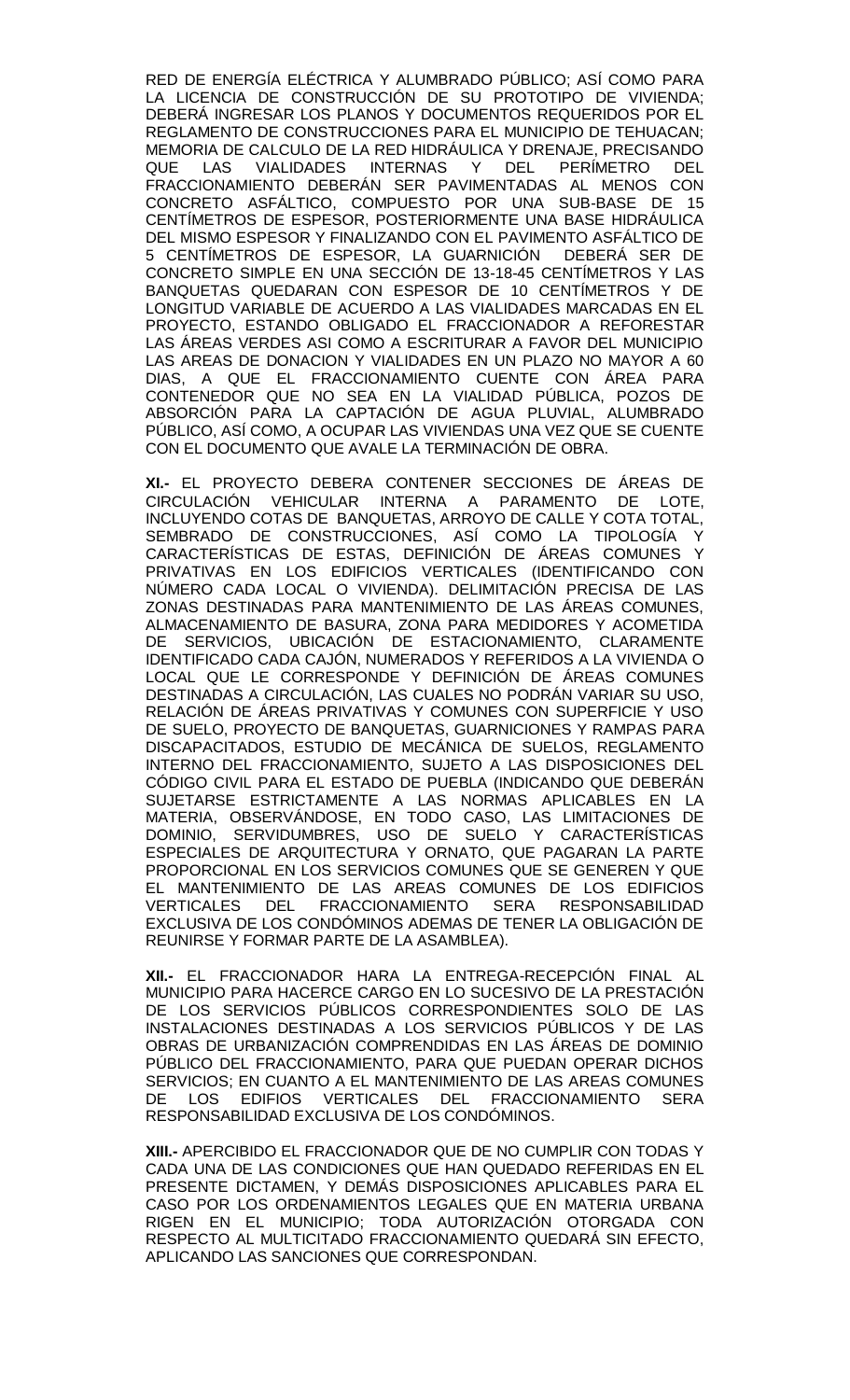POR LO EXPUESTO EN LOS CONSIDERANDOS QUE ANTECEDEN Y EN USO DE LAS FACULTADES CONFERIDAS, SE PONE A CONSIDERACIÓN DE ESTE HONORABLE CABILDO EL SIGUIENTE:

# **D I C T A M E N**

**PRIMERO.- SE AUTORIZA EL PROYECTO DE FRACCIONAMIENTO HABITACIONAL DE TIPO INTERES SOCIAL DENOMINADO "RESIDENCIAL SAN LORENZO II",** UBICADO EN CALLE VERACRUZ NUMERO 5000 DE LA POBLACIÓN DE SAN LORENZO TEOTIPILCO. DE ESTA CIUDAD**, PROPIEDAD DE FOMENTO INMOBILIARIO DE TEHUACAN S.A. DE C.V.; TODA VEZ QUE DICHO PROYECTO INMOBILIARIO CUMPLE CON LA TRAZA URBANA DE LA CIUDAD Y CON LO ESTABLECIDO POR LA LEY DE FRACCIONAMIENTOS Y ACCIONES URBANÍSTICAS DEL ESTADO LIBRE Y SOBERANO DE PUEBLA, TAL Y COMO SE HA PLASMADO EN EL CUERPO DEL PRESENTE DICTAMEN, QUEDANDO CONDICIONADA DICHA AUTORIZACIÓN AL CUMPLIMIENTO DE TODAS Y CADA UNA DE LAS CONDICIONANTES QUE HAN QUEDADO REFERIDAS EN LOS CONSIDERANDOS VIII, IX, X, XI, XII Y XIII RECTORES DEL PRESENTE DICTAMEN, LOS QUE AQUÍ SE DAN POR REPRODUCIDOS COMO SI A LA LETRA SE INSERTAREN EN OBVIO DE INNECESARIAS REPETICIONES.**

**SEGUNDO.- SE AUTORICE A FOMENTO INMOBILIARIO DE TEHUACAN S.A. DE C.V. REFORESTAR LAS AREAS VERDES Y EQUIPAR CON 8 APARATOS DE EJERCICIO, 25 JUEGOS INFANTILES, 26 BANCAS Y 1 PARADOR URBANO EN LAS AREAS VERDES QUE DEJA COMO AREAS DE DONACION AL MUNICIPIO EN LAS ESQUINAS DE LAS MANZANAS, PARA CUBRIR LOS 84.76 M2 QUE FALTAN PARA CUBRIR EL 20% REQUERIDO POR LA LEY DE FRACCIONAMIENTOS DEL ESTADO LIBRE Y SOBERANO DE PUEBLA, ADEMAS DE QUE NO CUMPLE CON LOS REQUERIMIENTOS NECESARIOS PARA REALIZAR OBRAS DE EQUIPAMIENTO URBANO DEBIDO A QUE SON AREAS FRACCIONADAS Y NO EN CONJUNTO.**

**TERCERO.- SE INCLUYA LA APLICACIÓN DEL CAMBIO DE LA DENSIDAD H2i ZONA IRREGULAR A UNA DENSIDAD DE VIVIENDA HABITACIONAL ALTA ESPECIAL (H4) Y 90 VIV/HA, EN LA SIGUIENTE ACTUALIZACIÓN DEL PROGRAMA DE DESARROLLO URBANO PARA LA CIUDAD DE TEHUACÁN, PUEBLA** 

**CUARTO.- SE ORDENA A LA DIRECCION DE DESARROLLO URBANO EXPEDIR LAS CONSTANCIAS DE LOTIFICACION, Y CAMBIO DE DENSIDAD DE VIVIENDA AUTORIZADA.- A T E N T A M E N T E.- TEHUACÁN, PUEBLA; A CINCO DE FEBRERO DEL AÑO DOS MIL CATORCE.- "COMISIÓN DE DESARROLLO URBANO Y OBRAS PÚBLICAS".- CARLOS ARENAS GUTIÉRREZ.- REGIDOR PRESIDENTE.- GRETA GARCÍA SALAZAR.- REGIDOR MIEMBRO.- GABRIELA BRINGAS DELGADO.- REGIDOR MIEMBRO.- FIRMAS ILEGIBLES".**

SEÑOR PRESIDENTE MUNICIPAL, REGIDORES Y SINDICO MUNICIPAL, EN VOTACIÓN SE LES CONSULTA SI SE APRUEBA LA PROPUESTA PRESENTADA EN CUESTIÓN, LOS QUE ESTÉN POR LA AFIRMATIVA SÍRVANSE MANIFESTARLO LEVANTANDO LA MANO.

HABIÉNDOSE ANALIZADO AMPLIAMENTE EL CONTENIDO DEL DICTAMEN DE REFERENCIA, POR MAYORÍA CON 13 VOTOS A FAVOR, POR PARTE DE LOS INTEGRANTES DEL HONORABLE CABILDO, SE DETERMINA EL SIGUIENTE:

## **A C U E R D O**

**PRIMERO.- SE AUTORIZA EL PROYECTO DE FRACCIONAMIENTO HABITACIONAL DE TIPO INTERES SOCIAL DENOMINADO "RESIDENCIAL SAN LORENZO II",** UBICADO EN CALLE VERACRUZ NUMERO 5000 DE LA POBLACIÓN DE SAN LORENZO TEOTIPILCO. DE ESTA CIUDAD**, PROPIEDAD DE FOMENTO INMOBILIARIO DE**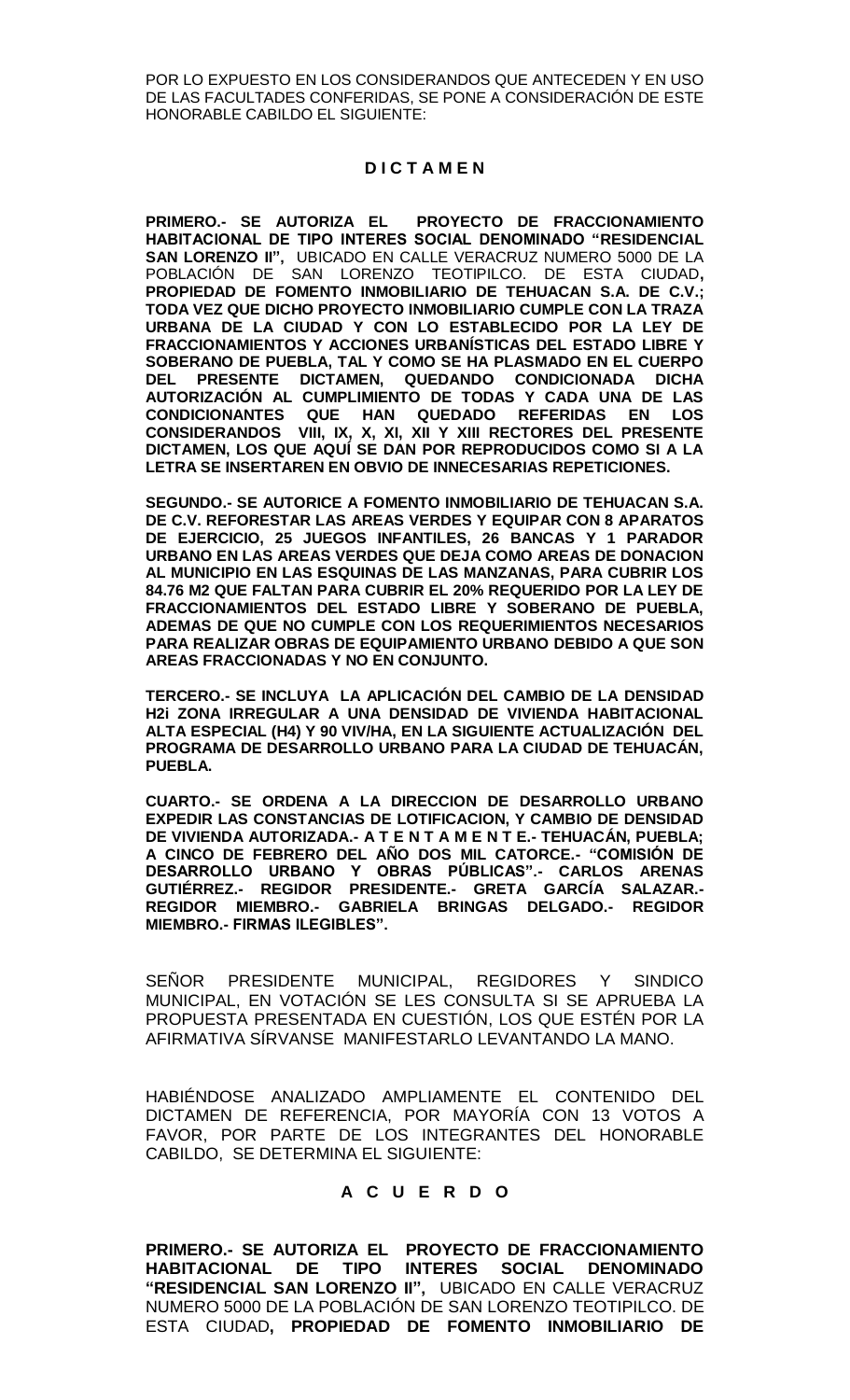**TEHUACAN S.A. DE C.V.; TODA VEZ QUE DICHO PROYECTO INMOBILIARIO CUMPLE CON LA TRAZA URBANA DE LA CIUDAD Y CON LO ESTABLECIDO POR LA LEY DE FRACCIONAMIENTOS Y ACCIONES URBANÍSTICAS DEL ESTADO LIBRE Y SOBERANO DE PUEBLA, TAL Y COMO SE HA PLASMADO EN EL CUERPO DEL PRESENTE DICTAMEN, QUEDANDO CONDICIONADA DICHA AUTORIZACIÓN AL CUMPLIMIENTO DE TODAS Y CADA UNA DE LAS CONDICIONANTES QUE HAN QUEDADO REFERIDAS EN LOS CONSIDERANDOS VIII, IX, X, XI, XII Y XIII RECTORES DEL PRESENTE DICTAMEN, LOS QUE AQUÍ SE DAN POR REPRODUCIDOS COMO SI A LA LETRA SE INSERTAREN EN OBVIO DE INNECESARIAS REPETICIONES.**

**SEGUNDO.- SE AUTORIZA A FOMENTO INMOBILIARIO DE TEHUACAN S.A. DE C.V., REFORESTAR LAS AREAS VERDES Y EQUIPAR CON 8 APARATOS DE EJERCICIO, 25 JUEGOS INFANTILES, 26 BANCAS Y 1 PARADOR URBANO EN LAS AREAS VERDES QUE DEJA COMO AREAS DE DONACION AL MUNICIPIO EN LAS ESQUINAS DE LAS MANZANAS, PARA CUBRIR LOS 84.76 M2 QUE FALTAN PARA CUBRIR EL 20% REQUERIDO POR LA LEY DE FRACCIONAMIENTOS DEL ESTADO LIBRE Y SOBERANO DE PUEBLA, ADEMAS DE QUE NO CUMPLE CON LOS REQUERIMIENTOS NECESARIOS PARA REALIZAR OBRAS DE EQUIPAMIENTO URBANO DEBIDO A QUE SON AREAS FRACCIONADAS Y NO EN CONJUNTO.**

**TERCERO.- SE INCLUYA LA APLICACIÓN DEL CAMBIO DE LA DENSIDAD H2i ZONA IRREGULAR A UNA DENSIDAD DE VIVIENDA HABITACIONAL ALTA ESPECIAL (H4) Y 90 VIV/HA, EN LA SIGUIENTE ACTUALIZACIÓN DEL PROGRAMA DE DESARROLLO URBANO PARA LA CIUDAD DE TEHUACÁN, PUEBLA.**

**CUARTO.- SE ORDENA A LA DIRECCION DE DESARROLLO URBANO EXPEDIR LAS CONSTANCIAS DE LOTIFICACION, Y CAMBIO DE DENSIDAD DE VIVIENDA AUTORIZADA.**

LO ANTERIOR CON FUNDAMENTO EN LOS DISPOSITIVOS LEGALES INVOCADOS EN EL DICTAMEN DE REFERENCIA.

**COMISIÓN DE DESARROLLO URBANO Y OBRAS PÚBLICAS.-** ANÁLISIS, DISCUSIÓN Y EN SU CASO APROBACIÓN DEL DICTAMEN QUE CONTIENE LA **AUTORIZACIÓN DE CAMBIO DE DENSIDAD (H2i) ZONA IRREGULAR A UNA DENSIDAD DE VIVIENDA HABITACIONAL ALTA ESPECIAL (H4) Y 90 VIV/HA, ASI COMO LA LOTIFICACION DEL FRACCIONAMIENTO HABITACIONAL EN REGIMEN DE PROPIEDAD EN CONDOMINIO DE TIPO INTERES SOCIAL, DENOMINADO FRACCIONAMIENTO "RINCON DE SAN PATRICIO", PROPIEDAD DE CASAS HERRERO S.A. DE C.V.**

SEÑOR REGIDOR TIENE USTED EL USO DE LA PALABRA.

EL C. CARLOS ARENAS GUTIÉRREZ, PROCEDE A DAR LECTURA AL DICTAMEN CORRESPONDIENTE, MISMO QUE A LA LETRA DICE:

**"… HONORABLE CUERPO EDILICIO DEL AYUNTAMIENTO DE TEHUACÁN, PUEBLA.**

LOS SUSCRITOS **CARLOS ARENAS GUTIÉRREZ** REGIDOR PRESIDENTE, **GRETA GARCIA SALAZAR** Y **GABRIELA BRINGAS DELGADO**, REGIDORES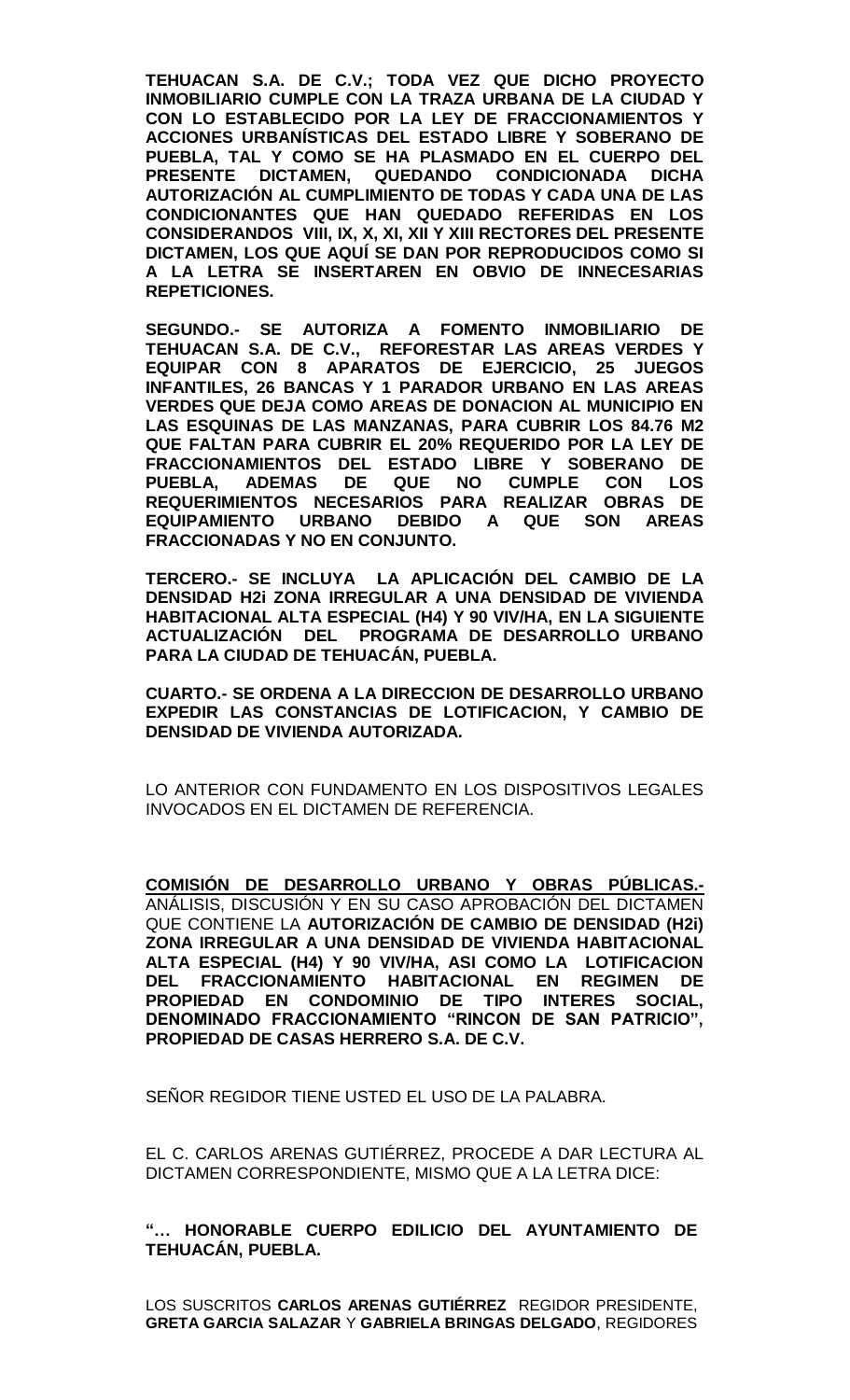MIEMBROS DE LA **COMISIÓN DE DESARROLLO URBANO Y OBRAS PÚBLICAS;** EN USO DE LAS FACULTADES QUE SE NOS CONFIEREN EN TÉRMINOS DE LO QUE DISPONEN LOS ARTÍCULOS **92** FRACCIONES **I, IV; 94; 96** FRACCIÓN **III** Y **98** DE LA LEY ORGÁNICA MUNICIPAL; Y TOMANDO EN CONSIDERACIÓN LOS ARGUMENTOS QUE EN EL PRESENTE SE VIERTEN, SOMETEMOS A LA CONSIDERACIÓN DE USTEDES EL PRESENTE DICTAMEN QUE VERSA SOBRE LA **AUTORIZACIÓN DE CAMBIO DE DENSIDAD (H2i) ZONA IRREGULAR A UNA DENSIDAD DE VIVIENDA HABITACIONAL ALTA ESPECIAL (H4) Y 90 VIV/HA, ASI COMO**  DEL FRACCIONAMIENTO HABITACIONAL EN **REGIMEN DE PROPIEDAD EN CONDOMINIO DE TIPO INTERES SOCIAL, DENOMINADO FRACCIONAMIENTO "RINCON DE SAN PATRICIO", PROPIEDAD DE CASAS HERRERO S.A. DE C.V.** CON BASE EN LOS SIGUIENTES:

### **A N T E C E D E N T E S**

**PRIMERO.-** QUE CON FECHA VEINTIOCHO DE MARZO DEL DOS MIL DOCE SE EXPIDE A RAFAEL GASPAR VELAZQUEZ LUNA CONSTANCIA DE NUMERO OFICIAL NUMERO DE FOLIO 447 Y DE ALINEAMIENTO NUMERO DE FOLIO 488, EN LA QUE SE INDICA UNA SUPERFICIE TOTAL DE 17419.92 M², UNA SUPERFICIE RESTRINGIDA DE 3,013.48 M², UNA SUPERFICIE RESTANTE DE 14,406.44 M² Y UN FRENTE A VIA PUBLICA DE 546.34 M. PARA LA PARCELA 46 Z – 1 P ¼ UBICADA EN SAN NICOLAS TETITZINTLA.

**SEGUNDO.-** CON FECHA PRIMERO DE MARZO DEL AÑO DOS MIL DOCE EL LICENCIADO JOSÉ LUIS SALGADO VÁZQUEZ, TITULAR DE LA NOTARIA PÚBLICA NÚMERO SIETE DE ESTE DISTRITO JUDICIAL EN EJERCICIO, PROCEDIÓ A REDACTAR LA ESCRITURA DE COMPRA VENTA, CON VOLUMEN NÚMERO 149, INSTRUMENTO NÚMERO 7899, QUE CELEBRAN COMO VENDEDOR EL SEÑOR RAFAEL GASPAR VELAZQUEZ LUNA, Y DE LA OTRA PARTE COMO COMPRADORA, LA PERSONA MORAL DENOMINADA "CASAS HERRERO" SOCIEDAD ANÓNIMA DE CAPITAL VARIABLE, REPRESENTADA EN ESTE ACTO POR SU ADMINISTRADOR UNICO EL JOSÉ MANUEL HERRERO ARANDIA, RESPECTO A LA FRACCIÓN DE LA PARCELA NÚMERO 46 Z-1 P1/4 DEL EJIDO DE SAN NICOLÁS TETITZINTLA.

**TERCERO.-** CON FECHA PRIMERO DE MARZO DEL AÑO DOS MIL TRECE "CASAS HERRERO" SOCIEDAD ANÓNIMA DE CAPITAL VARIABLE SOLICITA A LA DIRECCION DE DESARROLLO URBANO SE ANULE LA CONTINUIDAD DE VIALIDAD DE LA CALLE MORELOS Y LIBERTAD QUE SE INDICO EN EL ALINEAMIENTO OFICIAL NUMERO 488, DE MARZO 2012, PARA LA PARCELA NUMERO 46 Z- 1 P1/4. DE LA JTA. AUX, DE SAN NICOLAS TETITZINTLA; ESTO PARA CONSTRUIR UN FRACCIONAMIENTO HABITACIONAL EN REGIMEN DE PROPIEDAD EN CONDOMINIO; ESTANDO EN LA MEJOR DISPOSICION DE DONAR LA SUPERFICIE RESTRINGIDA POR VIALIDAD SOBRE LA CALLE BATALLON DE SAN PATRICIO.

**CUARTO.-** CON FECHA VEINTISEIS DE ABRIL DE DOS MIL DOCE, EL COMITÉ TÉCNICO DE AGUAS SUBTERRÁNEAS DEL ACUÍFERO DEL VALLE DE TEHUACÁN A.C. EMITIÓ EL OFICIO NÚMERO COTAS-025-MD /2012 EN EL CUAL DETERMINA QUE EN SU OPINIÓN TÉCNICA NO EXISTE TRAYECTO DE CANAL DE CONDUCCIÓN DE AGUAS DE RIEGO O GALERÍA FILTRANTE DENTRO DEL PREDIO UBICADO EN BATALLON DE SAN PATRICIO NÚMERO 600 DE LA POBLACIÓN DE SAN NICOLÁS TETITZINTLA.

**QUINTO.-** CON FECHA QUINCE DE MAYO DEL AÑO DOS MIL DOCE, EL ORGANISMO OPERADOR DE LOS SERVICIOS DE AGUA POTABLE Y ALCANTARILLADO DEL MUNICIPIO DE TEHUACÁN, OTORGO MEDIANTE EL OFICIO OO-RMG/92 VVS/FRACC RINCON DE SAN PATRICIO/MAYO/2012 LA CONSTANCIA DE FACTIBILIDAD, EN LA QUE DAN A CONOCER QUE EL ORGANISMO OPERADOR CUENTA CON LA INFRAESTRUCTURA DE AGUA POTABLE Y DRENAJE SANITARIO, TENIENDO QUE REALIZAR LAS AMPLIACIONES NECESARIAS PARA LA PARCELA 46 Z – 1 P ¼ UBICADA EN SAN NICOLAS TETITZINTLA, PROPIEDAD DE CASAS HERRERO S.A. DE C.V.

**SEXTO.-** CON FECHA DIECIOCHO DE MAYO DEL DOS MIL DOCE, EL ORGANISMO OPERADOR DEL SERVICIO DE LIMPIA DE TEHUACÁN, OTORGÓ LA CONSTANCIA DE FACTIBILIDAD DE LOS SERVICIOS DE RECOLECCION DE LOS RESIDUOS SÓLIDOS URBANOS PARA EL FRACCIONAMIENTO "**RINCON DE SAN PATRICIO**", QUE SE PRETENDE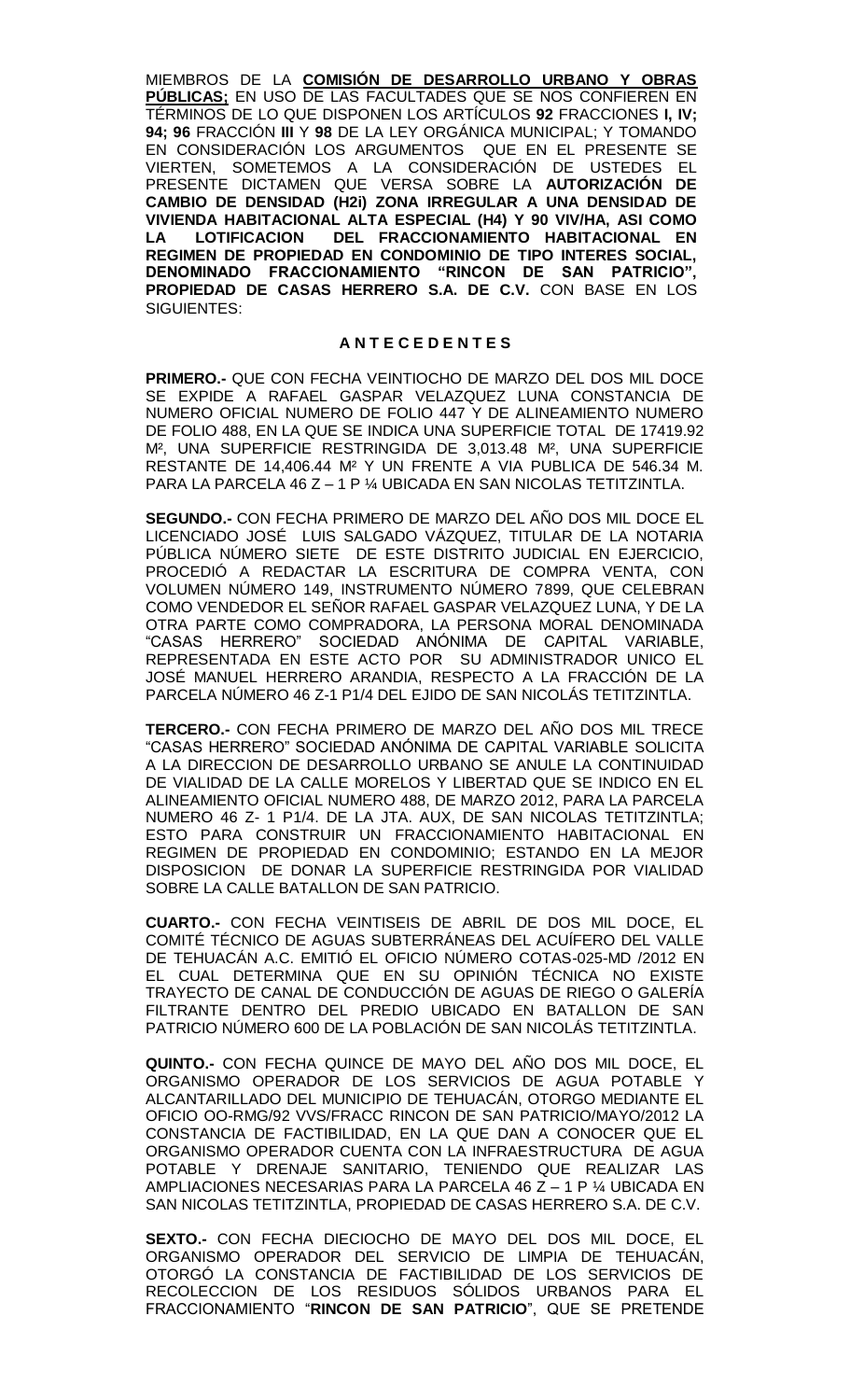DESARROLLAR EN LA PARCELA 46 Z – 1 P ¼ UBICADA EN SAN NICOLAS TETITZINTLA, PROPIEDAD DE CASAS HERRERO S.A. DE C.V.

**SEPTIMO.-** CON FECHA VEINTISEIS DE JULIO DEL AÑO DOS MIL TRECE, EN SESION EXTRAORDINARIA DE CABILDO DE APROBO EL DICTAMEN QUE CONTIENE LA AUTORIZACIÓN DE SUPRIMIR LAS RESTRICCIONES POR PROLONGACION DE VIALIDAD DE LAS CALLES DENOMINADAS MORELOS Y LIBERTAD INDICADAS EN EL ALINEAMIENTO NUMERO 488/2012 PARA LA PARCELA 46 Z – 1 P ¼ UBICADA EN SAN NICOLAS TETITZINTLA, PROPIEDAD DE CASAS HERRERO S.A. DE C.V.

**OCTAVO.-** QUE CON FECHA TRECE DE AGOSTO DEL DOS MIL TRECE SE EXPIDE A CASAS HERRERO S.A. DE C.V. CONSTANCIA DE ALINEAMIENTO NUMERO DE FOLIO 2616, EN LA QUE SE INDICA UNA SUPERFICIE TOTAL DE 17,419.92 M², UNA SUPERFICIE RESTRINGIDA DE 1,496.13 M², UNA SUPERFICIE RESTANTE DE 15,923.80 M² Y UN FRENTE A VIA PUBLICA DE 277.62 M. PARA UNA FRACCION DE LA PARCELA 46 Z – 1 P ¼ UBICADA EN SAN NICOLAS TETITZINTLA.

**NOVENO.-** CON FECHA DOS DE OCTUBRE DEL AÑO DOS MIL TRECE LA DIRECCION DE PROTECCION CIVIL HACE CONSTAR MEDIANTE EL OFICIO 427/13/PC-TH, QUE EL PROYECTO DE LOTIFICACION DE "CASAS HERRERO" S.A. DE C.V. QUE SE PRETENDE REALIZAR EN CALLE BATALLON DE SAN PATRICIO NÚMERO 600 DE LA POBLACIÓN DE SAN NICOLÁS TETITZINTLA, QUE EL INMUEBLE ES FACTIBLE PARA EL USO MENCIONADO.

# **C O N S I D E R A N D O**

I.- QUE EL PÁRRAFO PRIMERO DE LA FRACCIÓN II DEL ARTÍCULO 115 DE LA CONSTITUCIÓN POLÍTICA DE LOS ESTADOS UNIDOS MEXICANOS, DETERMINA QUE LOS AYUNTAMIENTOS TENDRÁN FACULTADES PARA APROBAR, DE ACUERDO CON LAS LEYES EN MATERIA MUNICIPAL QUE DEBERÁN EXPEDIR LAS LEGISLATURAS DE LOS ESTADOS, LOS BANDOS DE POLICÍA Y GOBIERNO, LOS REGLAMENTOS, CIRCULARES Y DISPOSICIONES ADMINISTRATIVAS DE OBSERVANCIA GENERAL DENTRO DE SUS RESPECTIVAS JURISDICCIONES, QUE ORGANICEN LA ADMINISTRACIÓN PÚBLICA MUNICIPAL, REGULEN LAS MATERIAS, PROCEDIMIENTOS, FUNCIONES Y SERVICIOS PÚBLICOS DE SU COMPETENCIA Y ASEGUREN LA PARTICIPACIÓN CIUDADANA Y VECINAL; MISMA DISPOSICIÓN QUE ES TRASLADADA A LA FRACCIÓN III DEL ARTICULO 105 DE LA CONSTITUCIÓN POLÍTICA DEL ESTADO LIBRE Y SOBERANO DE PUEBLA.

II.- QUE ES OBLIGACIÓN DE ESTE HONORABLE AYUNTAMIENTO EN TÉRMINOS DE LO QUE DISPONEN LOS DIVERSOS 102, 103 Y 105 DE LA CONSTITUCIÓN POLÍTICA DEL ESTADO LIBRE Y SOBERANO DE PUEBLA CUMPLIR Y HACER CUMPLIR LA CONSTITUCIÓN, LEYES Y REGLAMENTOS SECUNDARIOS QUE EMANEN DEL PACTO FEDERAL.

III.- QUE EN TÉRMINOS DE LOS ARTÍCULOS 115 FRACCIÓN V INCISO A), D) Y F) DE LA CONSTITUCIÓN POLÍTICA DE LOS ESTADOS UNIDOS MEXICANOS, LOS MUNICIPIOS ESTÁN FACULTADOS, ENTRE OTRAS MATERIAS, PARA FORMULAR, APROBAR Y ADMINISTRAR LA ZONIFICACIÓN Y PLANES DE DESARROLLO URBANO MUNICIPAL, CONTROLAR Y VIGILAR LA UTILIZACIÓN DEL SUELO, EN EL ÁMBITO DE LA COMPETENCIA DE SUS JURISDICCIONES TERRITORIALES; ASÍ COMO, EL IMPERATIVO NORMATIVO JURÍDICO 105 FRACCIÓN IV INCISO A), D) Y F) DE LA CONSTITUCIÓN POLÍTICA DEL ESTADO DE PUEBLA Y DE ACUERDO A LA LEY DE DESARROLLO URBANO SUSTENTABLE DEL ESTADO LIBRE Y SOBERANO DE PUEBLA EL ARTICULO 9 FRACCIONES IV, V Y VI, ARTICULO 13 FRACCIÓN VI, CORRESPONDE AL AYUNTAMIENTO EN SU RESPECTIVA JURISDICCIÓN EXPEDIR LAS AUTORIZACIONES DE LICENCIAS, CONSTANCIAS DE USO DE SUELO Y DE COMPATIBILIDAD<br>URBANÍSTICA PARA CONSTRUCCIONES. FRACCIONAMIENTOS. URBANÍSTICA PARA CONSTRUCCIONES, FRACCIONAMIENTOS, SUBDIVISIONES, FUSIONES, RELOTIFICACIONES Y CONDOMINIOS.

IV.- EL ARTÍCULO 9º EN SUS FRACCIONES I, III, V, X Y XV Y EL ÚLTIMO PÁRRAFO DE LA LEY GENERAL DE ASENTAMIENTOS HUMANOS, LE CORRESPONDE AL MUNICIPIO EN EL ÁMBITO DE SU JURISDICCIÓN,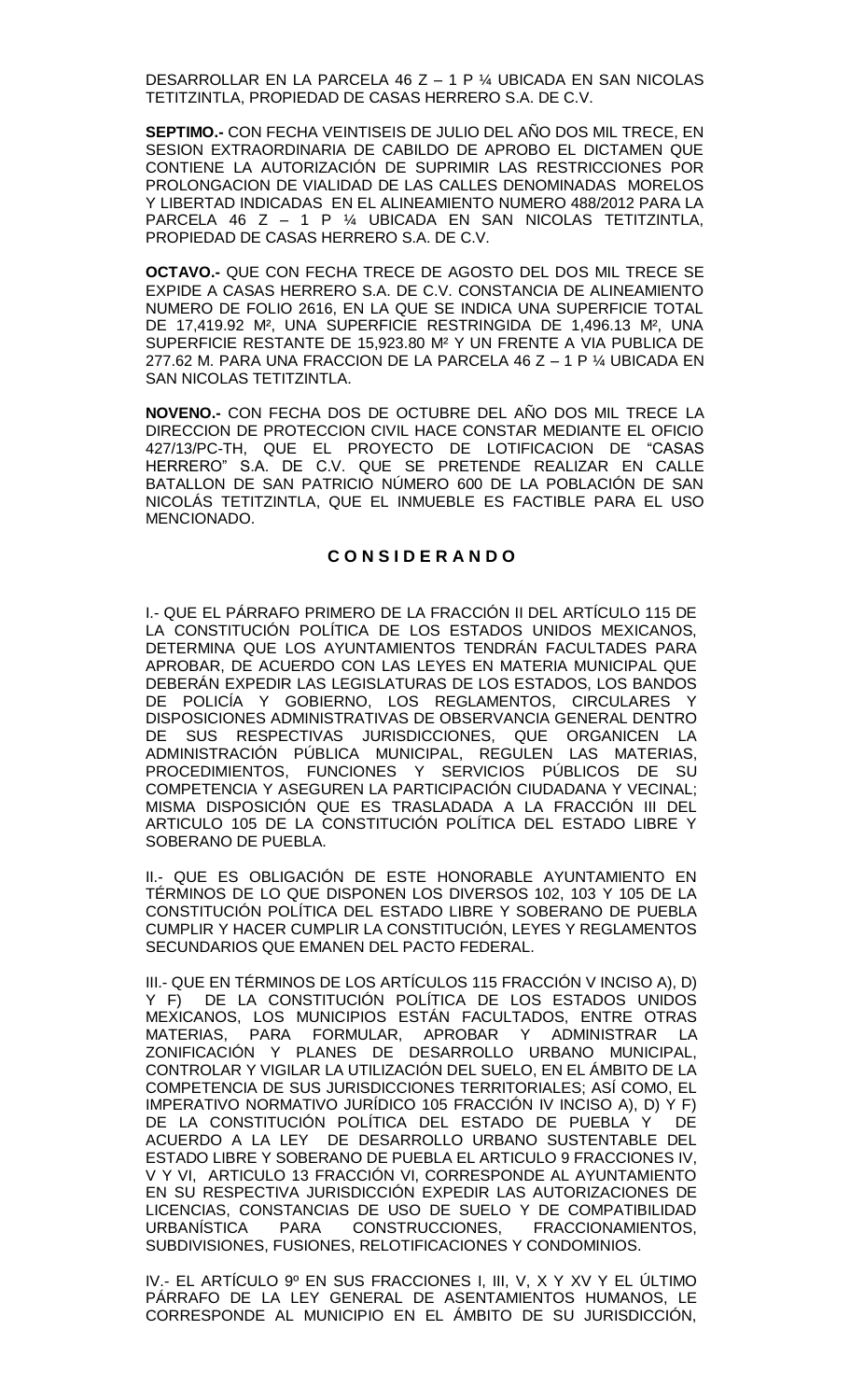ADMINISTRAR LOS PLANES O PROGRAMAS DE DESARROLLO URBANO, DE CENTROS DE POBLACIÓN, ASÍ COMO EXPEDIR LAS AUTORIZACIONES, LICENCIAS O PERMISOS DE USO DE SUELO Y CONSTRUCCIÓN, FRACCIONAMIENTOS SUBDIVISIONES, FUSIONES, RELOTIFICACIONES Y CONDOMINIOS; EJERCIENDO SUS ATRIBUCIONES EN MATERIA DE DESARROLLO URBANO A TRAVÉS DE LOS CABILDOS DE LOS AYUNTAMIENTOS O CON EL CONTROL Y EVALUACIÓN DE ÉSTOS, DE IGUAL FORMA LO DISPONE EL NUMERAL 78 FRACCIONES XXXIX, XLI Y XLIII DE LA LEY ORGÁNICA MUNICIPAL, COMO FACULTAD DE LOS AYUNTAMIENTOS, EL ADMINISTRAR SUS PROGRAMAS DE DESARROLLO URBANO, ASÍ COMO EL CONTROLAR Y REGULAR EL SUELO DENTRO DE SU JURISDICCIÓN TERRITORIAL, DESDE LUEGO RESPETANDO EL MARCO JURÍDICO ANTES CITADO, COMPRENDIENDO ACCIONES TENDIENTES A LA CONSERVACIÓN, MEJORAMIENTO Y CRECIMIENTO DE LOS CENTROS DE POBLACIÓN DEL MUNICIPIO, SIN DESCUIDAR DESDE LUEGO EL MANTENIMIENTO DEL EQUILIBRIO ECOLÓGICO Y ADECUÁNDOSE A LOS PRINCIPIOS DE UN DESARROLLO EQUILIBRADO Y SUSTENTABLE.

V.- EL ARTÍCULO 22 DE LA LEY DE FRACCIONAMIENTOS Y ACCIONES URBANÍSTICAS DEL ESTADO LIBRE Y SOBERANO DE PUEBLA, DISPONE QUE PARA AUTORIZAR DIVISIONES, SUBDIVISIONES, FUSIONES, SEGREGACIONES, LOTIFICACIONES Y RELOTIFICACIONES, CUALQUIERA QUE SEA SU EXTENSION, LA AUTORIDAD COMPETENTE DEBERA CONSIDERAR LA LEY DE PROTECCIÓN AL AMBIENTE NATURAL Y DESARROLLO SUSTENTABLE, LA DE DESARROLLO SUSTENTABLE DEL ESTADO DE PUEBLA Y EL PROGRAMA DE DESARROLLO URBANO DEL CENTRO DE POBLACIÓN DE QUE SE TRATE PARA ESTABLECER LOS LINEAMIENTOS A QUE DEBERÁN SUJETARSE ESTIMANDO LA DIMENSIÓN RESULTANTE DEL PREDIO, EL USO AL QUE SE DESTINARAN Y LOS SERVICIOS ESPECÍFICOS EXISTENTES.

VI.- QUE RESPECTO AL PREDIO UBICADO EN CALLE BATALLON DE SAN PATRICIO NÚMERO 600 DE LA POBLACIÓN DE SAN NICOLÁS TETITZINTLA. DE ESTA CIUDAD, PROPIEDAD DE CASAS HERRERO S.A. DE C.V. Y DE ACUERDO AL PROGRAMA DE DESARROLLO URBANO DE LA CIUDAD DE TEHUACÁN, ACTUALIZACIÓN 2011, SE ENCUENTRA EN UNA ZONIFICACIÓN PRIMARIA ÁREA URBANA ACTUAL, ZONIFICACIÓN SECUNDARIA (H2i), ES DECIR ZONA IRREGULAR.

**VII.-** DE ACUERDO AL ARTÍCULO 15 DE LA LEY DE FRACCIONAMIENTOS Y ACCIONES URBANÍSTICAS DEL ESTADO LIBRE Y SOBERANO DE PUEBLA, LOS FRACCIONAMIENTOS DEBERÁN REALIZARSE EN TERRENOS QUE SE ENCUENTREN DENTRO DE LAS ÁREAS DE CONSOLIDACIÓN DE CRECIMIENTO DEL CENTRO DE POBLACIÓN DE QUE SE TRATE O EN TERRENOS PRÓXIMOS A OTROS FRACCIONAMIENTOS QUE YA ESTÉN DOTADOS DE TODOS LOS SERVICIOS PÚBLICOS MUNICIPALES; ASIMISMO LOS PREDIOS EN CUESTIÓN SE ENCUENTRAN PRÓXIMOS A OTROS FRACCIONAMIENTOS, MEJORANDO LA CONSERVACIÓN DEL CRECIMIENTO URBANO.

LOS PREDIOS SE HAN IDENTIFICADO COMO UN ESCENARIO IDEAL PARA LA DENSIFICACIÓN, YA QUE AL OCUPAR LA MAYORÍA DEL SUELO, SE TIENE UN GRAN POTENCIAL DE APROVECHAMIENTO, PUESTO QUE LOS RECORRIDOS A LOS CENTROS URBANOS Y EQUIPAMIENTOS SE REDUCEN, AL OTORGAR .UNA DENSIDAD DE POBLACIÓN ALTA ESPECIAL, SE PERMITIRÁ GENERAR UN ENTORNO FAVORABLE PARA EL DESARROLLO DE NUEVAS ACTIVIDADES RECREATIVAS, EDUCATIVAS, CULTURALES Y SITIOS ABIERTOS CON EQUIPAMIENTO.

ESTE CAMBIO DE DENSIDAD PERMITIRÁ QUE EN LOS PREDIOS SE DESARROLLEN ESPACIOS PÚBLICOS DE CALIDAD CON CALLES ATRACTIVAS QUE PERMITIRÁN QUE SE LIGUEN VIVIENDAS, EQUIPAMIENTO, ÁREAS VERDES QUE PROMUEVAN LA SEGURIDAD Y ESPACIOS CON CARACTERÍSTICAS ARQUITECTÓNICAS URBANAS DE LA COMUNIDAD PREEXISTENTE.

AL ADMINISTRARSE LOS ESPACIOS CON EL EQUIPAMIENTO ADECUADO, LA VIDA COMUNITARIA ES MAS DECOROSA YA QUE GENERA LA INTERACCIÓN SOCIAL, SATISFACE EL ABASTO DE BIENES Y SERVICIOS, DA IDENTIDAD Y FORTALECE LA CALIDAD DE VIDA, FOMENTA LA CONECTIVIDAD FÍSICA, VISUAL Y EMOCIONAL MEDIANTE LA INTEGRACIÓN DE BARRIOS, COLONIAS Y FRACCIONAMIENTOS.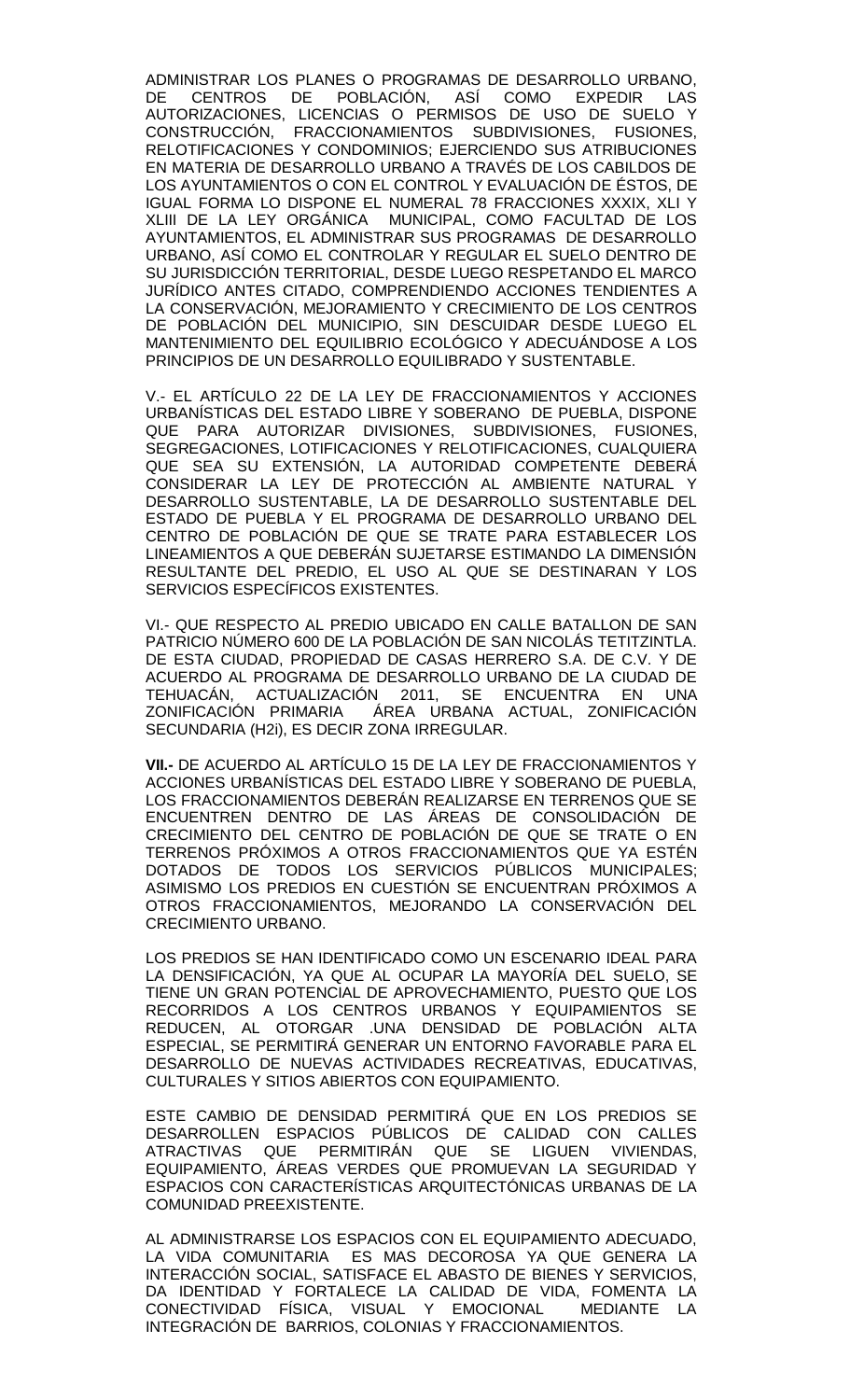ES POR ELLO QUE, SABEDORES DE LA SITUACIÓN REAL QUE PREVALECE EN EL MUNICIPIO RESPECTO AL CRECIMIENTO Y A LA ORIENTACIÓN QUE DE FORMA NATURAL TIENE LA ZONA URBANA DE NUESTRA CIUDAD, SE PROCEDE A REVISAR LA VIABILIDAD O INVIABILIDAD DE TAL PLANTEAMIENTO; ENCONTRÁNDONOS CON FACTORES Y SITUACIONES DIFERENTES A LO ESTABLECIDO POR EL PROGRAMA RECTOR DE DESARROLLO URBANO DE LA CIUDAD DE TEHUACÁN, ACTUALIZACIÓN 2011, YA QUE LAS CARACTERÍSTICAS FÍSICO URBANAS QUE PRESENTAN LAS ÁREAS CIRCUNDANTES A LA ZONA AFECTA A LA CAUSA, SE ENCUENTRA IMPACTADA CON UN APROVECHAMIENTO PRIORITARIAMENTE URBANO Y HABITACIONAL DE ACUERDO A LA PRESENCIA DEL SURGIMIENTO DE FRACCIONAMIENTOS, REFLEJÁNDOSE CON ELLO EL CRECIMIENTO DEL MUNICIPIO DE TEHUACÁN.

ADEMÁS RESULTA NECESARIO SEÑALAR QUE EN FUNCIÓN DE LAS ACTIVIDADES URBANAS QUE ACTUALMENTE IMPERAN EN EL MUNICIPIO DE TEHUACÁN, ES SUMAMENTE URGENTE, VIABLE Y NECESARIO SE HAGAN LAS ADECUACIONES RESPECTIVAS PARA EL CAMBIO DE DENSIDAD QUE PERMITA REGULAR Y ORDENAR CONGRUENTEMENTE EL GRADO DE CONCENTRACIÓN DE VIVIENDAS Y HABITANTES QUE PUEDAN SER PERMISIBLES DE ACUERDO AL ENTORNO REAL PREVALECIENTE EN ESA DELIMITACIÓN GEOGRÁFICA DEL MUNICIPIO DE TEHUACÁN, PUEBLA.

IGUALMENTE ES IMPORTANTE MENCIONAR QUE EN VERSIONES ANTERIORES AL PROGRAMA DE DESARROLLO URBANO VIGENTE, ESPECIFICANDO LA ACTUALIZACIÓN DE 1995, SE CONTEMPLABA PARA LA MISMA ZONIFICACIÓN COMO UNA RESERVA PARA CRECIMIENTO A MEDIANO Y CORTO PLAZO; MIENTRAS QUE EN EL PROGRAMA PARCIAL DE PROTECCIÓN ECOLÓGICA Y URBANA DE LOS DISTRITOS UNIVERSIDAD Y SEMINARIO, DE LA CIUDAD DE TEHUACÁN PUEBLA, ACTUALIZACIÓN 2002, SE CONTEMPLO COMO UNA RESERVA PARA CRECIMIENTO A CORTO PLAZO CON UNA ZONIFICACIÓN H2, ES DECIR HABITACIONAL MEDIA; RECALCANDO EL HECHO DE QUE UNA SUPERFICIE PUEDE CAMBIAR DE IRREGULAR A REGULAR, PERO NUNCA EN SENTIDO CONTRARIO.

QUE DADAS LAS CARACTERÍSTICAS DE DENSIFICACIÓN EXISTENTES EN LA ZONA SIENDO ÉSTAS DEL TIPO H2, H3 Y H4 HABITACIONALES MEDIA, ALTA Y ALTA ESPECIAL RESPECTIVAMENTE; LA DENSIFICACIÓN REQUERIDA RESULTA ACEPTABLE AUNADO A LO ANTERIOR EL PROPÓSITO QUE TIENE ESTE HONORABLE AYUNTAMIENTO DE FOMENTAR LA CONSTRUCCIÓN DE VIVIENDAS DE INTERÉS SOCIAL, MEDIA Y POPULAR; POR LO QUE DE RESULTAR PROCEDENTE LO SOLICITADO SE DEBERÁ CUMPLIR CON LAS CONDICIONANTES CONTENIDAS EN EL PROGRAMA RECTOR DE DESARROLLO URBANO CORRESPONDIENDO A UNA ZONIFICACIÓN HABITACIONAL ALTA ESPECIAL (H4), CON UNA DENSIDAD MÁXIMA DE 450 HAB/HAS; DENSIDAD MÁXIMA DE 90 VIV/HA; LOTES MÍNIMOS DE 120M2; FRENTE MÍNIMO DE 6.00M, CON UN COEFICIENTE DE OCUPACIÓN DE SUELO (COS) 0.8 MÁXIMO Y COEFICIENTE DE UTILIZACIÓN DE SUELO (CUS) 3.20 MÁXIMO.

QUE DE APROBARSE LAS MODIFICACIONES Y EL CAMBIO DE DENSIDAD H2i A H4 DEL FRACCIONAMIENTO DENOMINADO, "**RINCON DE SAN PATRICIO"**, UBICADO EN CALLE BATALLON DE SAN PATRICIO NÚMERO 600 DE LA POBLACIÓN DE SAN NICOLÁS TETITZINTLA. DE ESTA CIUDAD; PROPIEDAD DE "CASAS HERRERO" S.A. DE C.V.; SE ESTABLECERÁ LA DENSIDAD DEL PROYECTO COMO A CONTINUACIÓN SE DESCRIBE:

 90 VIV/HA\*1.741992 HAS= 156.7 VIV. PARA EL TOTAL DEL PREDIO.

POR LO QUE PARA ESTE PREDIO DE 1.741992 HAS. EN TOTAL SE PODRÁN AUTORIZAR UN MÁXIMO DE 157 VIVIENDAS, SIENDO FACTIBLE LA APROBACIÓN DE 156 VIVIENDAS REQUERIDAS POR EL FRACCIONADOR.

**VIII.-** QUE EN EL CASO ESPECÍFICO DE ESTUDIO, NOS ENCONTRAMOS EN PRESENCIA DE UN FRACCIONAMIENTO DEL TIPO DE **INTERÉS SOCIAL**, EN VIRTUD DE QUE REÚNE LAS CARACTERÍSTICAS CONTEMPLADAS EN EL ARTICULO 15 FRACCIÓN III DE LA LEY DE FRACCIONAMIENTOS Y ACCIONES URBANÍSTICAS DEL ESTADO DE PUEBLA; ES PROCEDENTE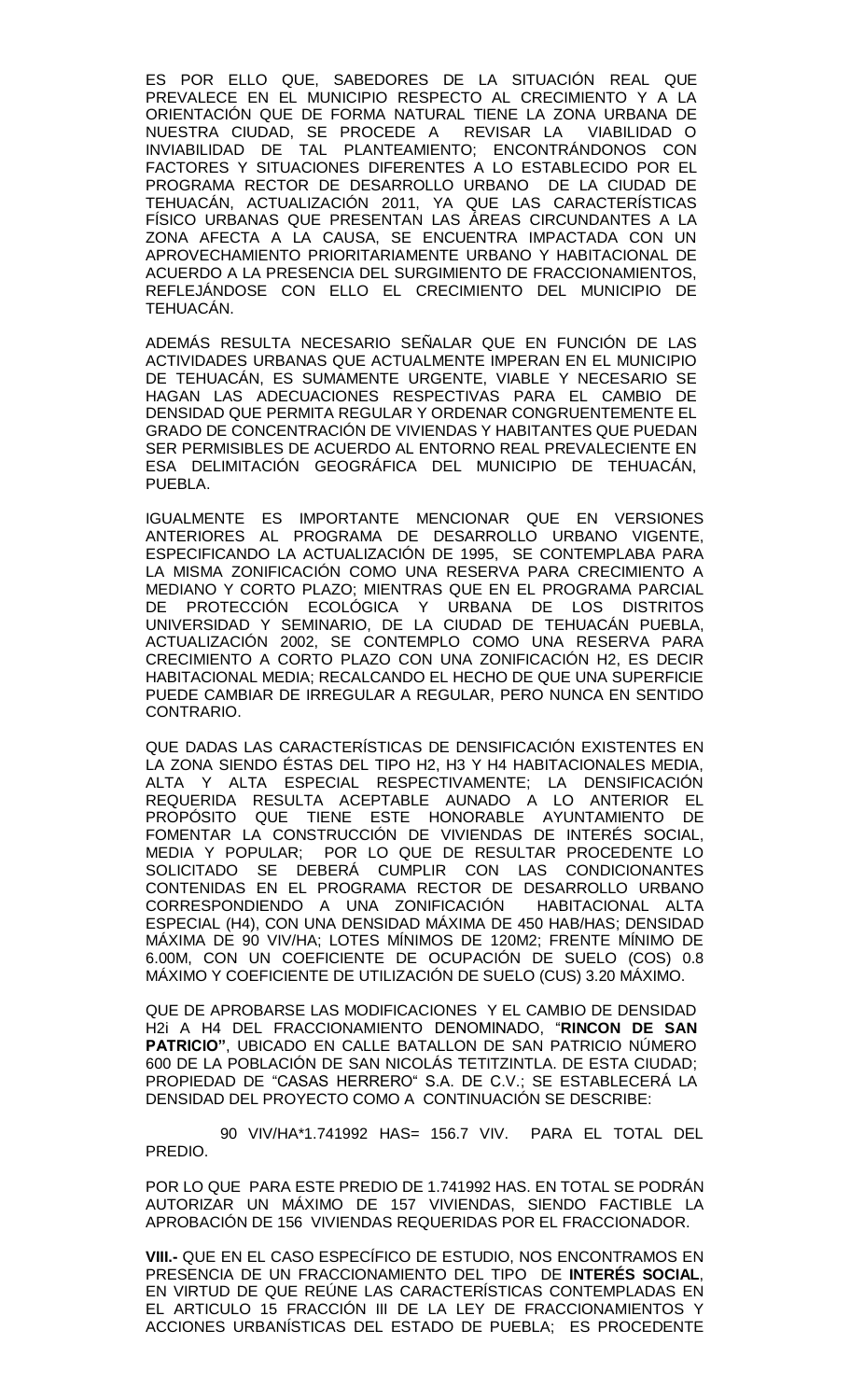### **ANALISIS DE AREAS**

| AREA TOTAL DEL TERRENO (ATERR)   | $17,419.92$ m <sup>2</sup> |                | 100   | $%$ (Aterr)             |
|----------------------------------|----------------------------|----------------|-------|-------------------------|
| AREA TOTAL DE VIALIDADES (AVIAL) | $6.066.03$ m <sup>2</sup>  |                | 34.82 | $%$ (Aterr)             |
| AREA NETA TOTAL (ANET)           | $11,353.89$ m <sup>2</sup> |                | 65.18 | $%$ (Aterr)             |
| ANALISIS DEL AREA NETA           |                            |                |       |                         |
| <b>COMPUESTA POR:</b>            | 11,353.89 m <sup>2</sup>   |                | 100   | $%$ (A <sub>NET</sub> ) |
|                                  |                            |                |       |                         |
| AREA HABITACIONAL                | $8,071.16$ m <sup>2</sup>  |                | 71.09 | $%$ (A <sub>NET</sub> ) |
| AREA VERDE                       | 2,951.61                   | m <sup>2</sup> | 26.00 | $%$ (Anet)              |
| AREA DE RESERVA                  | $266.34$ m <sup>2</sup>    |                |       | 2.35 $% (ANET)$         |
| AREA VERDE ADICIONAL             | $64.78$ m <sup>2</sup>     |                | 0.57  | $%$ (A <sub>NET</sub> ) |

#### **REVISION DEL AREA VERDE**

| (ATERR) - (AVIAL) X 0,20           | $2,270.78$ m <sup>2</sup> |  | 20.00 $%$ (ANET)              |
|------------------------------------|---------------------------|--|-------------------------------|
| AREA PROPUESTA POR EL FRACCIONADOR | $2,951.61 \text{ m}^2$    |  | 26.00 $%$ (A <sub>NET</sub> ) |

#### **ANALISIS DE DENSIDAD**

**H4 90 VIV/HA**

| VIVIENDAS QUE SE PUEDEN CONSTRUIR     | 157 |     |
|---------------------------------------|-----|-----|
| VIVIENDAS DE PROYECTO<br>(89.5VIV/HA) | 156 |     |
| <b>NUMERO DE LOTES</b>                | 39  |     |
| <b>NUMERO DE VIVIENDAS</b>            | 156 | νıν |

**39 EDIFICIOS CON 4 VIV C/U**

**IX.-** QUE TAL Y COMO SE DESPRENDE DEL CUADRO DE ANÁLISIS ANTERIOR, TOMANDO EN CUENTA LAS PROPUESTAS AL PROYECTO ARQUITECTONICO DE LAS VIVIENDAS Y LAS OBRAS DE INFRAESTRUCTURA ADICIONALES PARA AUMENTAR LA DENSIDAD DE VIVIENDA POR EL TIPO DE DESARROLLO QUE SE PRETENDE Y DE ACUERDO A LO DISPUESTO POR EL PROGRAMA DE DESARROLLO URBANO EN VIGENCIA; SE PUEDEN CONSTRUIR LAS 156 VIVIENDAS REQUERIDAS POR EL FRACCIONADOR, SITUACIÓN POR LO CUAL ES PERTINENTE SOLICITAR A ESTE HONORABLE CABILDO SE AUTORICE LA LOTIFICACIÓN DEL FRACCIONAMIENTO HABITACIONAL EN REGIMEN DE PROPIEDAD Y CONDOMINIO DENOMINADO "**RINCON DE SAN PATRICIO"**, UBICADO EN CALLE BATALLON DE SAN PATRICIO NÚMERO 600 DE LA POBLACIÓN DE SAN NICOLÁS TETITZINTLA. DE ESTA CIUDAD; EN EL ENTENDIDO DE QUE A EFECTO DE ESTAR EN POSIBILIDAD DE OTORGAR LAS CONSTANCIAS SOLICITADAS ADEMÁS DE CUMPLIR CON LOS DIVERSOS REQUISITOS Y CONDICIONANTES QUE PARA EL CASO DISPONEN LOS ORDENAMIENTOS LEGALES APLICABLES EN LA MATERIA, SE DEBERÁ CUBRIR EN UNA SOLA EXHIBICIÓN ANTE LA TESORERÍA MUNICIPAL EL PAGO DE DERECHOS CONDUCENTES; Y QUE ES A SABER EL SIGUIENTE: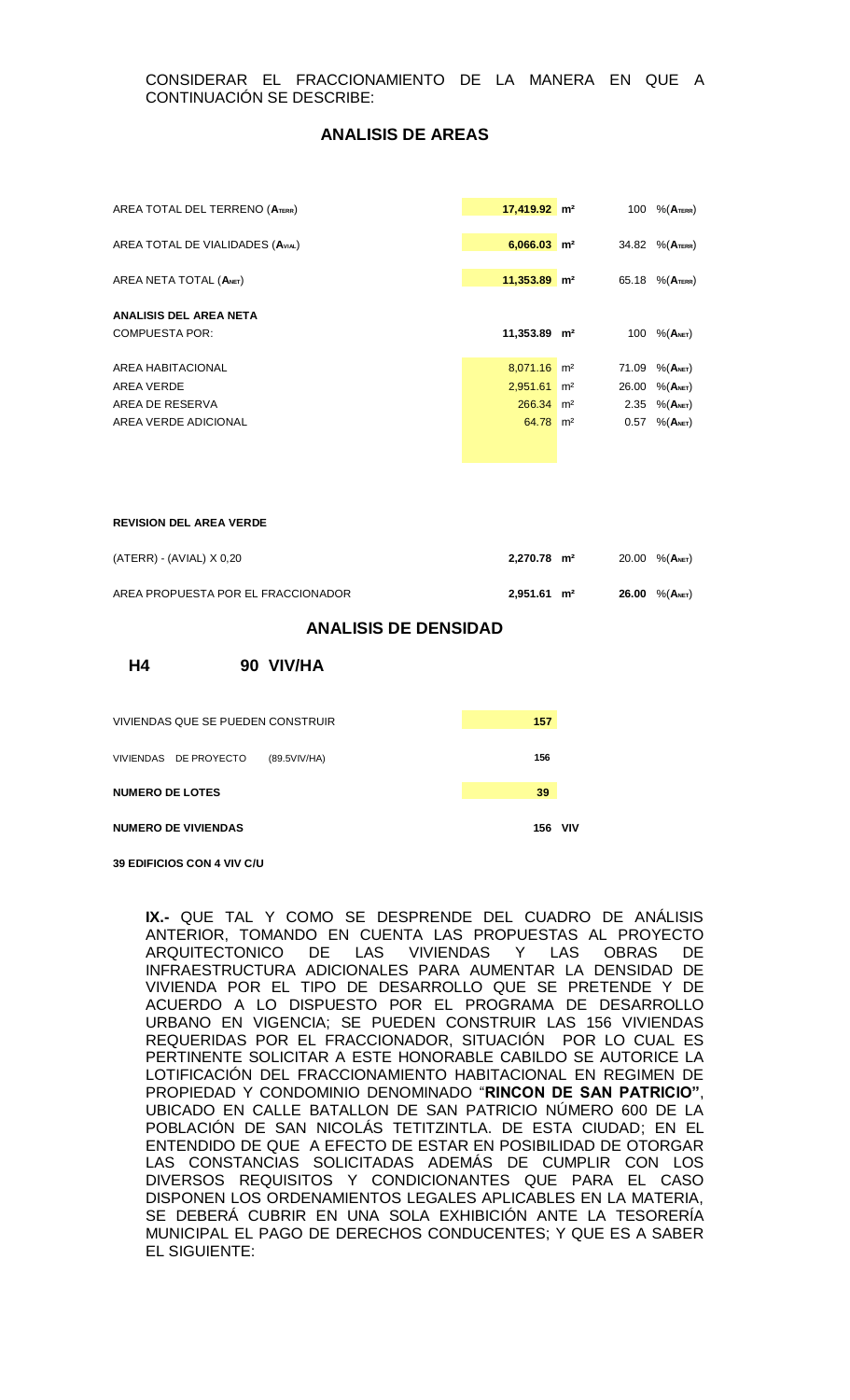|       | <b>ARTICUL</b>                          | <b>CONCEPTO</b>                                                                         | <b>UNIDAD</b>  | <b>CANTIDAD</b> | P.U(S)      | <b>TOTAL</b> |
|-------|-----------------------------------------|-----------------------------------------------------------------------------------------|----------------|-----------------|-------------|--------------|
|       |                                         |                                                                                         |                |                 |             |              |
|       | O                                       |                                                                                         |                |                 |             |              |
| $1 -$ | <b>ART. 13</b><br>FRACC. VIII a)        | LOTIFICACIÓN,<br><b>RELOTIFICACION</b><br><b>Y FUSION</b>                               | M <sup>2</sup> | 17,419.92       | \$3.10      | \$54,001.75  |
| $2 -$ | <b>ART. 13</b><br><b>FRACC. VIII c)</b> | <b>SOBRE CADA</b><br><b>LOTE QUE</b><br><b>RESULTE</b>                                  | <b>LOTE</b>    | 40.00           | \$<br>93.60 | \$3,744.00   |
| $3 -$ | <b>ART. 13</b><br>FRACC. VIII d)        | <b>POR REVISION Y</b><br><b>APROBACION DE</b><br><b>OBRAS DE</b><br><b>URBANIZACION</b> | M <sup>2</sup> | 6,066.03        | \$1.60      | \$9,705.64   |

| TOTAL DE DERECHOS POR LOTIFICACÓN: \$67,451.39 |  |
|------------------------------------------------|--|
|------------------------------------------------|--|

# **DERECHOS POR CAMBIO DE DENSIDAD DE VIVIENDA**

|     | <b>ARTICULO</b>                 | <b>CONCEPTO</b>                                                      | <b>UNIDAD</b>  | CANTIDAD | P.U,(\$) | <b>TOTAL</b> |
|-----|---------------------------------|----------------------------------------------------------------------|----------------|----------|----------|--------------|
| ۰.- | <b>ART. 13</b><br>FRACC.<br>XXV | <b>POR CAMBIO DE USO</b><br><b>DE DENSIDAD DE</b><br><b>VIVIENDA</b> | M <sub>2</sub> | .419.92  | \$7,30   | \$127,165.41 |

**TOTAL DE DERECHOS \$127,165.41**

DEDUCIÉNDOSE ASÍ UN TOTAL POR LA LOTIFICACIÓN DEL FRACCIONAMIENTO HABITACIONAL EN REGIMEN DE PROPIEDAD Y CONDOMINIO DENOMINADO "**RINCON DE SAN PATRICIO"**, UBICADO EN CALLE BATALLON DE SAN PATRICIO NÚMERO 600 DE LA POBLACIÓN DE SAN NICOLÁS TETITZINTLA. DE ESTA CIUDAD, PROPIEDAD DE "CASAS HERRERO" S.A. DE C.V. OBTENIDO Y SUSTENTADO EN LA LEY DE INGRESOS DEL MUNICIPIO DE TEHUACÁN, PARA EL EJERCICIO FISCAL 2014; LA SIGUIENTE CANTIDAD:

#### **TOTAL DE DERECHOS POR LOTIFICACIÓN Y CAMBIO DE DENSIDAD DE VIVIENDA \$194,616.80**

**X.-** EL DESARROLLO DEBERÁ CUMPLIR CON TODOS Y CADA UNO DE LOS REQUISITOS QUE PARA EL CASO DISPONE EL NUMERAL 48 DE LA LEY DE FRACCIONAMIENTOS Y ACCIONES URBANÍSTICAS PARA EL ESTADO DE PUEBLA, EL QUE SEÑALA COMO REQUISITO PRIMORDIAL PARA DAR TRAMITE A LAS SOLICITUDES RESPECTIVAS, LA AUTORIZACIÓN DE LOS ORGANISMOS QUE CONTROLAN LOS DIFERENTES SERVICIOS PÚBLICOS, DEBIENDO PRESENTAR A LAS DIRECCIONES DE DESARROLLO URBANO Y LA DIRECCIÓN DE MEDIO AMBIENTE Y ECOLOGÍA MUNICIPAL, COPIA DE LA RESOLUCIÓN QUE RECAIGA AL MANIFIESTO DE IMPACTO AMBIENTAL EN SU CORRESPONDIENTE MODALIDAD, AVALADO POR LA SECRETARIA DE SUSTENTABILIDAD AMBIENTAL Y ORDENAMIENTO TERRITORIAL; ASIMISMO, DEBERÁ DAR CUMPLIMIENTO A LAS DIVERSAS NORMAS Y ESPECIFICACIONES QUE SE EMITAN POR LAS AUTORIDADES Y ÓRGANOS AUXILIARES COMPETENTES TRATÁNDOSE DE AUTORIZACIONES DE TODO TIPO DE FRACCIONAMIENTOS Y/O ACCIONES URBANAS; EN EL ENTENDIDO DE QUE NO SE PODRÁ DAR INICIO CON LA CONSTRUCCIÓN, NO OBSTANTE CONTAR CON LA LICENCIA RESPECTIVA, HASTA EN TANTO NO DE CUMPLIMIENTO A LO ANTES PRECISADO; DEBERÁ PRESENTAR MEMORIA DESCRIPTIVA DEL PROYECTO QUE CONTENGA LA CLASIFICACIÓN DEL FRACCIONAMIENTO, CALENDARIZACIÓN DE OBRA, PLANOS DE URBANIZACIÓN, DE UBICACIÓN, TOPOGRÁFICO, ÁREA RESTRINGIDA, DISTRIBUCIÓN DE MANZANAS, LOTIFICACIÓN, POR VIVIENDA, SEMBRADO, PROPUESTA DE NOMENCLATURA, RED DE DRENAJE, RED HIDRÁULICA, RED DE ENERGÍA ELÉCTRICA Y ALUMBRADO PÚBLICO; ASÍ COMO A SU DEBIDO TIEMPO CUANDO SOLICITE LA LICENCIA DE CONSTRUCCIÓN DE SU PROTOTIPO DE VIVIENDA DEBERÁ INGRESAR LOS PLANOS Y DOCUMENTOS REQUERIDOS POR EL REGLAMENTO DE CONSTRUCCIONES PARA EL MUNICIPIO DE TEHUACAN; MEMORIA DE CALCULO DE LA RED HIDRÁULICA Y DRENAJE, PRECISANDO QUE LAS VIALIDADES INTERNAS Y DEL PERÍMETRO DEL FRACCIONAMIENTO DEBERÁN SER PAVIMENTADAS AL MENOS CON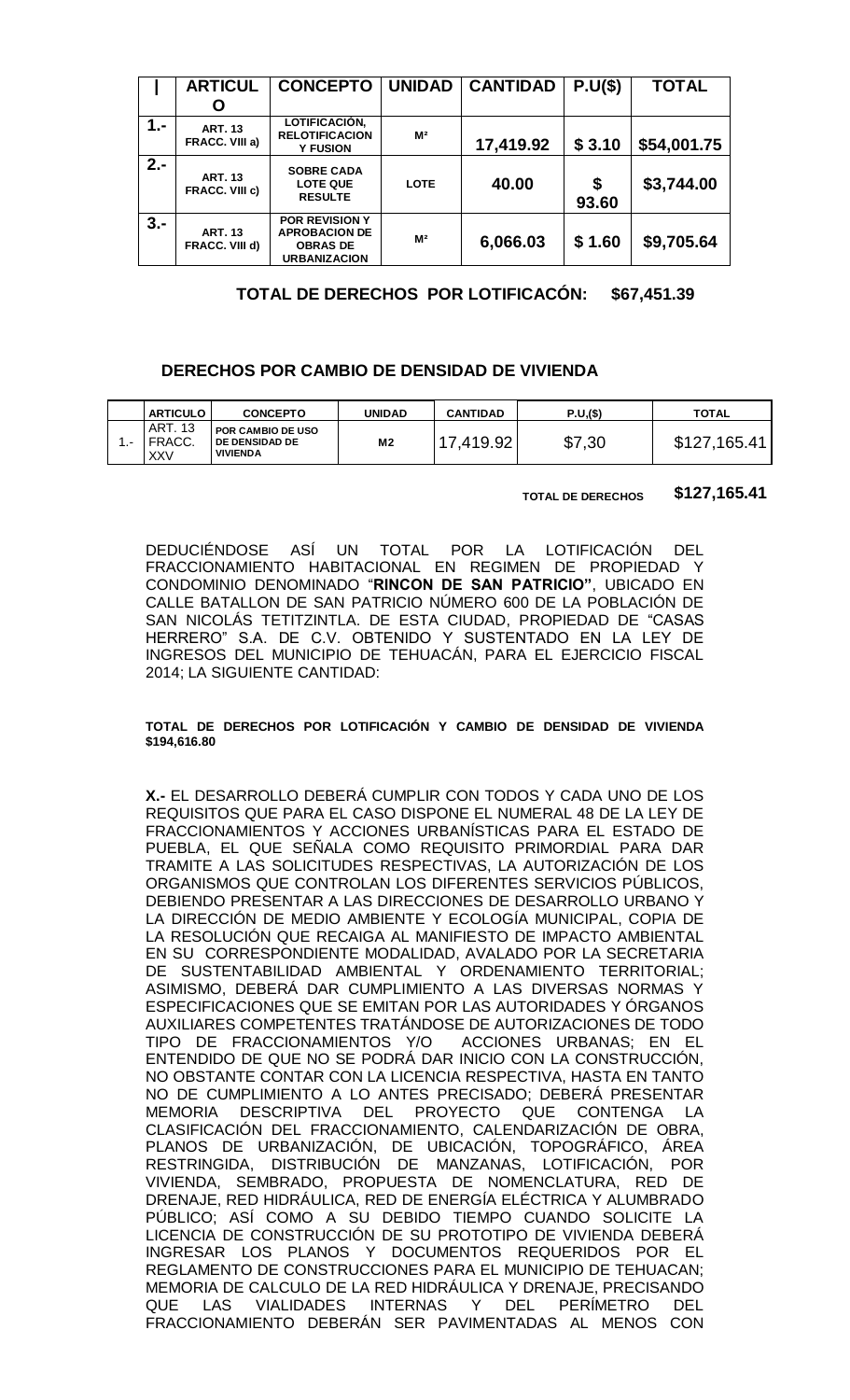CONCRETO ASFÁLTICO, COMPUESTO POR UNA SUB-BASE DE 15 CENTÍMETROS DE ESPESOR, POSTERIORMENTE UNA BASE HIDRÁULICA DEL MISMO ESPESOR Y FINALIZANDO CON EL PAVIMENTO ASFÁLTICO DE 5 CENTÍMETROS DE ESPESOR, LA GUARNICIÓN DEBERÁ SER DE CONCRETO SIMPLE EN UNA SECCIÓN DE 13-18-45 CENTÍMETROS Y LAS BANQUETAS QUEDARAN CON ESPESOR DE 10 CENTÍMETROS Y DE LONGITUD VARIABLE DE ACUERDO A LAS VIALIDADES MARCADAS EN EL PROYECTO, ESTANDO OBLIGADO EL FRACCIONADOR A REFORESTAR LAS ÁREAS VERDES, A QUE EL FRACCIONAMIENTO CUENTE CON ÁREA PARA CONTENEDOR QUE NO SEA EN LA VIALIDAD PÚBLICA, POZOS DE ABSORCIÓN PARA LA CAPTACIÓN DE AGUA PLUVIAL, ALUMBRADO PÚBLICO, ASÍ COMO, A OCUPAR LAS VIVIENDAS UNA VEZ QUE SE CUENTE CON EL DOCUMENTO QUE AVALE LA TERMINACIÓN DE OBRA.

**XI.-** EL PROYECTO DEBERA CONTENER SECCIONES DE ÁREAS DE CIRCULACIÓN VEHICULAR INTERNA A PARAMENTO DE LOTE, INCLUYENDO COTAS DE BANQUETAS, ARROYO DE CALLE Y COTA TOTAL, SEMBRADO DE CONSTRUCCIONES, ASÍ COMO LA TIPOLOGÍA Y CARACTERÍSTICAS DE ESTA, DEFINICIÓN DE ÁREAS COMUNES Y PRIVATIVAS (IDENTIFICANDO CON NÚMERO CADA VIVIENDA). DELIMITACIÓN PRECISA DE LAS ZONAS DESTINADAS PARA MANTENIMIENTO DE LAS ÁREAS COMUNES, ALMACENAMIENTO DE BASURA, ZONA PARA MEDIDORES Y ACOMETIDA DE SERVICIOS, DEFINICIÓN DE ÁREAS COMUNES DESTINADAS A CIRCULACIÓN, LAS CUALES NO PODRÁN VARIAR SU USO, RELACIÓN DE ÁREAS PRIVATIVAS Y COMUNES CON SUPERFICIE Y USO DE SUELO, PROYECTO DE BANQUETAS, GUARNICIONES Y RAMPAS PARA DISCAPACITADOS, ESTUDIO DE MECÁNICA DE SUELOS, REGLAMENTO INTERIOR DE CONDOMINIO, SUJETO A LAS DISPOSICIONES DEL CÓDIGO CIVIL PARA EL ESTADO DE PUEBLA (INDICANDO QUE DEBERÁN SUJETARSE ESTRICTAMENTE A LAS NORMAS APLICABLES EN LA MATERIA, OBSERVÁNDOSE, EN TODO CASO, LAS LIMITACIONES DE DOMINIO, SERVIDUMBRES, USO DE SUELO Y CARACTERÍSTICAS ESPECIALES DE ARQUITECTURA Y ORNATO, QUE PAGARAN LA PARTE PROPORCIONAL EN LOS SERVICIOS COMUNES QUE SE GENEREN Y QUE EL MANTENIMIENTO DEL FRACCIONAMIENTO SERA RESPONSABILIDAD EXCLUSIVA DE LOS CONDÓMINOS ADEMAS DE TENER LA OBLIGACIÓN DE REUNIRSE Y FORMAR PARTE DE LA ASAMBLEA).

**XII.-** EL FRACCIONADOR HARA LA ENTREGA-RECEPCIÓN FINAL AL MUNICIPIO PARA HACERCE CARGO EN LO SUCESIVO DE LA PRESTACIÓN DE LOS SERVICIOS PÚBLICOS CORRESPONDIENTES SOLO DE LAS INSTALACIONES DESTINADAS A LOS SERVICIOS PÚBLICOS Y DE LAS OBRAS DE URBANIZACIÓN COMPRENDIDAS EN LAS ÁREAS DE DOMINIO PÚBLICO DEL FRACCIONAMIENTO, PARA QUE PUEDAN OPERAR DICHOS SERVICIOS; YA QUE EN ESTE CASO AL TRATARSE DE UN FRACCIONAMIENTO EN RÉGIMEN DE PROPIEDAD Y CONDOMINIO, LO HARÁ ÚNICAMENTE AL PIE DEL DESARROLLO; POR LO QUE EL MANTENIMIENTO DEL FRACCIONAMIENTO SERA RESPONSABILIDAD EXCLUSIVA DE LOS CONDÓMINOS.

**XIII.-** APERCIBIDO EL FRACCIONADOR QUE DE NO CUMPLIR CON TODAS Y CADA UNA DE LAS CONDICIONES QUE HAN QUEDADO REFERIDAS EN EL PRESENTE DICTAMEN, Y DEMÁS DISPOSICIONES APLICABLES PARA EL CASO POR LOS ORDENAMIENTOS LEGALES QUE EN MATERIA URBANA RIGEN EN EL MUNICIPIO; TODA AUTORIZACIÓN OTORGADA CON RESPECTO AL MULTICITADO FRACCIONAMIENTO QUEDARÁ SIN EFECTO, APLICANDO LAS SANCIONES QUE CORRESPONDAN.

POR LO EXPUESTO EN LOS CONSIDERANDOS QUE ANTECEDEN Y EN USO DE LAS FACULTADES CONFERIDAS, SE PONE A CONSIDERACIÓN DE ESTE HONORABLE CABILDO EL SIGUIENTE:

## **D I C T A M E N**

**PRIMERO.- SE AUTORIZA EL PROYECTO DE FRACCIONAMIENTO HABITACIONAL DE TIPO INTERES SOCIAL EN REGIMEN DE PROPIEDAD Y CONDOMINIO DENOMINADO "RINCON DE SAN PATRICIO", UBICADO EN CALLE BATALLON DE SAN PATRICIO NÚMERO 600 DE LA POBLACIÓN DE**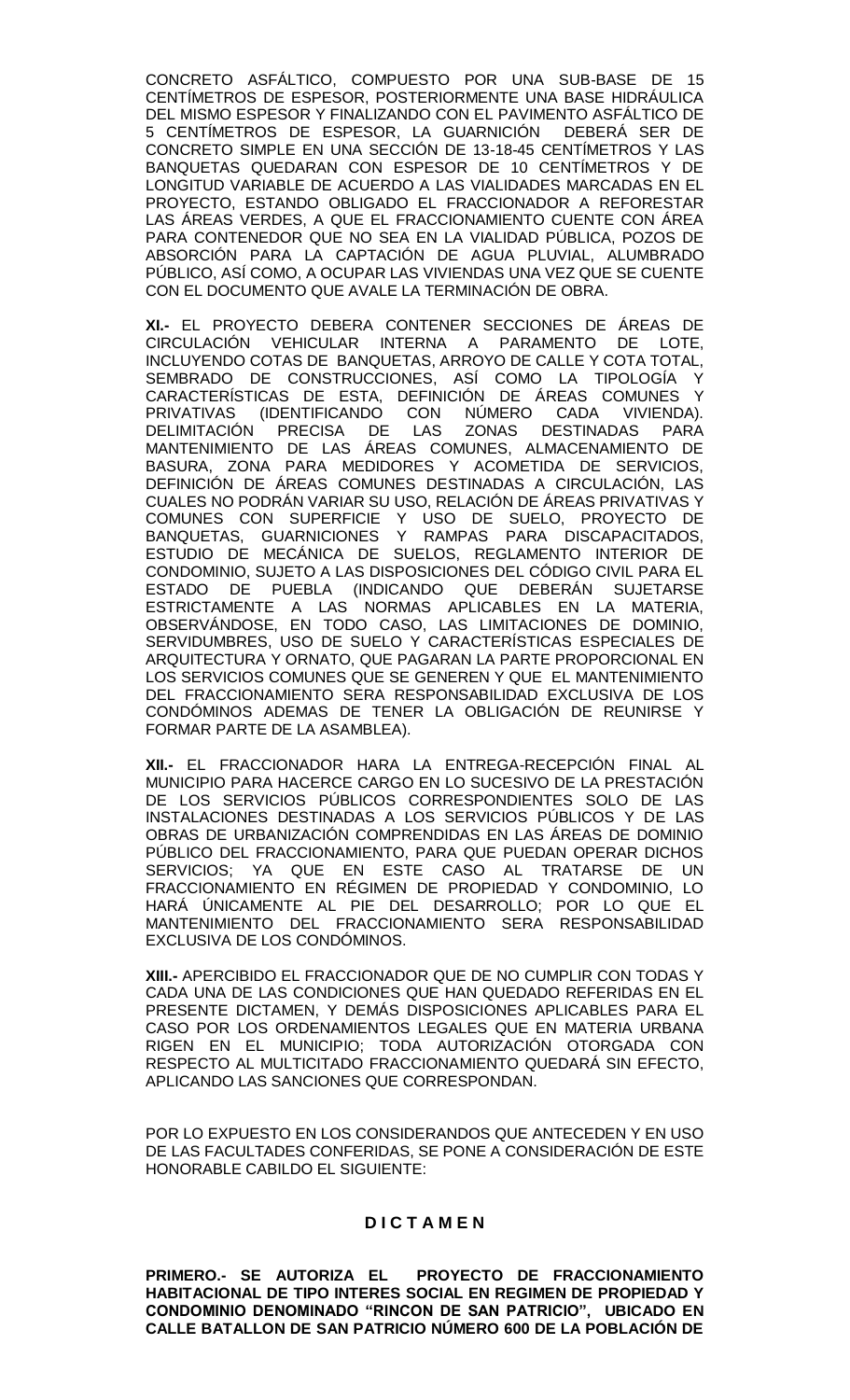**SAN NICOLÁS TETITZINTLA. DE ESTA CIUDAD, PROPIEDAD DE "CASAS HERRERO" S.A. DE C.V.; TODA VEZ QUE DICHO PROYECTO INMOBILIARIO CUMPLE CON LA TRAZA URBANA DE LA CIUDAD Y CON LO ESTABLECIDO POR LA LEY DE FRACCIONAMIENTOS Y ACCIONES URBANÍSTICAS DEL ESTADO LIBRE Y SOBERANO DE PUEBLA, TAL Y COMO SE HA PLASMADO EN EL CUERPO DEL PRESENTE DICTAMEN, QUEDANDO CONDICIONADA DICHA AUTORIZACIÓN AL CUMPLIMIENTO DE TODAS Y CADA UNA DE LAS CONDICIONANTES QUE HAN QUEDADO REFERIDAS EN LOS CONSIDERANDOS VII, VIII, IX, X, XI, XII Y XIII RECTORES DEL PRESENTE DICTAMEN, LOS QUE AQUÍ SE DAN POR REPRODUCIDOS COMO SI A LA LETRA SE INSERTAREN EN OBVIO DE INNECESARIAS REPETICIONES.**

**SEGUNDO.- SE INCLUYA LA APLICACIÓN DEL CAMBIO DE LA DENSIDAD H2i ZONA IRREGULAR A UNA DENSIDAD DE VIVIENDA HABITACIONAL ALTA ESPECIAL (H4) Y 90 VIV/HA, EN LA SIGUIENTE ACTUALIZACIÓN DEL PROGRAMA DE DESARROLLO URBANO PARA LA CIUDAD DE TEHUACÁN, PUEBLA.**

**TERCERO.- SE ORDENA A LA DIRECCION DE DESARROLLO URBANO EMITA LAS CONSTANCIAS DE AUTORIZACION RELATIVAS AL PROYECTO DE LOTIFICACION Y CAMBIO DE DENSIDAD DE VIVIENDA AUTORIZADA.- ATENTAMENTE.- TEHUACÁN, PUEBLA; A CINCO DE FEBRERO DEL AÑO DOS MIL CATORCE.- "COMISIÓN DE DESARROLLO URBANO Y OBRAS PÚBLICAS".- CARLOS ARENAS GUTIÉRREZ.- REGIDOR PRESIDENTE.- GRETA GARCÍA SALAZAR.- REGIDOR MIEMBRO.- GABRIELA BRINGAS DELGADO.- REGIDOR MIEMBRO.- FIRMAS ILEGIBLES".**

SEÑOR PRESIDENTE MUNICIPAL, REGIDORES Y SINDICO MUNICIPAL, EN VOTACIÓN SE LES CONSULTA SI SE APRUEBA LA PROPUESTA PRESENTADA EN CUESTIÓN, LOS QUE ESTÉN POR LA AFIRMATIVA SÍRVANSE MANIFESTARLO LEVANTANDO LA MANO.

HABIÉNDOSE ANALIZADO AMPLIAMENTE EL CONTENIDO DEL DICTAMEN DE REFERENCIA, POR MAYORÍA CON 13 VOTOS A FAVOR, POR PARTE DE LOS INTEGRANTES DEL HONORABLE CABILDO, SE DETERMINA EL SIGUIENTE:

# **A C U E R D O**

**PRIMERO.- SE AUTORIZA EL PROYECTO DE FRACCIONAMIENTO HABITACIONAL DE TIPO INTERES SOCIAL EN REGIMEN DE PROPIEDAD Y CONDOMINIO DENOMINADO "RINCON DE SAN PATRICIO", UBICADO EN CALLE BATALLON DE SAN PATRICIO NÚMERO 600 DE LA POBLACIÓN DE SAN NICOLÁS TETITZINTLA. DE ESTA CIUDAD, PROPIEDAD DE "CASAS HERRERO" S.A. DE C.V.; TODA VEZ QUE DICHO PROYECTO INMOBILIARIO CUMPLE CON LA TRAZA URBANA DE LA CIUDAD Y CON LO ESTABLECIDO POR LA LEY DE FRACCIONAMIENTOS Y ACCIONES URBANÍSTICAS DEL ESTADO LIBRE Y SOBERANO DE PUEBLA, TAL Y COMO SE HA PLASMADO EN EL CUERPO DEL PRESENTE DICTAMEN, QUEDANDO CONDICIONADA DICHA AUTORIZACIÓN AL CUMPLIMIENTO DE TODAS Y CADA UNA DE LAS CONDICIONANTES QUE HAN QUEDADO REFERIDAS EN LOS CONSIDERANDOS VII, VIII, IX, X, XI, XII Y XIII RECTORES DEL PRESENTE DICTAMEN, LOS QUE AQUÍ SE DAN POR REPRODUCIDOS COMO SI A LA LETRA SE INSERTAREN EN OBVIO DE INNECESARIAS REPETICIONES.**

**SEGUNDO.- SE INCLUYA LA APLICACIÓN DEL CAMBIO DE LA DENSIDAD H2i ZONA IRREGULAR A UNA DENSIDAD DE VIVIENDA HABITACIONAL ALTA ESPECIAL (H4) Y 90 VIV/HA, EN LA SIGUIENTE**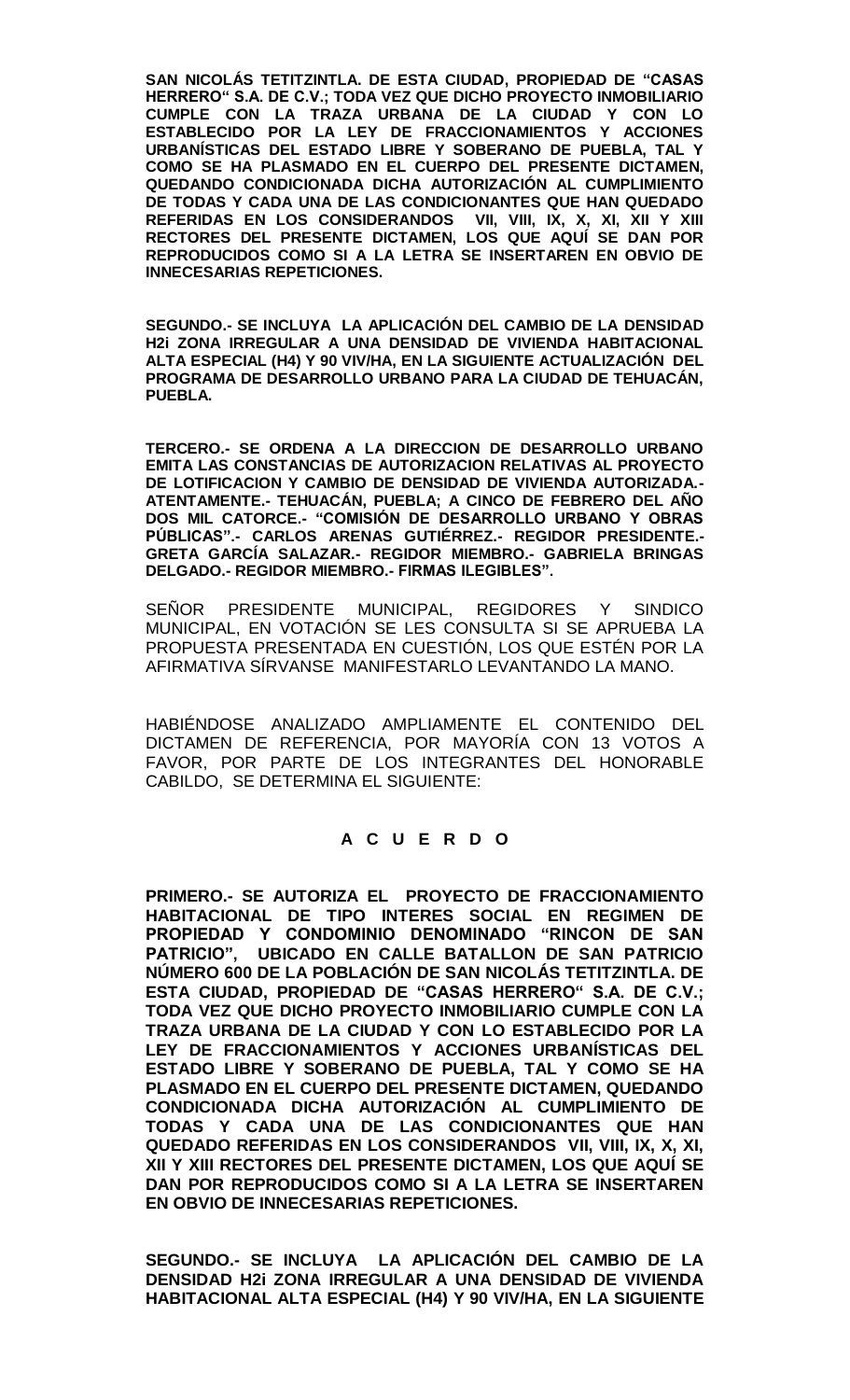**ACTUALIZACIÓN DEL PROGRAMA DE DESARROLLO URBANO PARA LA CIUDAD DE TEHUACÁN, PUEBLA.**

**TERCERO.- SE ORDENA A LA DIRECCION DE DESARROLLO URBANO EMITA LAS CONSTANCIAS DE AUTORIZACION RELATIVAS AL PROYECTO DE LOTIFICACION Y CAMBIO DE DENSIDAD DE VIVIENDA AUTORIZADA.**

LO ANTERIOR CON FUNDAMENTO EN LOS DISPOSITIVOS LEGALES INVOCADOS EN EL DICTAMEN DE REFERENCIA.

**COMISIÓN DE DESARROLLO URBANO Y OBRAS PÚBLICAS.- ANÁLISIS, DISCUSIÓN Y EN SU CASO APROBACIÓN DEL** DICTAMEN QUE VERSA SOBRE LA **AUTORIZACIÓN DE CAMBIO DE DENSIDAD HABITACIONAL ALTA (H3) Y 50 VIV/HA A UNA DENSIDAD DE VIVIENDA HABITACIONAL ALTA ESPECIAL (H4) Y 90 VIV/HA, ASI COMO LA ERECCIÓN Y LOTIFICACION DEL FRACCIONAMIENTO HABITACIONAL DE TIPO INTERES SOCIAL, DENOMINADO FRACCIONAMIENTO "HACIENDA SAN MANUEL", PROPIEDAD DE CONSTRUCTORA DE VIVIENDA TEHUACAN S.A. DE C.V.** 

SEÑOR REGIDOR TIENE USTED EL USO DE LA PALABRA.

EL C. CARLOS ARENAS GUTIÉRREZ, PROCEDE A DAR LECTURA AL DICTAMEN CORRESPONDIENTE, MISMO QUE A LA LETRA DICE:

# **"… HONORABLE CUERPO EDILICIO DEL AYUNTAMIENTO DE TEHUACÁN, PUEBLA.**

LOS SUSCRITOS **CARLOS ARENAS GUTIÉRREZ** REGIDOR PRESIDENTE, **GRETA GARCIA SALAZAR** Y **GABRIELA BRINGAS DELGADO**, REGIDORES MIEMBROS DE LA **COMISIÓN DE DESARROLLO URBANO Y OBRAS PÚBLICAS;** EN USO DE LAS FACULTADES QUE SE NOS CONFIEREN EN TÉRMINOS DE LO QUE DISPONEN LOS ARTÍCULOS **92** FRACCIONES **I, IV; 94; 96** FRACCIÓN **III** Y **98** DE LA LEY ORGÁNICA MUNICIPAL; Y TOMANDO EN CONSIDERACIÓN LOS ARGUMENTOS QUE EN EL PRESENTE SE VIERTEN, SOMETEMOS A LA CONSIDERACIÓN DE USTEDES EL PRESENTE DICTAMEN QUE VERSA SOBRE LA **AUTORIZACIÓN DE CAMBIO DE DENSIDAD HABITACIONAL ALTA (H3) Y 50 VIV/HA A UNA DENSIDAD DE VIVIENDA HABITACIONAL ALTA ESPECIAL (H4) Y 90 VIV/HA, ASI COMO LA ERECCIÓN Y LOTIFICACION DEL FRACCIONAMIENTO HABITACIONAL DE TIPO INTERES SOCIAL, DENOMINADO FRACCIONAMIENTO "HACIENDA SAN MANUEL", PROPIEDAD DE CONSTRUCTORA DE VIVIENDA TEHUACAN S.A. DE C.V.**  CON BASE EN LOS SIGUIENTES:

#### **A N T E C E D E N T E S**

I.- QUE CON FECHA TRECE DE JUNIO DEL DOS MIL TRECE SE EXPIDE AL C. SANTA LOPEZ PACHECO CONSTANCIA DE NUMERO OFICIAL NUMERO DE FOLIO 1114, ALINEAMIENTO NUMERO DE FOLIO 1143 Y SEGREGACIÓN NUMERO DE FOLIO 2203, EN LA QUE SE INDICA UNA SUPERFICIE TOTAL DE 26,648.91 M², UNA SUPERFICIE A SEGREGAR DE 20,427.44 M², UNA SUPERFICIE RESTRINGIDA DE 2,835.14 M², UNA SUPERFICIE RESTANTE DE 9,056.61 M² Y UN FRENTE A VIA PUBLICA DE 552.63 ML. PARA EL PREDIO UBICADO EN PARC. 114 ZI PI-5 EX – VIA TEHUACAN – ESPERANZA EJIDO DE SAN VICENTE FERRER.

II.- QUE CON FECHA CINCO DE JULIO DEL DOS MIL TRECE SE REDACTA LA ESCRITURA DE COMPRA - VENTA, VOLUMEN 591, INSTRUMENTO 35,503, QUE OTORGAN LA SEÑORA SANTA LOPEZ PACHECO, COMO VENDEDORA Y COMO COMPRADORA LA PERSONA MORAL DENOMINADA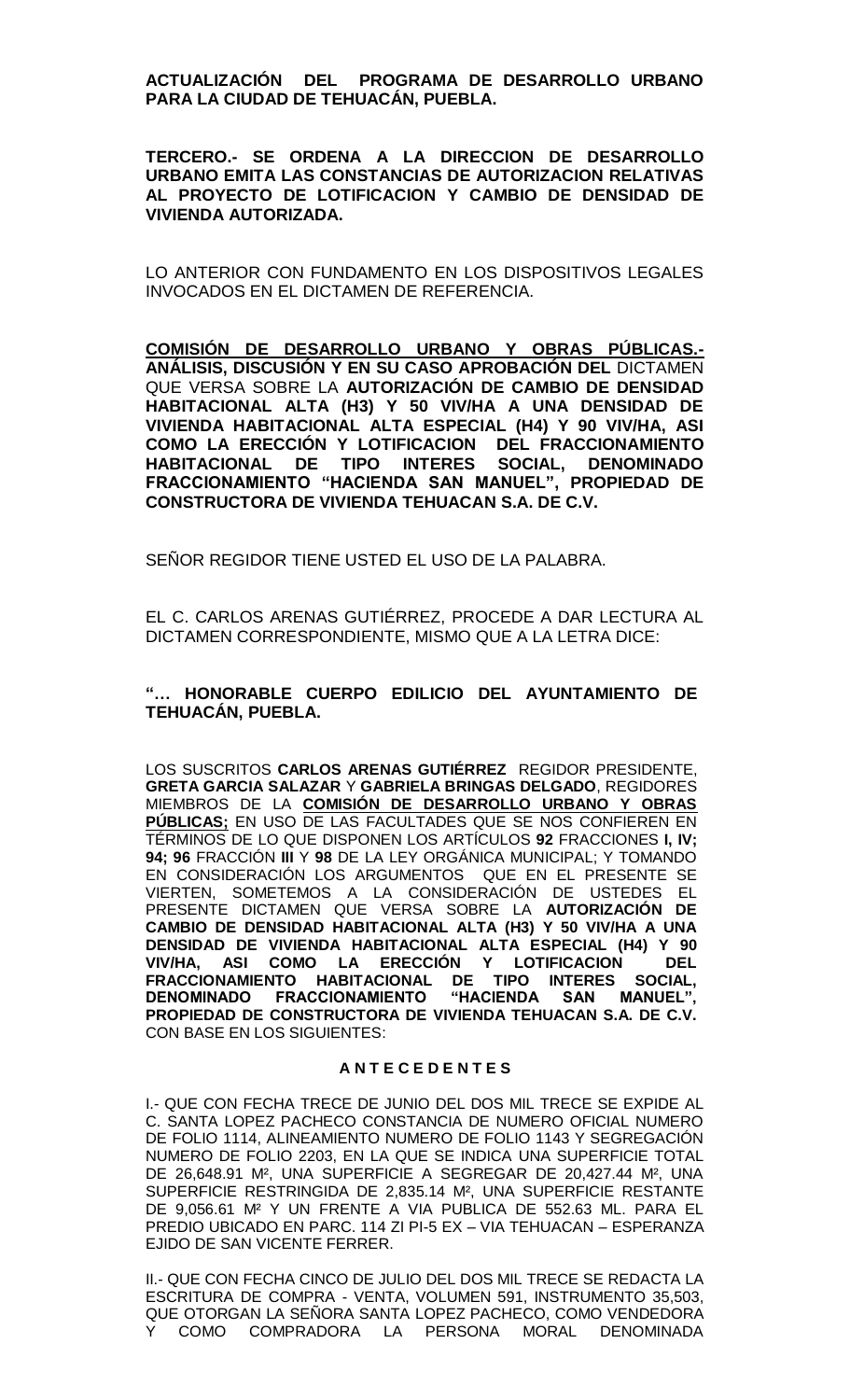"CONSTRUCTORA DE VIVIENDA TEHUACAN" S.A. DE C.V., REPRESENTADA EN ESTE ACTO POR SU ADMINISTRADOR ÚNICO, EL SEÑOR RICARDO JOSE OCTAVIO HERRERO ARANDIA RESPECTO DE UNA FRACCIÓN DE LA PARCELA NUMERO 114 Z-1 P1/5, UBICADO EN LA CIUDAD DE TEHUACAN, ANTE EL TITULAR DE LA NOTARIA PUBLICA NUMERO 4 DE ESTA CIUDAD, LIC. MOISES TEJEDA DELFIN, CON LAS MEDIDAS Y COLINDANCIAS SIGUIENTES:

**AL NORESTE:** EN TRES LINEAS, LA PRIMERA EN SESENTA Y CUATRO METROS; LA SEGUNDA EN SETENTA Y CUATRO METROS, DOCE CENTIMETROS, Y LA TERCERA EN SEIS METROS, SETENTA Y DOS CENTIMETROS, COLINDA CON CAMINO A CHAPULCO – TEHUACAN.

**AL SURESTE:** EN TRES LINEAS, LA PRIMERA EN SEIS METETROS, VEINTICUATRO CENTIMETROS, LA SEGUNDA EN CIENTO SETENTA Y DOS METROS SETENTA Y UN CENTIMETROS Y LA TERCERA EN CINCUENTA CENTIMETROS, COLINDANDO EN TODAS ESTAS LINEAS CON PROPIEDAD QUE SE RESERVA LA VENDEDORA, SEÑORA SANTA LOPÉZ PACHECO.

**AL SUROESTE:** EN CIENTO DIECINUEVE METROS, SESENTA Y NUEVE CENTIMETROS, COLINDA CON TERRACERIA A SANTIAGO MIAHUATLAN – TEHUACAN.

**AL NOROESTE:** EN TRES LINEAS, LA PRIMERA EN SIETE METROS, SETENTA Y OCHO CENTIMETROS, LA SEGUNDA EN CIENTO CINCUENTA Y SEIS METROS, CINCO CENTIMETROS, Y LA TERCERA EN UN METRO SESENTA Y OCHO CENTIMETROS, COLINDANDO EN TODAS ESTAS LINEAS CON PARCELA CIENTO SIETE.

CON UNA SUPERFICIE DE: VEINTE MIL CUATROCIENTOS VEINTISIETE METROS, CUARENTA Y CUATRO CENTIMETROS CUADRADOS.

III.- CON FECHA QUINCE DE AGOSTO DEL AÑO DOS MIL TRECE, EL ORGANISMO OPERADOR DE LOS SERVICIOS DE AGUA POTABLE Y ALCANTARILLADO DEL MUNICIPIO DE TEHUACÁN, OTORGO MEDIANTE EL OFICIO OO-RJOHAG/164 VVS/EX VIA FERR A ESPERANZA No.5210/SAN VICENTE FERRER/AGOSTO/2013 LA CONSTANCIA DE FACTIBILIDAD, EN LA QUE DAN A CONOCER QUE EL ORGANISMO OPERADOR CUENTA CON LA INFRAESTRUCTURA DE AGUA POTABLE Y DRENAJE SANITARIO, TENIENDO QUE REALIZAR LAS AMPLIACIONES NECESARIAS PARA EL PREDIO UBICADO EN LA CALLE EX VIA FERROCARRIL A ESPERANZA No.5210 DEL POBLADO SAN VICENTE FERRER DE ESTA CIUDAD.

IV.- CON FECHA DIECISÉIS DE AGOSTO DEL AÑO DOS MIL TRECE, LA COMISIÓN FEDERAL DE ELECTRICIDAD, OTORGÓ MEDIANTE EL OFICIO NUMERO P0667/2013 LA FACTIBILIDAD DE LOS SERVICIOS PARA SUMINISTRAR LOS SERVICIOS AL PREDIO UBICADO EN LA CALLE EX VIA FERROCARRIL A ESPERANZA No.5210 DEL POBLADO SAN VICENTE FERRER DE ESTA CIUDAD, CUYO PROPIETARIO ES C.P. RICARDO JOSE OCTAVIO HERRERO ARANDIA.

V.- CON FECHA CATORCE DE AGOSTO DEL DOS MIL TRECE, EL ORGANISMO OPERADOR DEL SERVICIO DE LIMPIA DE TEHUACÁN, OTORGÓ LA CONSTANCIA DE FACTIBILIDAD DE LOS SERVICIOS DE RECOLECCION DE LOS RESIDUOS SÓLIDOS URBANOS PARA EL FRACCIONAMIENTO "**HACIENDA SAN MANUEL"**, QUE SE PRETENDE DESARROLLAR EN EL PREDIO UBICADO EN CALLE EX VIA FERROCARRIL A ESPERANZA No.5210 DEL POBLADO SAN VICENTE FERRER DE ESTA CIUDAD.

VI.- CON FECHA DIECISIETE DE SEPTIEMBRE DEL DOS MIL TRECE, "CONSTRUCTORA DE VIVIENDA TEHUACAN" S.A. DE C.V. SOLICITA CAMBIO DE DENSIDAD DE VIVIENDA HABITACIONAL ALTA (H3) Y 50 VIV/HA A UNA DENSIDAD DE VIVIENDA HABITACIONAL ALTA ESPECIAL (H4) Y 90 VIV/HA, PARA LA CONSTRUCCION DE 164 VIVIENDAS DE INTERES SOCIAL EN UNA SUPERFICIE DE 20,427.47 M2.

#### **C O N S I D E R A N D O**

I.- QUE EL PÁRRAFO PRIMERO DE LA FRACCIÓN II DEL ARTÍCULO 115 DE LA CONSTITUCIÓN POLÍTICA DE LOS ESTADOS UNIDOS MEXICANOS, DETERMINA QUE LOS AYUNTAMIENTOS TENDRÁN FACULTADES PARA APROBAR, DE ACUERDO CON LAS LEYES EN MATERIA MUNICIPAL QUE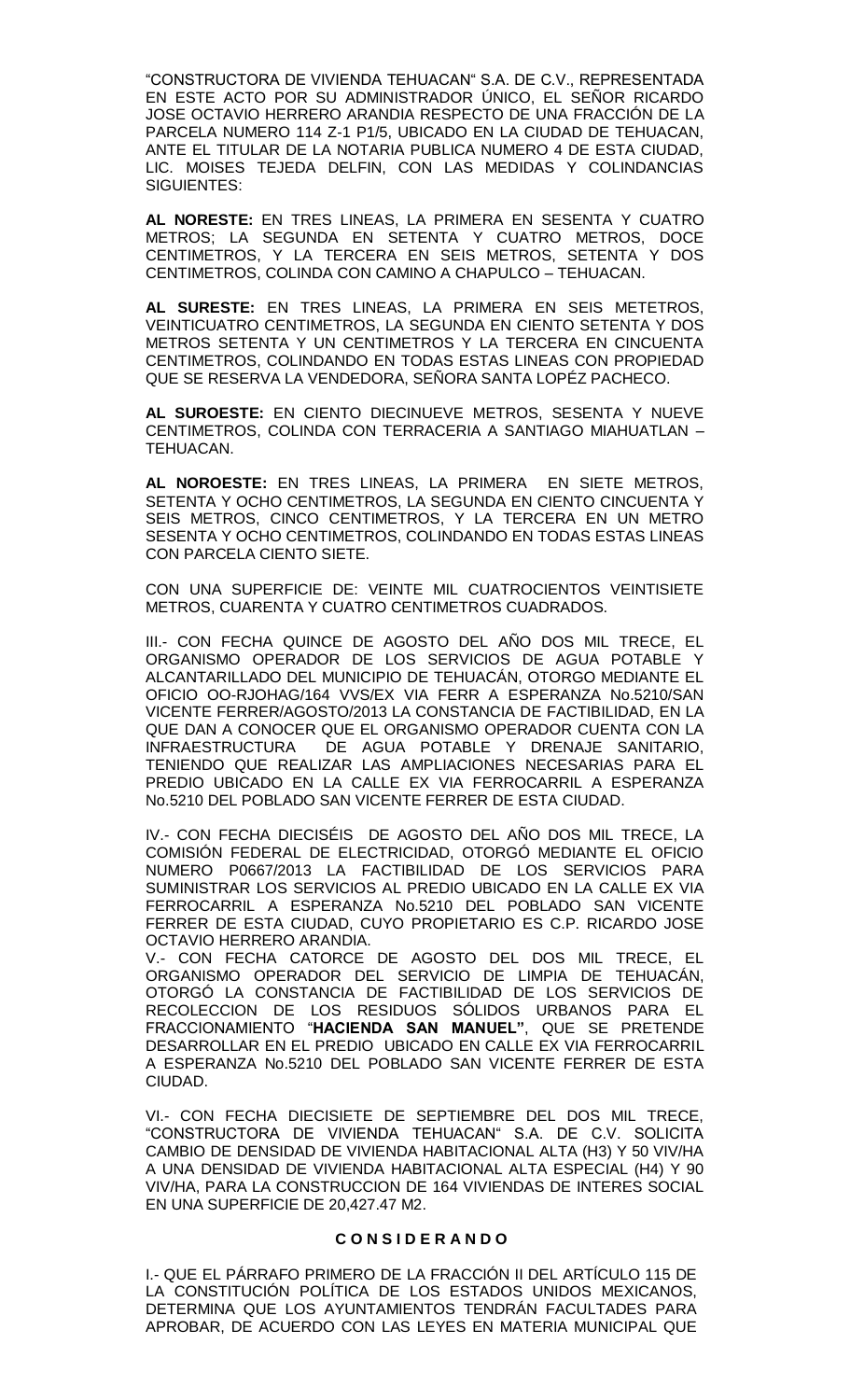DEBERÁN EXPEDIR LAS LEGISLATURAS DE LOS ESTADOS, LOS BANDOS DE POLICÍA Y GOBIERNO, LOS REGLAMENTOS, CIRCULARES DISPOSICIONES ADMINISTRATIVAS DE OBSERVANCIA GENERAL DENTRO DE SUS RESPECTIVAS JURISDICCIONES, QUE ORGANICEN LA ADMINISTRACIÓN PÚBLICA MUNICIPAL, REGULEN LAS MATERIAS, PROCEDIMIENTOS, FUNCIONES Y SERVICIOS PÚBLICOS DE SU COMPETENCIA Y ASEGUREN LA PARTICIPACIÓN CIUDADANA Y VECINAL; MISMA DISPOSICIÓN QUE ES TRASLADADA A LA FRACCIÓN III DEL ARTICULO 105 DE LA CONSTITUCIÓN POLÍTICA DEL ESTADO LIBRE Y SOBERANO DE PUEBLA.

II.- QUE ES OBLIGACIÓN DE ESTE HONORABLE AYUNTAMIENTO EN TÉRMINOS DE LO QUE DISPONEN LOS DIVERSOS 102, 103 Y 105 DE LA CONSTITUCIÓN POLÍTICA DEL ESTADO LIBRE Y SOBERANO DE PUEBLA CUMPLIR Y HACER CUMPLIR LA CONSTITUCIÓN, LEYES Y REGLAMENTOS SECUNDARIOS QUE EMANEN DEL PACTO FEDERAL.

III.- QUE EN TÉRMINOS DE LOS ARTÍCULOS 115 FRACCIÓN V INCISO A), D) Y F) DE LA CONSTITUCIÓN POLÍTICA DE LOS ESTADOS UNIDOS MEXICANOS, LOS MUNICIPIOS ESTÁN FACULTADOS, ENTRE OTRAS MATERIAS, PARA FORMULAR, APROBAR Y ADMINISTRAR LA ZONIFICACIÓN Y PLANES DE DESARROLLO URBANO MUNICIPAL, CONTROLAR Y VIGILAR LA UTILIZACIÓN DEL SUELO, EN EL ÁMBITO DE LA COMPETENCIA DE SUS JURISDICCIONES TERRITORIALES; ASÍ COMO, EL IMPERATIVO NORMATIVO JURÍDICO 105 FRACCIÓN IV INCISO A), D) Y F) DE LA CONSTITUCIÓN POLÍTICA DEL ESTADO DE PUEBLA Y DE ACUERDO A LA LEY DE DESARROLLO URBANO SUSTENTABLE DEL ESTADO LIBRE Y SOBERANO DE PUEBLA EL ARTICULO 9 FRACCIONES IV, V Y VI, ARTICULO 13 FRACCIÓN VI, CORRESPONDE AL AYUNTAMIENTO EN SU RESPECTIVA JURISDICCIÓN EXPEDIR LAS AUTORIZACIONES DE LICENCIAS, CONSTANCIAS DE USO DE SUELO Y DE COMPATIBILIDAD URBANÍSTICA PARA CONSTRUCCIONES, FRACCIONAMIENTOS, SUBDIVISIONES, FUSIONES, RELOTIFICACIONES Y CONDOMINIOS.

IV.- EL ARTÍCULO 9º EN SUS FRACCIONES I, III, V, X Y XV Y EL ÚLTIMO PÁRRAFO DE LA LEY GENERAL DE ASENTAMIENTOS HUMANOS, LE CORRESPONDE AL MUNICIPIO EN EL ÁMBITO DE SU JURISDICCIÓN, ADMINISTRAR LOS PLANES O PROGRAMAS DE DESARROLLO URBANO,<br>DE CENTROS DE POBLACIÓN, ASÍ COMO EXPEDIR LAS DE CENTROS DE POBLACIÓN, ASÍ COMO EXPEDIR LAS AUTORIZACIONES, LICENCIAS O PERMISOS DE USO DE SUELO Y CONSTRUCCIÓN, FRACCIONAMIENTOS SUBDIVISIONES, FUSIONES, RELOTIFICACIONES Y CONDOMINIOS; EJERCIENDO SUS ATRIBUCIONES EN MATERIA DE DESARROLLO URBANO A TRAVÉS DE LOS CABILDOS DE LOS AYUNTAMIENTOS O CON EL CONTROL Y EVALUACIÓN DE ÉSTOS, DE IGUAL FORMA LO DISPONE EL NUMERAL 78 FRACCIONES XXXIX, XLI Y XLIII DE LA LEY ORGÁNICA MUNICIPAL, COMO FACULTAD DE LOS AYUNTAMIENTOS, EL ADMINISTRAR SUS PROGRAMAS DE DESARROLLO URBANO, ASÍ COMO EL CONTROLAR Y REGULAR EL SUELO DENTRO DE SU JURISDICCIÓN TERRITORIAL, DESDE LUEGO RESPETANDO EL MARCO JURÍDICO ANTES CITADO, COMPRENDIENDO ACCIONES TENDIENTES A LA CONSERVACIÓN, MEJORAMIENTO Y CRECIMIENTO DE LOS CENTROS DE POBLACIÓN DEL MUNICIPIO, SIN DESCUIDAR DESDE LUEGO EL MANTENIMIENTO DEL EQUILIBRIO ECOLÓGICO Y ADECUÁNDOSE A LOS PRINCIPIOS DE UN DESARROLLO EQUILIBRADO Y SUSTENTABLE.

V.- EL ARTÍCULO 22 DE LA LEY DE FRACCIONAMIENTOS Y ACCIONES URBANÍSTICAS DEL ESTADO LIBRE Y SOBERANO DE PUEBLA, DISPONE QUE PARA AUTORIZAR DIVISIONES, SUBDIVISIONES, FUSIONES, SEGREGACIONES, LOTIFICACIONES Y RELOTIFICACIONES, CUALQUIERA QUE SEA SU EXTENSIÓN, LA AUTORIDAD COMPETENTE DEBERÁ CONSIDERAR LA LEY DE PROTECCIÓN AL AMBIENTE NATURAL Y DESARROLLO SUSTENTABLE, LA DE DESARROLLO SUSTENTABLE DEL ESTADO DE PUEBLA Y EL PROGRAMA DE DESARROLLO URBANO DEL CENTRO DE POBLACIÓN DE QUE SE TRATE PARA ESTABLECER LOS LINEAMIENTOS A QUE DEBERÁN SUJETARSE ESTIMANDO LA DIMENSIÓN RESULTANTE DEL PREDIO, EL USO AL QUE SE DESTINARAN Y LOS SERVICIOS ESPECÍFICOS EXISTENTES.

VI.- QUE RESPECTO AL PREDIO UBICADO EN CALLE EX VIA FERROCARRIL A ESPERANZA NUMÉRO CINCO MIL DOCIENTOS DIEZ DEL POBLADO SAN VICENTE FERRER DE ESTA CIUDAD, PROPIEDAD DE CONSTRUCTORA DE VIVIENDA TEHUACAN S.A. DE C.V. Y DE ACUERDO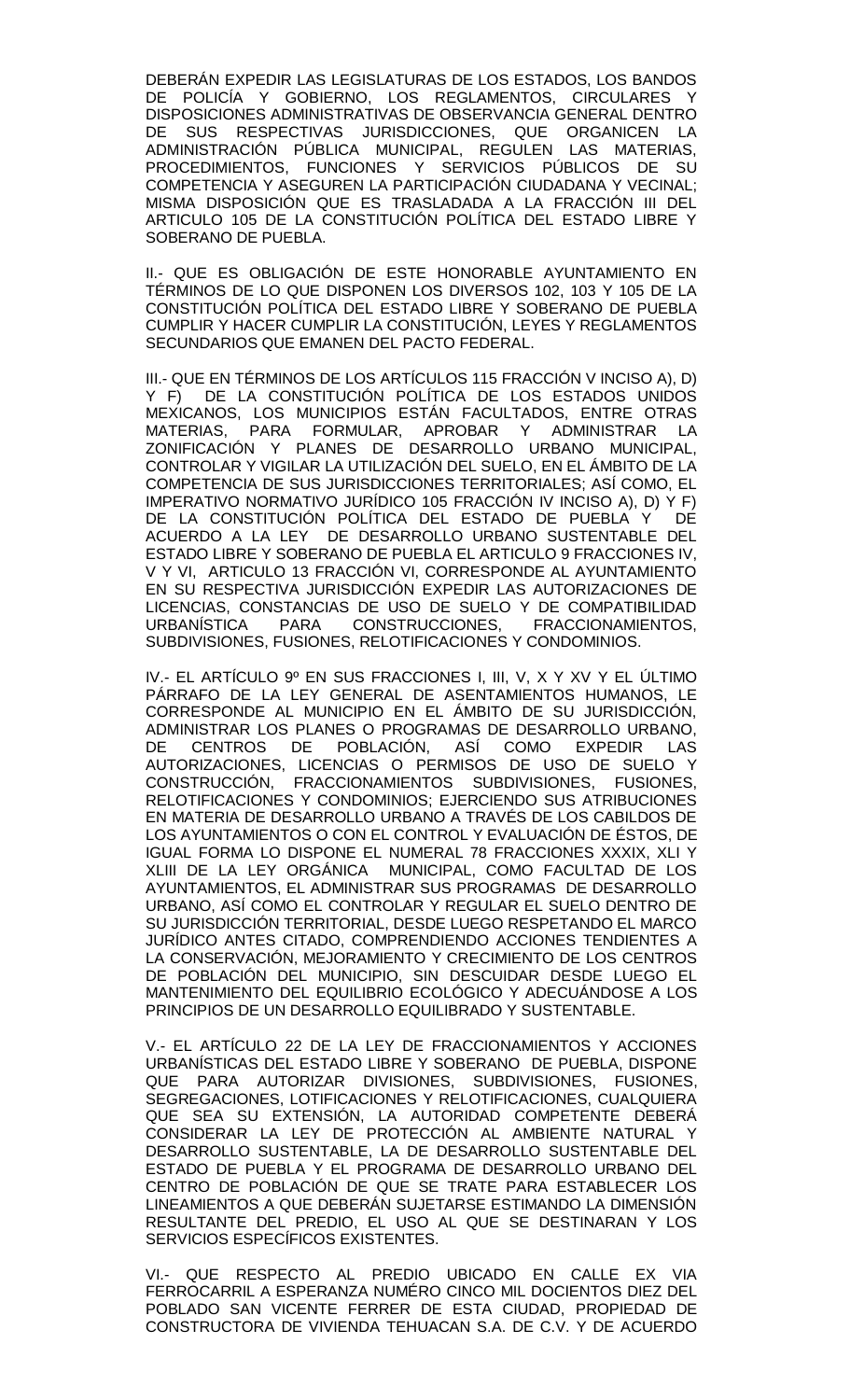AL PROGRAMA DE DESARROLLO URBANO DE LA CIUDAD DE TEHUACÁN, ACTUALIZACIÓN 2011, SE ENCUENTRA EN UNA ZONIFICACIÓN PRIMARIA ÁREA URBANA ACTUAL, ZONIFICACIÓN SECUNDARIA (H3), ES DECIR HABITACIONAL ALTA CON UNA DENSIDAD MÁXIMA DE 250 HAB/HAS, DENSIDAD MÁXIMA DE 50 VIV/HAS; LOTE MÍNIMO DE 120 M2, FRENTE MÍNIMO DE 6.00 M; CON COEFICIENTE DE OCUPACIÓN DEL SUELO (COS) 0.80 MÁXIMO; COEFICIENTE DE UTILIZACIÓN DEL SUELO (CUS) DE 2.40 MÁXIMO, Y CONFORME AL APROVECHAMIENTO QUE SE PRETENDE PARA USO DE SUELO HABITACIONAL, ESPECÍFICAMENTE LOTIFICACIÓN ÚNICAMENTE ES FACTIBLE.

VII.- DE ACUERDO AL ARTÍCULO 15 DE LA LEY DE FRACCIONAMIENTOS Y ACCIONES URBANÍSTICAS DEL ESTADO LIBRE Y SOBERANO DE PUEBLA, LOS FRACCIONAMIENTOS DEBERÁN REALIZARSE EN TERRENOS QUE SE ENCUENTREN DENTRO DE LAS ÁREAS DE CONSOLIDACIÓN DE CRECIMIENTO DEL CENTRO DE POBLACIÓN DE QUE SE TRATE O EN TERRENOS PRÓXIMOS A OTROS FRACCIONAMIENTOS QUE YA ESTÉN DOTADOS DE TODOS LOS SERVICIOS PÚBLICOS MUNICIPALES; ASIMISMO LOS PREDIOS EN CUESTIÓN SE ENCUENTRAN PRÓXIMOS A OTROS FRACCIONAMIENTOS, MEJORANDO LA CONSERVACIÓN DEL CRECIMIENTO URBANO.

LOS PREDIOS SE HAN IDENTIFICADO COMO UN ESCENARIO IDEAL PARA LA DENSIFICACIÓN, YA QUE AL OCUPAR LA MAYORÍA DEL SUELO, SE TIENE UN GRAN POTENCIAL DE APROVECHAMIENTO, PUESTO QUE LOS RECORRIDOS A LOS CENTROS URBANOS Y EQUIPAMIENTOS SE REDUCEN, AL OTORGAR .UNA DENSIDAD DE POBLACIÓN ALTA ESPECIAL, SE PERMITIRÁ GENERAR UN ENTORNO FAVORABLE PARA EL DESARROLLO DE NUEVAS ACTIVIDADES RECREATIVAS, EDUCATIVAS, CULTURALES Y SITIOS ABIERTOS CON EQUIPAMIENTO.

ESTE CAMBIO DE DENSIDAD PERMITIRÁ QUE EN LOS PREDIOS SE DESARROLLEN ESPACIOS PÚBLICOS DE CALIDAD CON CALLES<br>ATRACTIVAS QUE PERMITIRÁN QUE SE LIGUEN VIVIENDAS. PERMITIRÁN QUE SE LIGUEN VIVIENDAS, EQUIPAMIENTO, ÁREAS VERDES QUE PROMUEVAN LA SEGURIDAD Y ESPACIOS CON CARACTERÍSTICAS ARQUITECTÓNICAS URBANAS DE LA COMUNIDAD PREEXISTENTE.

AL ADMINISTRARSE LOS ESPACIOS CON EL EQUIPAMIENTO ADECUADO, LA VIDA COMUNITARIA ES MAS DECOROSA YA QUE GENERA LA INTERACCIÓN SOCIAL, SATISFACE EL ABASTO DE BIENES Y SERVICIOS, DA IDENTIDAD Y FORTALECE LA CALIDAD DE VIDA, FOMENTA LA<br>CONECTIVIDAD FÍSICA. VISUAL Y EMOCIONAL MEDIANTE LA CONECTIVIDAD FÍSICA, VISUAL Y EMOCIONAL INTEGRACIÓN DE BARRIOS, COLONIAS Y FRACCIONAMIENTOS.

ES POR ELLO QUE, SABEDORES DE LA SITUACIÓN REAL QUE PREVALECE EN EL MUNICIPIO RESPECTO AL CRECIMIENTO Y A LA ORIENTACIÓN QUE DE FORMA NATURAL TIENE LA ZONA URBANA DE NUESTRA CIUDAD, SE PROCEDE A REVISAR LA VIABILIDAD O INVIABILIDAD DE TAL PLANTEAMIENTO; ENCONTRÁNDONOS CON FACTORES Y SITUACIONES DIFERENTES A LO ESTABLECIDO POR EL PROGRAMA RECTOR DE DESARROLLO URBANO DE LA CIUDAD DE TEHUACÁN, ACTUALIZACIÓN 2011, YA QUE LAS CARACTERÍSTICAS FÍSICO URBANAS QUE PRESENTAN LAS ÁREAS CIRCUNDANTES A LA ZONA AFECTA A LA CAUSA, SE ENCUENTRA IMPACTADA CON UN APROVECHAMIENTO PRIORITARIAMENTE URBANO Y HABITACIONAL DE ACUERDO A LA PRESENCIA DEL SURGIMIENTO DE FRACCIONAMIENTOS, REFLEJÁNDOSE CON ELLO EL CRECIMIENTO DEL MUNICIPIO DE TEHUACÁN.

ADEMÁS RESULTA NECESARIO SEÑALAR QUE EN FUNCIÓN DE LAS ACTIVIDADES URBANAS QUE ACTUALMENTE IMPERAN EN EL MUNICIPIO DE TEHUACÁN, ES SUMAMENTE URGENTE, VIABLE Y NECESARIO SE HAGAN LAS ADECUACIONES RESPECTIVAS PARA EL CAMBIO DE DENSIDAD QUE PERMITA REGULAR Y ORDENAR CONGRUENTEMENTE EL GRADO DE CONCENTRACIÓN DE VIVIENDAS Y HABITANTES QUE PUEDAN SER PERMISIBLES DE ACUERDO AL ENTORNO REAL PREVALECIENTE EN ESA DELIMITACIÓN GEOGRÁFICA DEL MUNICIPIO DE TEHUACÁN, PUEBLA.

QUE DE APROBARSE LAS MODIFICACIONES Y EL CAMBIO DE DENSIDAD H3 A H4 DEL FRACCIONAMIENTO DENOMINADO, "**HACIENDA SAN**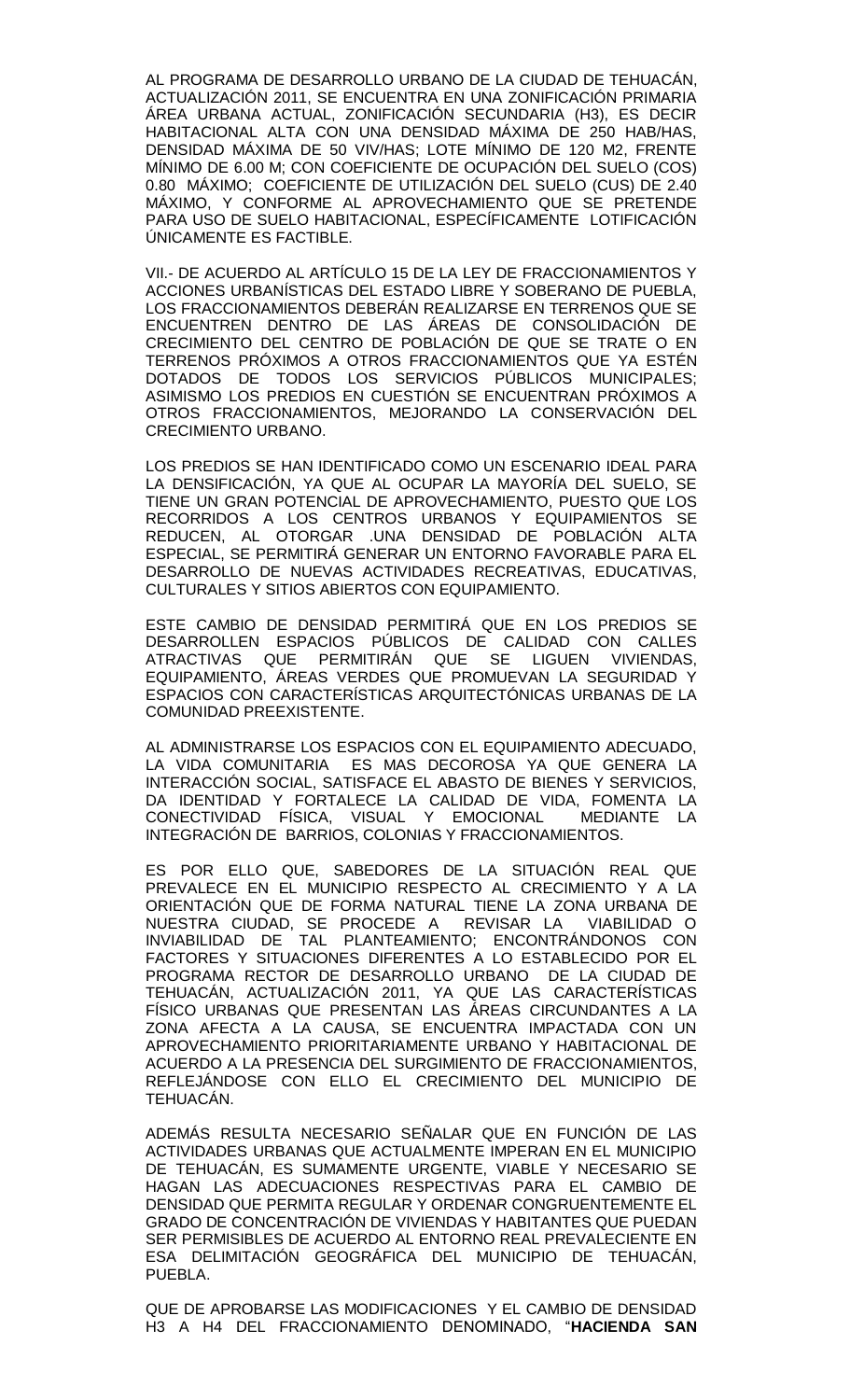**MANUEL"**, UBICADO EN CALLE EX VIA FERROCARRIL A ESPERANZA No.5210 DEL POBLADO SAN VICENTE FERRER DE ESTA CIUDAD; PROPIEDAD DE "CONSTRUCTORA DE VIVIENDA TEHUACAN" S.A. DE C.V.; SE ESTABLECERÁ LA DENSIDAD DEL PROYECTO COMO A CONTINUACIÓN SE DESCRIBE:

 90 VIV/HA\*2.042744 HAS= 183.84 VIV. PARA EL TOTAL DEL PREDIO.

POR LO QUE PARA ESTE PREDIO DE 2.042744 HAS. EN TOTAL SE PODRÁN AUTORIZAR UN MÁXIMO DE 184 VIVIENDAS, SIENDO FACTIBLE LA APROBACIÓN DE 164 VIVIENDAS REQUERIDAS POR EL FRACCIONADOR.

VIII.- QUE EN EL CASO ESPECÍFICO DE ESTUDIO, NOS ENCONTRAMOS EN PRESENCIA DE UN FRACCIONAMIENTO DEL TIPO DE **INTERÉS SOCIAL**, EN VIRTUD DE QUE REÚNE LAS CARACTERÍSTICAS CONTEMPLADAS EN EL ARTICULO 15 FRACCIÓN III DE LA LEY DE FRACCIONAMIENTOS Y ACCIONES URBANÍSTICAS DEL ESTADO DE PUEBLA; ES PROCEDENTE CONSIDERAR EL FRACCIONAMIENTO DE LA MANERA EN QUE A CONTINUACIÓN SE DESCRIBE:

#### **ANALISIS DE AREAS**

| AREA TOTAL DEL TERRENO (ATERR)   | $20,427.44$ m <sup>2</sup> | 100   | $%$ $(ATERR)$           |
|----------------------------------|----------------------------|-------|-------------------------|
| AREA TOTAL DE VIALIDADES (AVIAL) | 6225.68 m <sup>2</sup>     | 30.48 | $%$ $(ATERR)$           |
| AREA NETA TOTAL (ANET)           | 14,201.76 m <sup>2</sup>   | 69.52 | $%$ $(ATERR)$           |
| ANALISIS DEL AREA NETA           |                            |       |                         |
| <b>COMPUESTA POR:</b>            | 14,201.76 m <sup>2</sup>   | 100   | $%$ (A <sub>NET</sub> ) |
| AREA HABITACIONAL                | $11,203.26$ m <sup>2</sup> | 78.89 | $%$ (A <sub>NET</sub> ) |
| AREA DE DONACION 1               | $2,549.84$ m <sup>2</sup>  | 17.95 | $%$ (Anet)              |
| AREA DE DONACION 2               | $118.14$ m <sup>2</sup>    | 0.83  | $%$ (Anet)              |
| AREA DE DONACION 3               | $141.23$ m <sup>2</sup>    | 0.99  | $%$ (A <sub>NET</sub> ) |
| AREA DE DONACION 4               | $112.54$ m <sup>2</sup>    | 0.79  | $%$ (Anet)              |
| AREA DE DONACION 5               | $76.75 \text{ m}^2$        |       | $0.54\%$ (ANET)         |
|                                  |                            |       |                         |

#### **REVISION DEL AREA DE DONACION**

| (ATERR) - (AVIAL) X 0,20           | $2,840.35$ m <sup>2</sup> |  | 20 $%({\bf A}_{NET})$         |
|------------------------------------|---------------------------|--|-------------------------------|
| AREA PROPUESTA POR EL FRACCIONADOR | $2.998.50$ m <sup>2</sup> |  | 21.11 $%$ (A <sub>NET</sub> ) |

**ANALISIS DE DENSIDAD**

**H4 90 VIV/HA**

| VIVIENDAS QUE SE PUEDEN CONSTRUIR |            |     |            |
|-----------------------------------|------------|-----|------------|
| VIVIENDAS DE PROYECTO             | (80VIV/HA) | 164 |            |
| NUMERO DE LOTES                   |            | 60  |            |
| 46 MODULOS DUPLEX                 |            | 92  | <b>VIV</b> |
| 4 MODULOS TRIPLEX                 |            | 12  | <b>VIV</b> |
| 10 EDIFICIOS CON 6 VIV C/U        | 60         | VIV |            |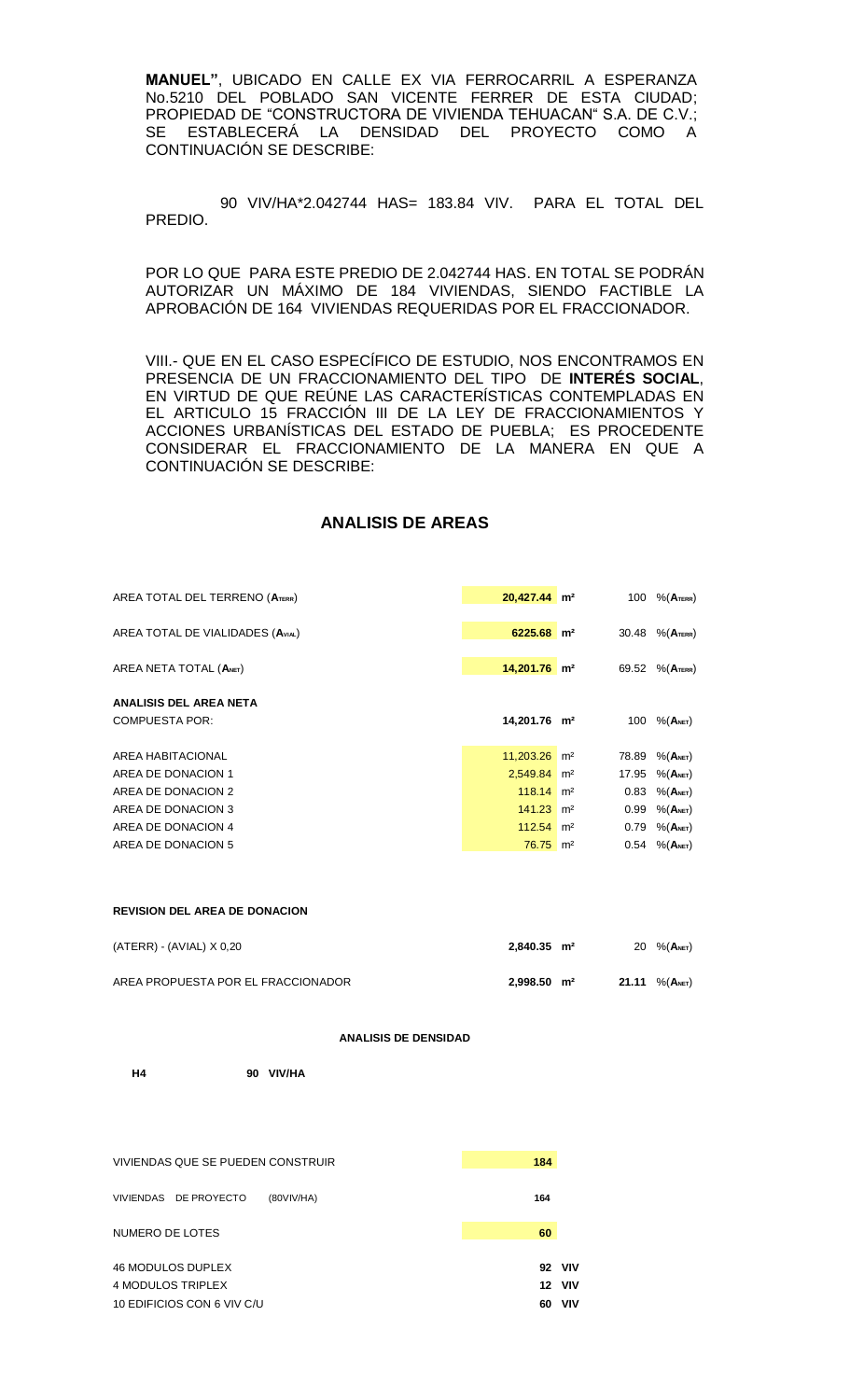IX.- QUE TAL Y COMO SE DESPRENDE DEL CUADRO DE ANÁLISIS ANTERIOR, POR EL TIPO DE DESARROLLO QUE SE PRETENDE Y DE ACUERDO A LO DISPUESTO POR EL PROGRAMA DE DESARROLLO URBANO EN VIGENCIA; SE PUEDEN CONSTRUIR LAS 164 VIVIENDAS REQUERIDAS POR EL FRACCIONADOR, SITUACIÓN POR LO CUAL ES PERTINENTE SOLICITAR A ESTE HONORABLE CABILDO SE AUTORICE<br>LA LOTIFICACIÓN DEL FRACCIONAMIENTO HABITACIONAL LA LOTIFICACIÓN DEL FRACCIONAMIENTO DENOMINADO "**HACIENDA SAN MANUEL"**, EN EL ENTENDIDO DE QUE A EFECTO DE ESTAR EN POSIBILIDAD DE OTORGAR LAS CONSTANCIAS SOLICITADAS ADEMÁS DE CUMPLIR CON LOS DIVERSOS REQUISITOS Y CONDICIONANTES QUE PARA EL CASO DISPONEN LOS ORDENAMIENTOS LEGALES APLICABLES EN LA MATERIA, SE DEBERÁ CUBRIR EN UNA SOLA EXHIBICIÓN ANTE LA TESORERÍA MUNICIPAL EL PAGO DE DERECHOS CONDUCENTES; Y QUE ES A SABER EL SIGUIENTE:

## **VIVIENDAS TIPO DUPLEX**

|        | <b>ARTICULO</b>                   | <b>CONCEPTO</b>                                                | <b>UNIDAD</b>  | <b>CANTIDAD</b> | No. DE<br><b>VIVIENDAS</b> | P.U.(\$) | <b>TOTAL</b> |
|--------|-----------------------------------|----------------------------------------------------------------|----------------|-----------------|----------------------------|----------|--------------|
| $1 -$  | <b>ART. 13</b><br>FRACC. I        | <b>ALINEAMIENTO</b>                                            | ML             | 609.83          | 1.00                       | \$9.00   | \$5.488.47   |
| $2 -$  | <b>ART.13</b><br>FRACC. II        | <b>NUMERO OFICIAL</b>                                          | <b>VIV</b>     | 92.00           | 1.00                       | \$110.00 | \$10,120.00  |
| $3 -$  | <b>ART.13</b><br>FRACC. IV        | <b>POR REVISION Y</b><br><b>APROBACION DE</b><br><b>PLANOS</b> | M2             | 38.97           | 92.00                      | \$4.00   | \$14,340.96  |
| 4.-    | <b>ART. 13</b><br>FRACC. V<br>a)  | <b>POR OBRAS DE</b><br><b>INFRAESTRUCTURA</b>                  | M2             | 38.97           | 92.00                      | \$12.50  | \$44,815.50  |
| $5. -$ | <b>ART. 13</b><br>FRACC. VI<br>a) | <b>POR LICENCIA DE</b><br><b>CONSTRUCCION</b>                  | M <sub>2</sub> | 38.97           | 92.00                      | \$2.10   | \$7,529.00   |
| $6 -$  | ART.13<br>FRACC, XIV<br>a)        | <b>USO DE SUELO</b>                                            | M <sub>2</sub> | 38.97           | 92.00                      | \$4.20   | \$15,058.00  |

**TOTAL DE DERECHOS DE CONSTRUCCION \$97,351.93**

|         | <b>ARTICULO</b>          | <b>CONCEPTO</b>                                      | <b>UNIDAD</b>  | <b>CANTIDAD</b> | No. DE<br><b>VIVIENDAS</b> | P.U,(\$) | <b>TOTAL</b> |
|---------|--------------------------|------------------------------------------------------|----------------|-----------------|----------------------------|----------|--------------|
| $1 -$   | ART. 13 FRACC.           | <b>ALINEAMIENTO</b>                                  | ML             | 82.20           | 1.00                       | \$9.00   | \$739.80     |
| $2 -$   | ART.13 FRACC.            | <b>NUMERO OFICIAL</b>                                | <b>VIV</b>     | 12.00           | 1.00                       | \$110.00 | \$1,320.00   |
| $4 -$   | ART.13 FRACC.<br>IV.     | <b>POR REVISION Y</b><br><b>APROBACION DE PLANOS</b> | M2             | 38.97           | 12.00                      | \$4.00   | \$1,870.56   |
| $4 -$   | ART. 13 FRACC.<br>$V$ a) | <b>POR OBRAS DE</b><br><b>INFRAESTRUCTURA</b>        | M2             | 38.97           | 12.00                      | \$12.50  | \$5,845.50   |
| $5 - 1$ | ART. 13 FRACC.<br>V1a)   | <b>POR LICENCIA DE</b><br><b>CONSTRUCCION</b>        | M2             | 38.97           | 12.00                      | \$2.10   | \$982.04     |
| 8.-     | ART.13 FRACC.<br>XIV a)  | <b>USO DE SUELO</b>                                  | M <sub>2</sub> | 38.97           | 12.00                      | \$4.20   | \$1,964.08   |

# **VIVIENDAS TIPO TRIPLEX**

**TOTAL DE DERECHOS DE CONSTRUCCION \$12,721.98**

## **EDIFICIOS VERTICALES CON 6 VIVIENDAS CADA UNO**

|        | <b>ARTICULO</b>                | <b>CONCEPTO</b>                                      | <b>UNIDAD</b> | <b>CANTIDAD</b> | No. DE<br><b>EDIFICIOS</b> | P.U,(\$) | <b>TOTAL</b> |
|--------|--------------------------------|------------------------------------------------------|---------------|-----------------|----------------------------|----------|--------------|
| $1 -$  | ART. 13<br>FRACC. I            | <b>ALINEAMIENTO</b>                                  | ML            | 175.20          | 1.00                       | \$9.00   | \$1,576.80   |
| $2 -$  | ART.13<br>FRACC. II            | <b>NUMERO OFICIAL</b>                                | <b>VIV</b>    | 60.00           | 1.00                       | \$110.00 | \$6,600.00   |
| $3 -$  | ART.13<br>FRACC. IV            | <b>POR REVISION Y</b><br><b>APROBACION DE PLANOS</b> | M2            | 323.13          | 10.00                      | \$4.00   | \$12,952.20  |
| $4. -$ | <b>ART. 13</b><br>FRACC. V a)  | <b>POR OBRAS DE</b><br><b>INFRAESTRUCTURA</b>        | M2            | 323.13          | 10.00                      | \$12.50  | \$40,391.25  |
| $5 -$  | <b>ART. 13</b><br>FRACC. VI d) | <b>POR LICENCIA DE</b><br><b>CONSTRUCCION</b>        | M2            | 323.13          | 10.00                      | \$7.30   | \$23,588.49  |
| 8.-    | ART.13<br>FRACC. XIV a)        | <b>USO DE SUELO</b>                                  | M2            | 323.13          | 10.00                      | \$10.90  | \$35,221.17  |

**TOTAL DE DERECHOS DE CONSTRUCCION \$120,329.91**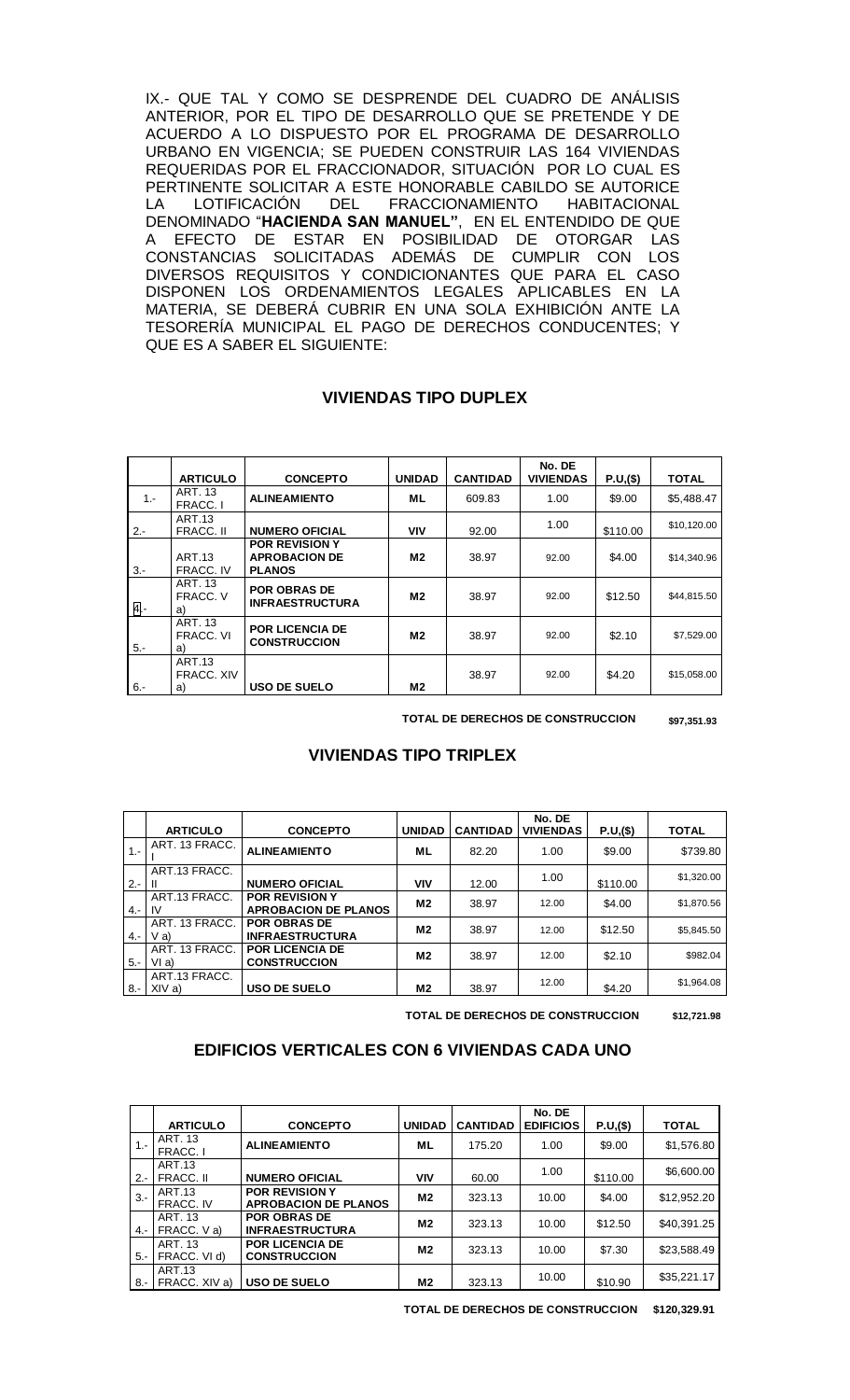|       | <b>ARTICULO</b>          | <b>CONCEPTO</b>                                                               | <b>UNIDAD</b> | <b>CANTIDAD</b> | P.U.(\$) | <b>TOTAL</b> |
|-------|--------------------------|-------------------------------------------------------------------------------|---------------|-----------------|----------|--------------|
| $1 -$ | ART. 13 FRACC. VIII a)   | <b>LOTIFICACION,</b><br><b>RELOTIFICACION Y FUSION</b>                        | M2            | 20.427.44       | \$3.10   | \$63,325.06  |
| $2 -$ | ART.13 FRACC.<br>VIII c) | <b>SOBRE CADA LOTE QUE</b><br><b>RESULTE</b>                                  | LOTE          | 60              | \$93.60  | \$5,616.00   |
| $3 -$ | ART.13 FRACC. VIII d)    | <b>POR REVISION Y</b><br><b>APROBACION DE OBRAS</b><br><b>DE URBANIZACION</b> | M2            | 6,225.68        | \$1.60   | \$9,961.08   |

#### **TOTAL DE DERECHOS DE LOTIFICACION \$78,902.14**

| <b>ARTICULO</b>                                                                                                     | <b>CONCEPTO</b> | <b>CANTIDAD</b> | P.U.(\$) | <b>TOTAL</b> |
|---------------------------------------------------------------------------------------------------------------------|-----------------|-----------------|----------|--------------|
| <b>ART.13</b><br>POR DICTAMEN DE CAMBIO DE USO DE SUELO O<br><b>DENSIDAD, POR M<sup>2</sup></b><br><b>FRACC.XXV</b> |                 | 20.427.44       | \$7.30   | \$149,120.31 |
|                                                                                                                     |                 |                 |          |              |

DEDUCIÉNDOSE ASÍ UN TOTAL POR LA CONSTRUCCION, LOTIFICACIÓN Y CAMBIO DE DENSIDAD DE VIVIENDA PARA EL FRACCIONAMIENTO HABITACIONAL "**HACIENDA SAN MANUEL"**, UBICADO EN CALLE EX VIA FERROCARRIL A ESPERANZA NÚMERO CINCO MIL DOCIENTOS DIEZ DEL POBLADO SAN VICENTE FERRER DE ESTA CIUDAD, PROPIEDAD DE CONSTRUCTORA DE VIVIENDA S.A. DE C.V. OBTENIDO Y SUSTENTADO EN LA LEY DE INGRESOS DEL MUNICIPIO DE TEHUACÁN, PARA EL EJERCICIO FISCAL 2014; LA SIGUIENTE CANTIDAD:

| POR DERECHOS DE LOTIFICACIÓN:          | \$78,902.14  |
|----------------------------------------|--------------|
| POR DERECHOS DE CONSTRUCCION:          | \$230,403.82 |
| POR DICTAMEN DE CAMBIO DE USO DE SUELO | \$149,120.31 |
| <b>TOTAL DE PAGO DE DERECHOS:</b>      | \$458,426.27 |

X.- EL DESARROLLO DEBERÁ CUMPLIR CON TODOS Y CADA UNO DE LOS REQUISITOS QUE PARA EL CASO DISPONE EL NUMERAL 48 DE LA LEY DE FRACCIONAMIENTOS Y ACCIONES URBANÍSTICAS PARA EL ESTADO DE PUEBLA, EL QUE SEÑALA COMO REQUISITO PRIMORDIAL PARA DAR TRAMITE A LAS SOLICITUDES RESPECTIVAS, LA AUTORIZACIÓN DE LOS ORGANISMOS QUE CONTROLAN LOS DIFERENTES SERVICIOS PÚBLICOS, DEBIENDO PRESENTAR A LAS DIRECCIONES DE DESARROLLO URBANO Y LA DIRECCIÓN DE MEDIO AMBIENTE Y ECOLOGÍA MUNICIPAL, COPIA DE LA RESOLUCIÓN QUE RECAIGA AL MANIFIESTO DE IMPACTO AMBIENTAL EN SU CORRESPONDIENTE MODALIDAD, AVALADO POR LA SECRETARÍA DE DESARROLLO RURAL SUSTENTABILIDAD Y ORDENAMIENTO TERRITORIAL DEL GOBIERNO DEL ESTADO DE PUEBLA; ASIMISMO, DEBERÁ DAR CUMPLIMIENTO A LAS DIVERSAS NORMAS ESPECIFICACIONES QUE SE EMITAN POR LAS AUTORIDADES Y ÓRGANOS AUXILIARES COMPETENTES TRATÁNDOSE DE AUTORIZACIONES DE TODO TIPO DE FRACCIONAMIENTOS Y/O ACCIONES URBANAS; EN EL ENTENDIDO DE QUE NO SE PODRÁ DAR INICIO CON LA CONSTRUCCIÓN, NO OBSTANTE CONTAR CON LA LICENCIA RESPECTIVA, HASTA EN TANTO NO DE CUMPLIMIENTO A LO ANTES PRECISADO; DEBERÁ PRESENTAR MEMORIA DESCRIPTIVA DEL PROYECTO QUE CONTENGA LA CLASIFICACIÓN DEL FRACCIONAMIENTO, CALENDARIZACIÓN DE OBRA, PLANOS DE URBANIZACIÓN, DE UBICACIÓN, TOPOGRÁFICO, ÁREA RESTRINGIDA, DISTRIBUCIÓN DE MANZANAS, LOTIFICACIÓN, POR VIVIENDA, SEMBRADO, PROPUESTA DE NOMENCLATURA, RED DE DRENAJE, RED HIDRÁULICA, RED DE ENERGÍA ELÉCTRICA Y ALUMBRADO PÚBLICO; ASÍ COMO PARA LA LICENCIA DE CONSTRUCCIÓN DE SU PROTOTIPO DE VIVIENDA ASI COMO DEL TANQUE ELEVADO Y CISTERNA; DEBERÁ INGRESAR LOS PLANOS Y DOCUMENTOS REQUERIDOS POR EL REGLAMENTO DE CONSTRUCCIONES PARA EL MUNICIPIO DE TEHUACAN; MEMORIA DE CALCULO DE LA RED HIDRÁULICA Y DRENAJE, PRECISANDO QUE LAS VIALIDADES INTERNAS Y DEL PERÍMETRO DEL FRACCIONAMIENTO DEBERÁN SER PAVIMENTADAS AL MENOS CON CONCRETO ASFÁLTICO, COMPUESTO POR UNA SUB-BASE DE 15 CENTÍMETROS DE ESPESOR, POSTERIORMENTE UNA BASE HIDRÁULICA DEL MISMO ESPESOR Y FINALIZANDO CON EL PAVIMENTO ASFÁLTICO DE 5 CENTÍMETROS DE ESPESOR, LA GUARNICIÓN DEBERÁ SER DE CONCRETO SIMPLE EN UNA SECCIÓN DE 13-18-45 CENTÍMETROS Y LAS BANQUETAS QUEDARAN CON ESPESOR DE 10 CENTÍMETROS Y DE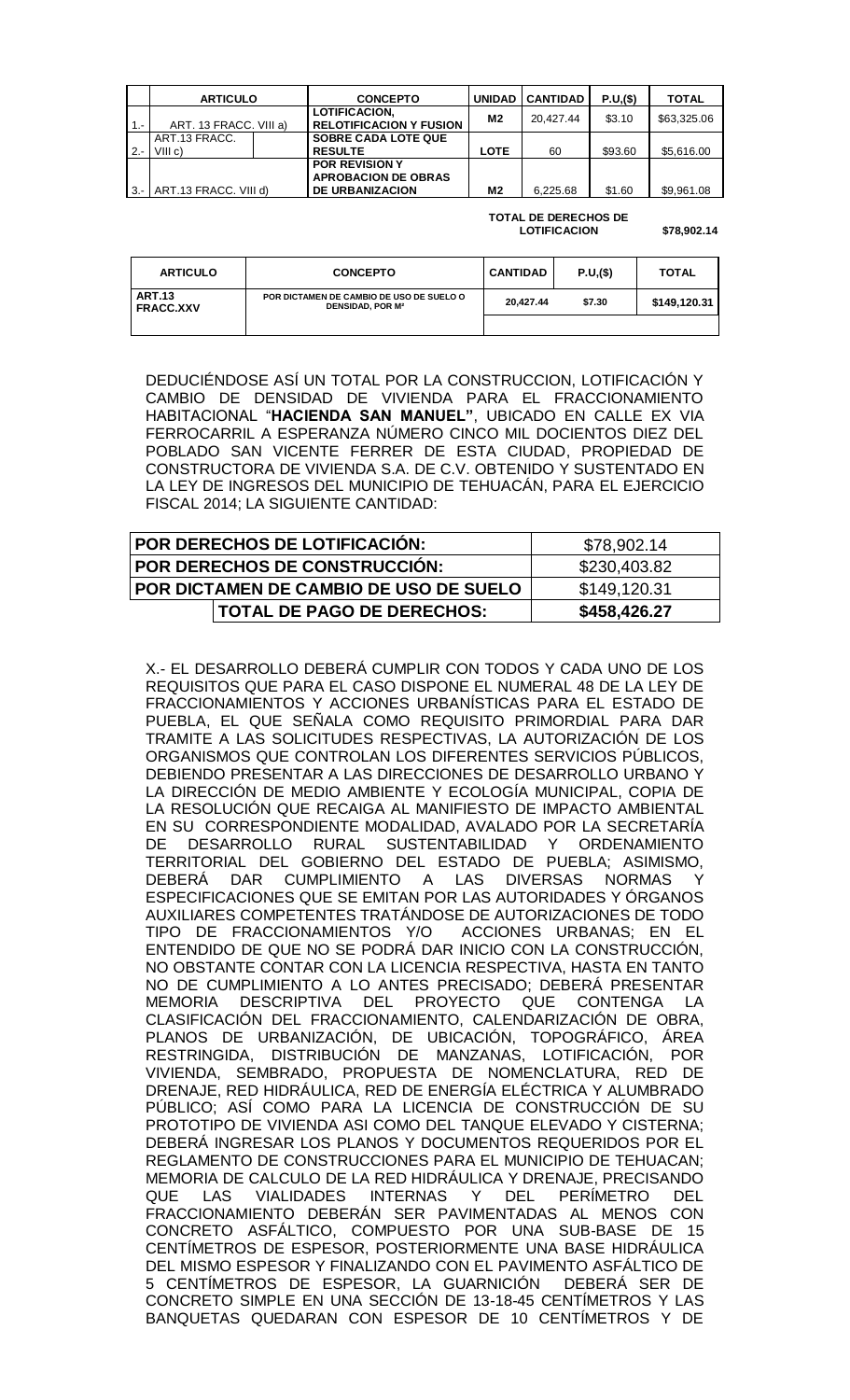LONGITUD VARIABLE DE ACUERDO A LAS VIALIDADES MARCADAS EN EL PROYECTO, ESTANDO OBLIGADO EL FRACCIONADOR A REFORESTAR LAS ÁREAS VERDES, A QUE EL FRACCIONAMIENTO CUENTE CON ÁREA PARA CONTENEDOR QUE NO SEA EN LA VIALIDAD PÚBLICA, POZOS DE ABSORCIÓN PARA LA CAPTACIÓN DE AGUA PLUVIAL, ALUMBRADO PÚBLICO, ASÍ COMO, A OCUPAR LAS VIVIENDAS UNA VEZ QUE SE CUENTE CON EL DOCUMENTO QUE AVALE LA TERMINACIÓN DE OBRA.

XI.- EL PROYECTO DEBERA CONTENER SECCIONES DE ÁREAS DE CIRCULACIÓN VEHICULAR INTERNA A PARAMENTO DE LOTE, INCLUYENDO COTAS DE BANQUETAS, ARROYO DE CALLE Y COTA TOTAL, SEMBRADO DE CONSTRUCCIONES, ASÍ COMO LA TIPOLOGÍA Y CARACTERÍSTICAS DE ESTAS, DEFINICIÓN DE ÁREAS COMUNES Y PRIVATIVAS EN LOS EDIFICIOS VERTICALES (IDENTIFICANDO CON NÚMERO CADA LOCAL O VIVIENDA). DELIMITACIÓN PRECISA DE LAS ZONAS DESTINADAS PARA MANTENIMIENTO DE LAS ÁREAS COMUNES, ALMACENAMIENTO DE BASURA, ZONA PARA MEDIDORES Y ACOMETIDA DE SERVICIOS, UBICACIÓN DE ESTACIONAMIENTO, CLARAMENTE IDENTIFICADO CADA CAJÓN, NUMERADOS Y REFERIDOS A LA VIVIENDA O LOCAL QUE LE CORRESPONDE Y DEFINICIÓN DE ÁREAS COMUNES DESTINADAS A CIRCULACIÓN, LAS CUALES NO PODRÁN VARIAR SU USO, RELACIÓN DE ÁREAS PRIVATIVAS Y COMUNES CON SUPERFICIE Y USO DE SUELO, PROYECTO DE BANQUETAS, GUARNICIONES Y RAMPAS PARA DISCAPACITADOS, ESTUDIO DE MECÁNICA DE SUELOS, REGLAMENTO INTERNO DEL FRACCIONAMIENTO, SUJETO A LAS DISPOSICIONES DEL CÓDIGO CIVIL PARA EL ESTADO DE PUEBLA (INDICANDO QUE DEBERÁN SUJETARSE ESTRICTAMENTE A LAS NORMAS APLICABLES EN LA MATERIA, OBSERVÁNDOSE, EN TODO CASO, LAS LIMITACIONES DE DOMINIO, SERVIDUMBRES, USO DE SUELO Y CARACTERÍSTICAS ESPECIALES DE ARQUITECTURA Y ORNATO, QUE PAGARAN LA PARTE PROPORCIONAL EN LOS SERVICIOS COMUNES QUE SE GENEREN Y QUE EL MANTENIMIENTO DE LAS AREAS COMUNES DE LOS EDIFICIOS<br>VERTICALES DEL FRACCIONAMIENTO SERA RESPONSABILIDAD VERTICALES DEL FRACCIONAMIENTO SERA RESPONSABILIDAD EXCLUSIVA DE LOS CONDÓMINOS ADEMAS DE TENER LA OBLIGACIÓN DE REUNIRSE Y FORMAR PARTE DE LA ASAMBLEA).

XII.- EL FRACCIONADOR HARA LA ENTREGA-RECEPCIÓN FINAL AL MUNICIPIO PARA HACERCE CARGO EN LO SUCESIVO DE LA PRESTACIÓN DE LOS SERVICIOS PÚBLICOS CORRESPONDIENTES SOLO DE LAS INSTALACIONES DESTINADAS A LOS SERVICIOS PÚBLICOS Y DE LAS OBRAS DE URBANIZACIÓN COMPRENDIDAS EN LAS ÁREAS DE DOMINIO PÚBLICO DEL FRACCIONAMIENTO, PARA QUE PUEDAN OPERAR DICHOS SERVICIOS; EN CUANTO A EL MANTENIMIENTO DE LAS AREAS COMUNES DE LOS EDIFIOS VERTICALES DEL FRACCIONAMIENTO SERA RESPONSABILIDAD EXCLUSIVA DE LOS CONDÓMINOS. XIII.- APERCIBIDO EL FRACCIONADOR QUE DE NO CUMPLIR CON TODAS Y CADA UNA DE LAS CONDICIONES QUE HAN QUEDADO REFERIDAS EN EL PRESENTE DICTAMEN, Y DEMÁS DISPOSICIONES APLICABLES PARA EL CASO POR LOS ORDENAMIENTOS LEGALES QUE EN MATERIA URBANA RIGEN EN EL MUNICIPIO; TODA AUTORIZACIÓN OTORGADA CON

POR LO EXPUESTO EN LOS CONSIDERANDOS QUE ANTECEDEN Y EN USO DE LAS FACULTADES CONFERIDAS, SE PONE A CONSIDERACIÓN DE ESTE HONORABLE CABILDO EL SIGUIENTE:

RESPECTO AL MULTICITADO FRACCIONAMIENTO QUEDARÁ SIN EFECTO,

APLICANDO LAS SANCIONES QUE CORRESPONDAN.

## **D I C T A M E N**

**PRIMERO.- SE AUTORIZA EL PROYECTO DE FRACCIONAMIENTO HABITACIONAL DE TIPO INTERES SOCIAL DENOMINADO "HACIENDA SAN MANUEL", UBICADO EN CALLE EX VIA FERROCARRIL A ESPERANZA NUMERO CINCO MIL DOCIENTOS DIEZ DEL POBLADO SAN VICENTE FERRER DE ESTA CIUDAD, PROPIEDAD DE "CONSTRUCTORA DE VIVIENDA TEHUACAN" S.A. DE C.V.; TODA VEZ QUE DICHO PROYECTO INMOBILIARIO CUMPLE CON LA TRAZA URBANA DE LA CIUDAD Y CON LO ESTABLECIDO POR LA LEY DE FRACCIONAMIENTOS Y ACCIONES URBANÍSTICAS**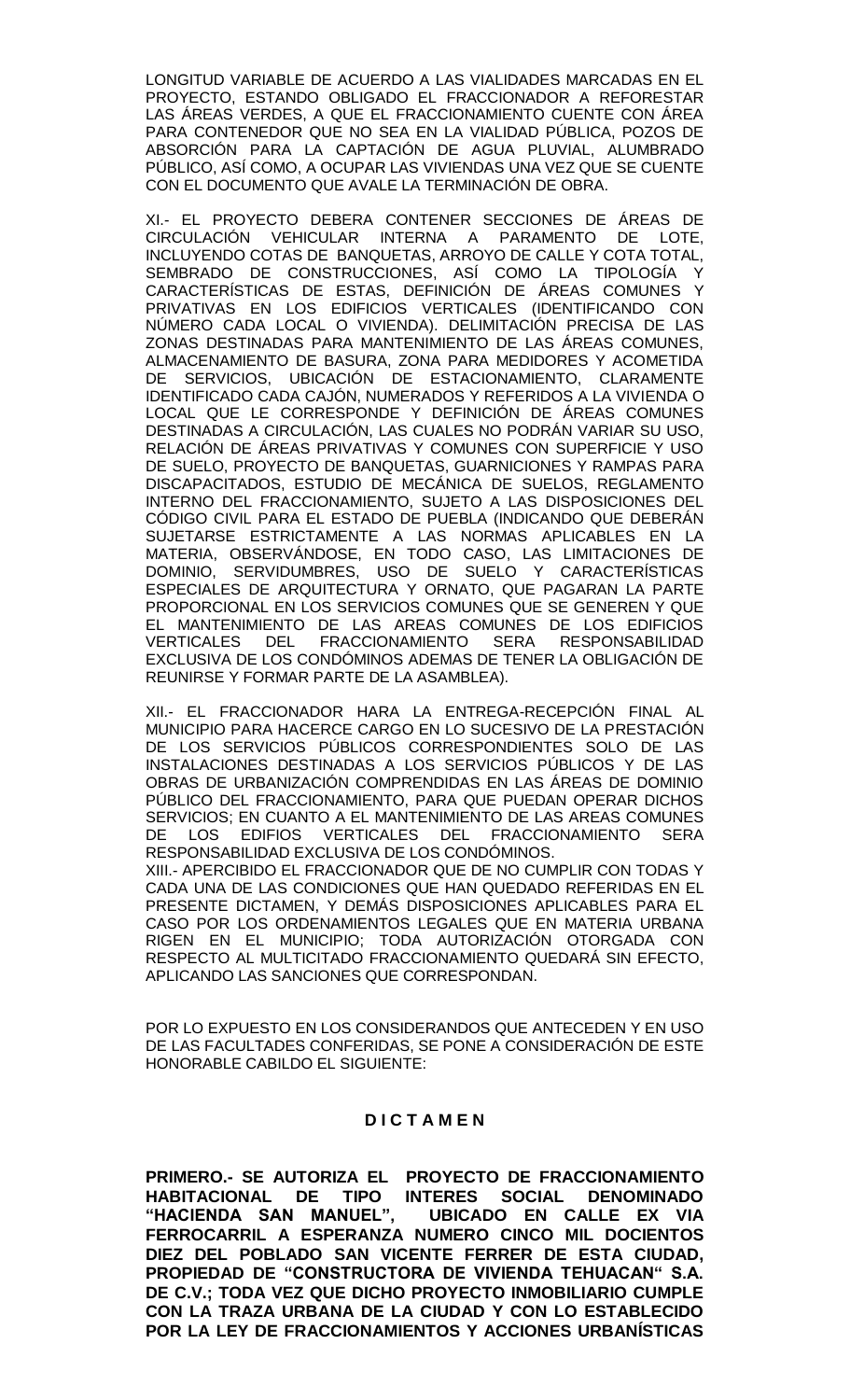**DEL ESTADO LIBRE Y SOBERANO DE PUEBLA, TAL Y COMO SE HA PLASMADO EN EL CUERPO DEL PRESENTE DICTAMEN, QUEDANDO CONDICIONADA DICHA AUTORIZACIÓN AL CUMPLIMIENTO DE TODAS Y CADA UNA DE LAS CONDICIONANTES QUE HAN QUEDADO REFERIDAS EN LOS CONSIDERANDOS VIII, IX, X, XI, XII Y XIII RECTORES DEL PRESENTE DICTAMEN, LOS QUE AQUÍ SE DAN POR REPRODUCIDOS COMO SI A LA LETRA SE INSERTAREN EN OBVIO DE INNECESARIAS REPETICIONES.**

**SEGUNDO.- SE INCLUYA LA APLICACIÓN DEL CAMBIO DE LA DENSIDAD HABITACIONAL ALTA (H3) Y 50 VIV/HA A UNA DENSIDAD DE VIVIENDA HABITACIONAL ALTA ESPECIAL (H4) Y 90 VIV/HA, EN LA SIGUIENTE ACTUALIZACIÓN DEL PROGRAMA DE DESARROLLO URBANO PARA LA CIUDAD DE TEHUACÁN, PUEBLA.**

**TERCERO.- SE ORDENA A LA DIRECCION DE DESARROLLO URBANO EMITA LAS CONSTANCIAS DE AUTORIZACION RELATIVAS AL PROYECTO DE LOTIFICACION, CONSTRUCCION Y CAMBIO DE DENSIDAD DE VIVIENDA AUTORIZADA.- A T E N T A M E N T E.- TEHUACÁN, PUEBLA; A CINCO DE FEBRERO DEL AÑO DOS MIL CATORCE.- "COMISIÓN DE DESARROLLO URBANO Y OBRAS PÚBLICAS".- CARLOS ARENAS GUTIÉRREZ.- REGIDOR PRESIDENTE.- GRETA GARCÍA SALAZAR.- REGIDOR MIEMBRO.- GABRIELA BRINGAS DELGADO.- REGIDOR MIEMBRO.- FIRMAS ILEGIBLES".**

SEÑOR PRESIDENTE MUNICIPAL, REGIDORES Y SINDICO MUNICIPAL, EN VOTACIÓN SE LES CONSULTA SI SE APRUEBA LA PROPUESTA PRESENTADA EN CUESTIÓN, LOS QUE ESTÉN POR LA AFIRMATIVA SÍRVANSE MANIFESTARLO LEVANTANDO LA MANO.

HABIÉNDOSE ANALIZADO AMPLIAMENTE EL CONTENIDO DEL DICTAMEN DE REFERENCIA, POR MAYORÍA CON 13 VOTOS A FAVOR, POR PARTE DE LOS INTEGRANTES DEL HONORABLE CABILDO, SE DETERMINA EL SIGUIENTE:

# **A C U E R D O**

**PRIMERO.- SE AUTORIZA EL PROYECTO DE FRACCIONAMIENTO HABITACIONAL DE TIPO INTERES SOCIAL DENOMINADO "HACIENDA SAN MANUEL", UBICADO EN CALLE EX VIA FERROCARRIL A ESPERANZA NUMERO CINCO MIL DOCIENTOS DIEZ DEL POBLADO SAN VICENTE FERRER DE ESTA CIUDAD, PROPIEDAD DE "CONSTRUCTORA DE VIVIENDA TEHUACAN" S.A. DE C.V.; TODA VEZ QUE DICHO PROYECTO INMOBILIARIO CUMPLE CON LA TRAZA URBANA DE LA CIUDAD Y CON LO ESTABLECIDO POR LA LEY DE FRACCIONAMIENTOS Y ACCIONES URBANÍSTICAS DEL ESTADO LIBRE Y SOBERANO DE PUEBLA, TAL Y COMO SE HA PLASMADO EN EL CUERPO DEL PRESENTE DICTAMEN, QUEDANDO CONDICIONADA DICHA AUTORIZACIÓN AL CUMPLIMIENTO DE TODAS Y CADA UNA DE LAS CONDICIONANTES QUE HAN QUEDADO REFERIDAS EN LOS CONSIDERANDOS VIII, IX, X, XI, XII Y XIII RECTORES DEL PRESENTE DICTAMEN, LOS QUE AQUÍ SE DAN POR REPRODUCIDOS COMO SI A LA LETRA SE INSERTAREN EN OBVIO DE INNECESARIAS REPETICIONES.**

**SEGUNDO.- SE INCLUYE LA APLICACIÓN DEL CAMBIO DE LA DENSIDAD HABITACIONAL ALTA (H3) Y 50 VIV/HA A UNA DENSIDAD DE VIVIENDA HABITACIONAL ALTA ESPECIAL (H4) Y 90 VIV/HA, EN LA SIGUIENTE ACTUALIZACIÓN DEL PROGRAMA DE DESARROLLO URBANO PARA LA CIUDAD DE TEHUACÁN, PUEBLA.**

**TERCERO.- SE ORDENA A LA DIRECCION DE DESARROLLO URBANO EMITA LAS CONSTANCIAS DE AUTORIZACION RELATIVAS**